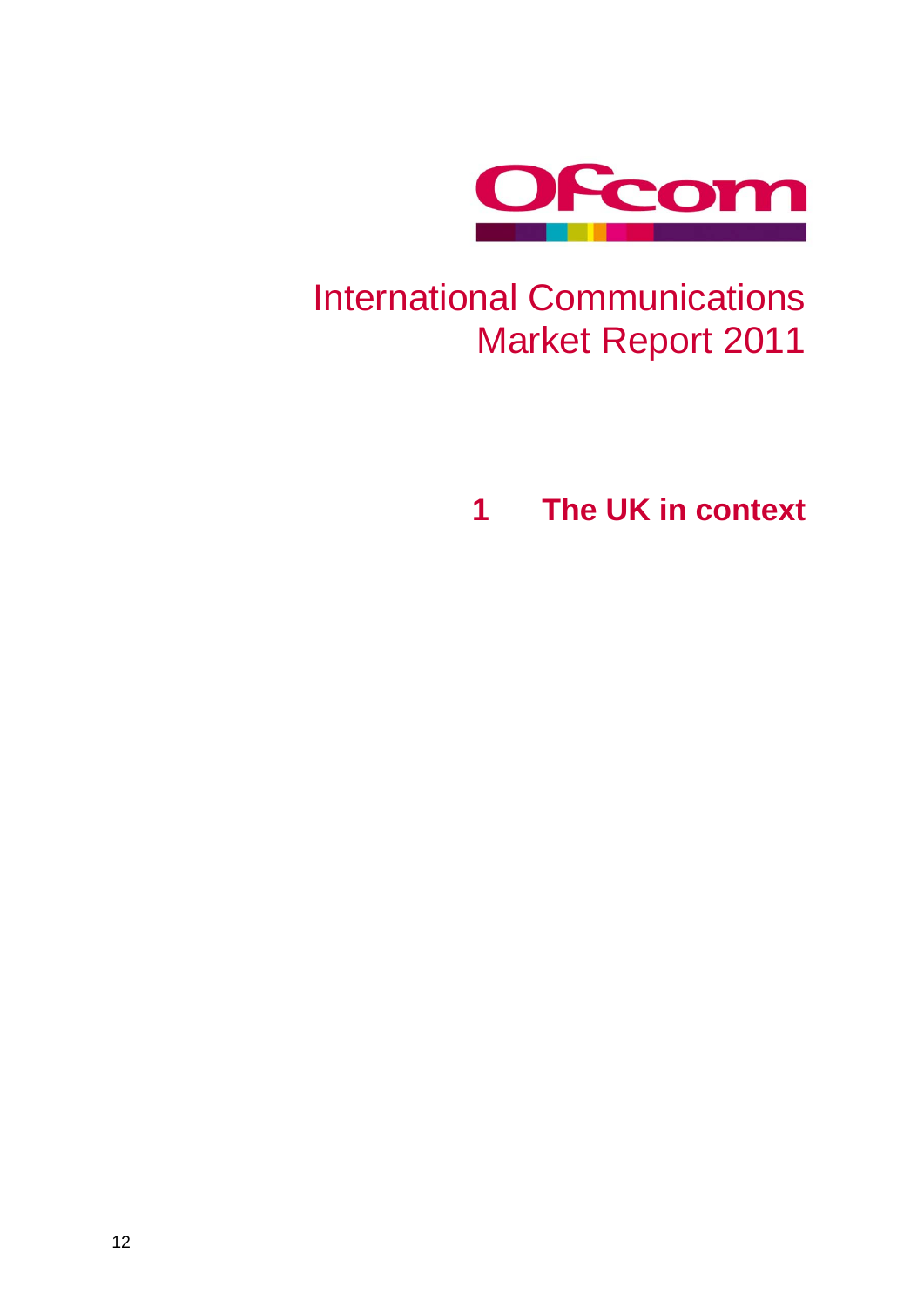# **Contents**

|                                                                      | 1.1 The global communications industry in context                                                                                                                                                                                                                                                                                                                                                              | 14                                           |
|----------------------------------------------------------------------|----------------------------------------------------------------------------------------------------------------------------------------------------------------------------------------------------------------------------------------------------------------------------------------------------------------------------------------------------------------------------------------------------------------|----------------------------------------------|
| 1.1.1<br>1.1.2<br>1.1.3                                              | Introduction<br>Putting the global communications industry into context<br>Communications sector revenues                                                                                                                                                                                                                                                                                                      | 14<br>14<br>15 <sub>1</sub>                  |
|                                                                      | 1.2 The UK consumer in context                                                                                                                                                                                                                                                                                                                                                                                 | 23                                           |
| 1.2.1<br>1.2.2<br>1.2.3                                              | Introduction<br>Methodology<br>Take-up and use of services and media activities                                                                                                                                                                                                                                                                                                                                | 23<br>23<br>23                               |
|                                                                      | 1.3 International regulatory context and models                                                                                                                                                                                                                                                                                                                                                                | 30                                           |
| 1.3.1<br>1.3.2<br>1.3.3<br>1.3.4<br>1.3.5<br>1.3.6<br>1.3.7<br>1.3.8 | Introduction<br>Regulatory authorities<br>Key developments in the European regulatory and legislative framework<br>Helping communications markets work for consumers<br>Promoting effective and sustainable competition<br>Providing appropriate assurance to audiences on standards<br>Promoting the efficient use of public assets<br>Contributing to, and implementing, public policy defined by Parliament | 30<br>30<br>32<br>32<br>35<br>37<br>40<br>41 |
|                                                                      | 1.4 Broadband Best in Europe Scorecard                                                                                                                                                                                                                                                                                                                                                                         | 43                                           |
| 1.4.1                                                                | Ofcom to publish Broadband Best in Europe Scorecard in summer 2012                                                                                                                                                                                                                                                                                                                                             | 43                                           |
|                                                                      | 1.5 Use of and attitudes towards social networking sites                                                                                                                                                                                                                                                                                                                                                       | 45                                           |
| 1.5.1<br>1.5.2<br>1.5.3<br>1.5.4<br>1.5.5<br>1.5.6<br>1.5.7<br>1.5.8 | Introduction<br>Summary of key findings<br>Methodology<br>Consumer take-up of social networking<br>Activities carried out on social networking sites<br>The impact of social networking on use of other media<br>Consumers attitudes to privacy when using social networking sites<br>Consumers' attitudes towards social networking                                                                           | 45<br>45<br>47<br>47<br>54<br>54<br>57<br>60 |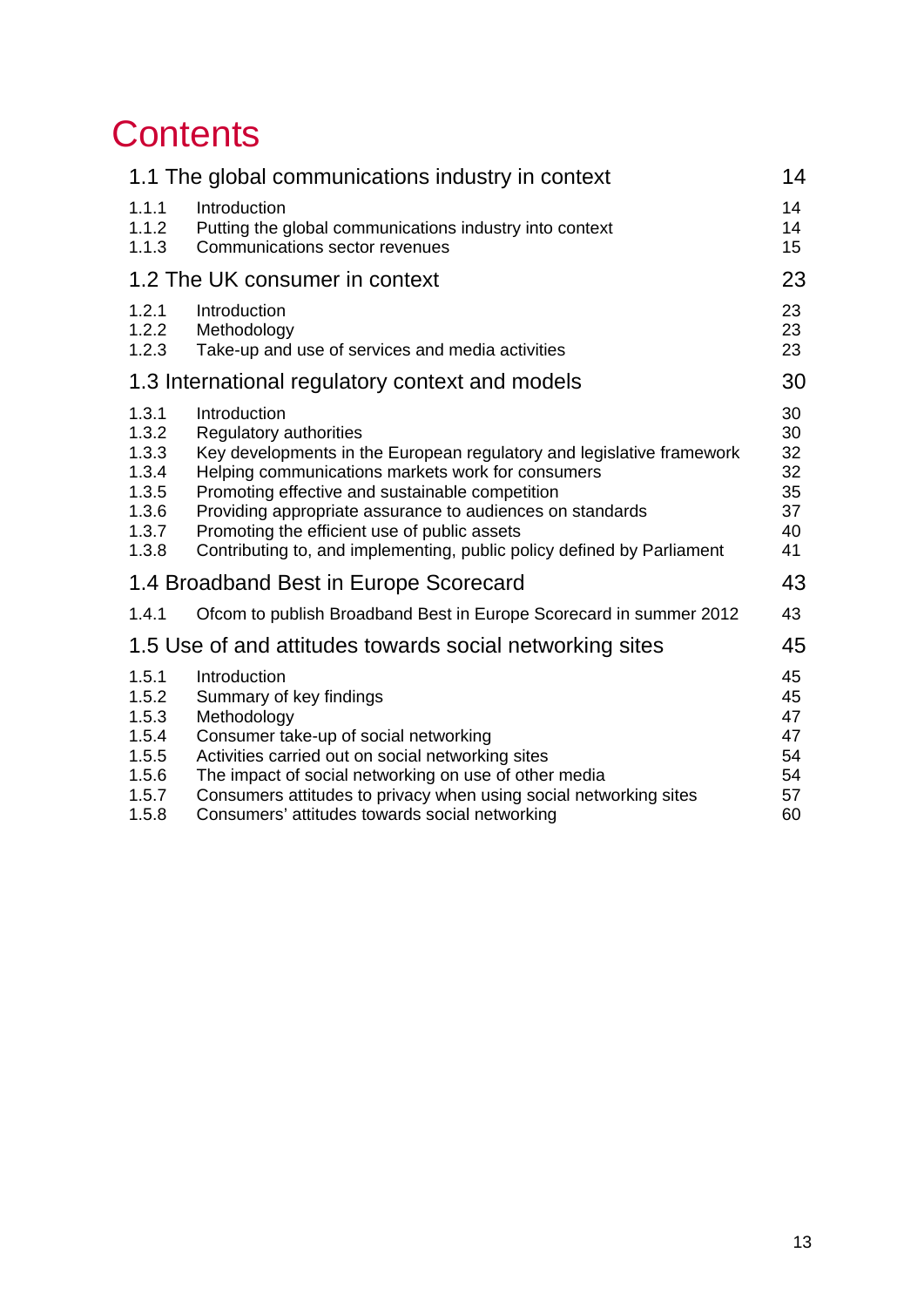# <span id="page-2-0"></span>1.1 The global communications industry in context

# <span id="page-2-1"></span>**1.1.1 Introduction**

In the first section of this report we provide a broad overview which places the UK communications sector in a global context.

- **The global communications industry in context**: (Section [1.1\)](#page-2-0): We compare the size of the UK communications sector to that in other countries and look at relevant top-line revenues across our comparator countries.
- **UK consumers in context** (Section [1.2\)](#page-11-0): We compare take-up and use of different services and devices at a broad level across comparator countries.
- **Regulation in context** (Section [1.3\)](#page-18-0): We highlight recent international developments in communications regulation to provide regulatory context to some of the topics in this report.
- **Broadband Best in Europe Scorecard** (Section [1.4\)](#page-31-0): We provide a brief introduction to Ofcom's plans for the development of a 'scorecard' system, which will be used to measure and benchmark the UK's superfast broadband network against those in other European countries.
- **Use and attitudes towards social networking sites** (Section [1.5\)](#page-33-0): We look at the findings from our consumer research on use of and attitudes towards social networking sites, comparing the UK with five other countries (France, Germany, Italy, the US and Australia).

# <span id="page-2-2"></span>**1.1.2 Putting the global communications industry into context**

In this section we discuss the UK communications sector in the global context, comparing the size and nature of the sector to that of other countries.

Given the complexity and scale of the 'communications industries' there are many potential definitions of the 'communications sector'. These could, for example, include consumer electronics, network equipment, music, the film industry, online, software, games, newspapers, magazine and books, in addition to telecoms and broadcasting revenues.

Based on Ofcom's regulatory remit, we focus primarily on the telecoms, television and radio industries. [4](#page-2-3)

## **Key points**

• Global communications sector revenues increased by 3.4% in 2010 to £1,132bn. Overall, subscription revenues account for the vast majority of global service revenues - representing 87% (£986bn) of total revenue in 2010.

<span id="page-2-3"></span><sup>&</sup>lt;sup>4</sup> As of early October 2011 Ofcom took over regulation of postal services. Due to the production timings of this report, coverage and analysis of postal services industries/markets is not included in this year's ICMR report.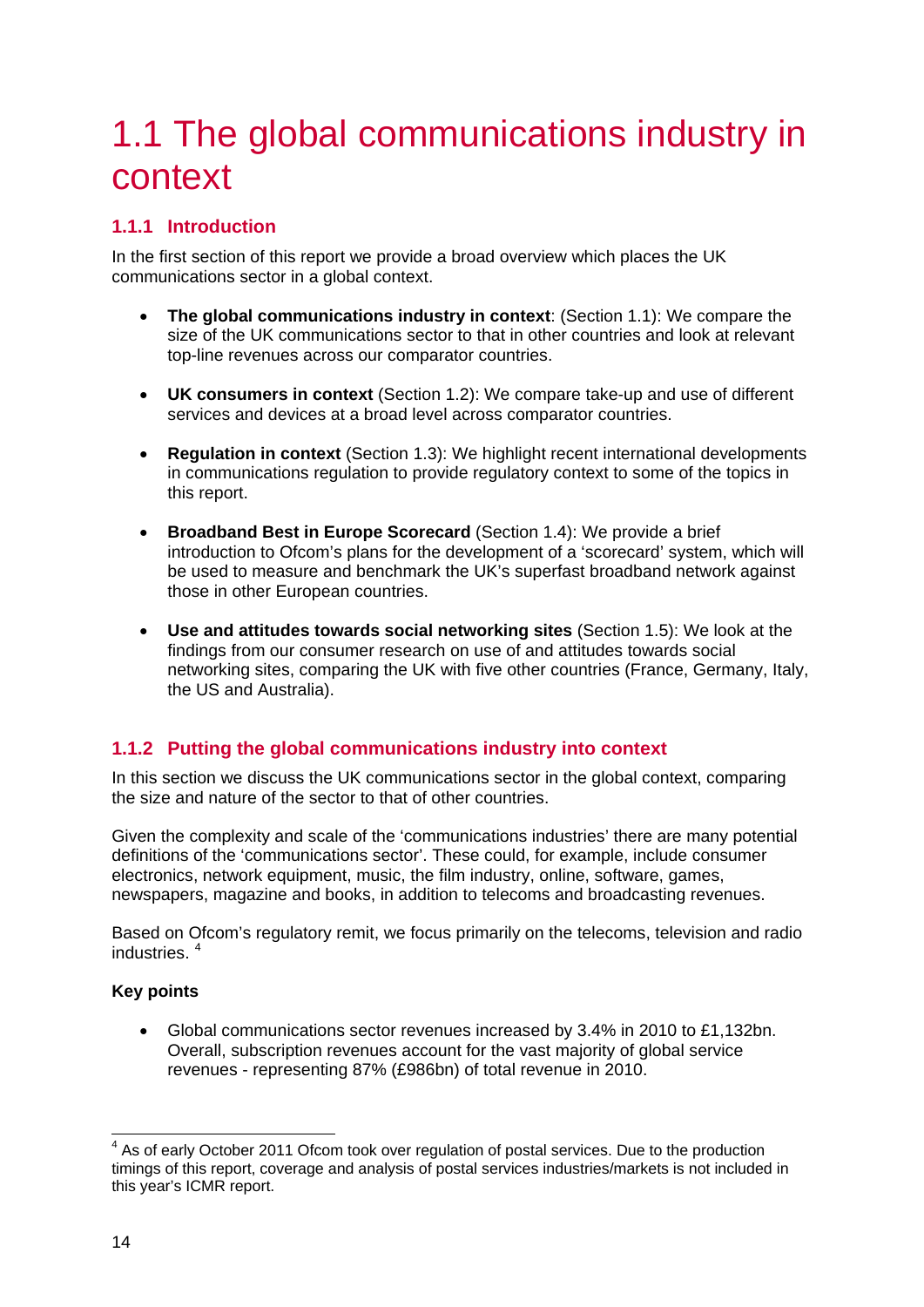- The UK communications sector generated £39bn of revenues in 2010, compared to £49bn for Germany and £44bn for France. The US had the world's largest communications sector revenues, at £249bn, followed by Japan (£110bn) and China (£85bn). The US also had the highest revenue per head, at £949, compared to £630 in the UK.
- Advertising revenue, at £119bn, accounted for 11% of the total in 2010, marginally down from its 12% share in 2006. However, at £119bn, this has increased by 9% since 2009, climbing back to 2007 and 2008 levels (before the global downturn) indicating a modest recovery in global advertising revenues.
- TV advertising spend remained the largest single component of advertising revenues (44%), although internet advertising continued to grow, to a record high of £44bn in 2010 (from £37bn in 2009) accounting for over 15% of total advertising expenditure. Internet advertising in the UK is almost on a par with television advertising, representing 29% of total advertising spend compared to 30% for television advertising.

# <span id="page-3-0"></span>**1.1.3 Communications sector revenues**

## **The communications sector worldwide generated £1,132bn in revenues in 2010, a record high across the years covered in this report**

As a major contributor to national economies, the communications sector (i.e. telecoms, television and radio services) generates a large amount of revenue. In 2010, global communications sector revenue stood at £1,132bn, a record high across the years covered in this report, representing an 14.9% increase since 2006 and a 3.4% increase against 2009 levels [\(Figure 1.1\)](#page-4-0).

As in previous years, revenue from telecoms services accounted for the majority of global communications sector revenue, at £864bn in 2010, representing 76% of the total. Although a record high, and 13.5% higher than the £762bn reported in 2006, its proportion of the total has marginally declined from 77% in 2006. Similarly, television revenues were at their highest absolute amount in 2010, at £239bn - a noteworthy increase of 23% on 2006 levels, and indicating growth in the global television markets. In contrast to telecoms, its share of the total increased marginally; from 20% in 2006 to a high of 21% in 2010. Radio was the smallest of the three sectors, reporting revenues of £29bn in 2010; similar to that of previous years, and accounted for nearly 3% of global revenues (consistent with its share in 2006).

Since 2009 there has been growth across each of the three sectors. Television revenues have increased most; by 7.7%, reflecting the global growth of the market. Radio sector revenues increased by 5% while telecoms increased by 2.2%, although, given the size of the telecoms market, this relatively small percentage change represents a significant increase in absolute terms – at £18bn, the largest across all three sectors. [\(Figure 1.1\)](#page-4-0)

More detailed analysis of sector revenues can be seen in the relevant sections of this report.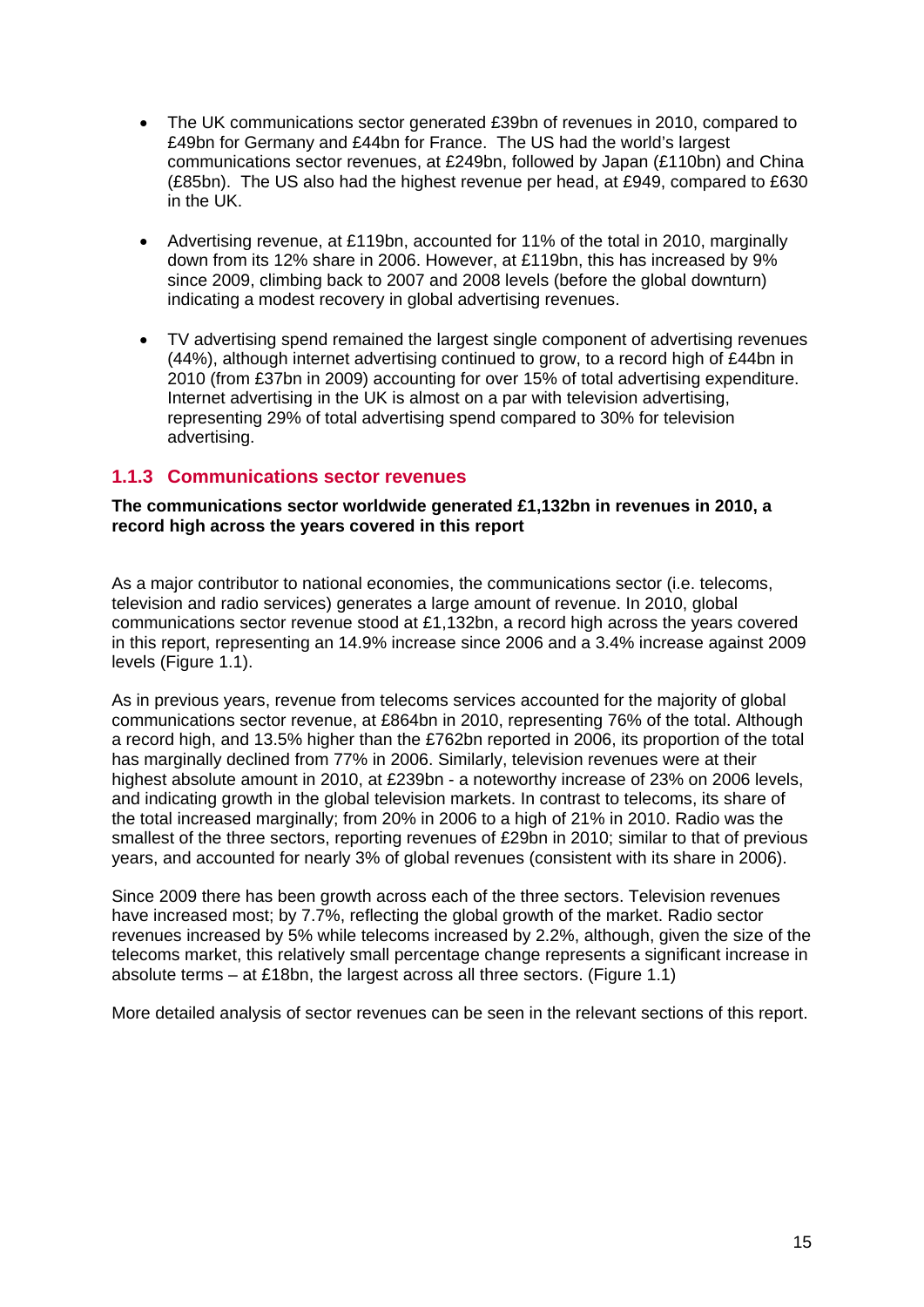

## <span id="page-4-0"></span>**Figure 1.1 Global communications revenues**

*Source: Ofcom analysis based on data from PricewaterhouseCoopers Global Entertainment and Media Outlook 2011-2015 @ www.pwc.com/outlook for television and radio. IDATE / industry data / Ofcom for US and UK TV revenues and all telecoms revenues. Interpretation and manipulation of data are solely Ofcom's responsibility. Ofcom has used an exchange rate of \$1.546 to the GBP, representing the IMF average for 2010.* 

*Note: Net TV advertising revenues for Russia have been calculated by discounting 15% of TV advertising spending to remove agency fees and production costs.* 

#### **Subscription revenues continue to increase and in 2010 represented 87% of all service revenues**

[Figure 1.2](#page-5-0) below breaks down the three main sources of revenue from communications services: subscriptions revenues (i.e. direct payment for services by consumers and businesses), advertising revenues and licence fees (e.g. funding from government bodies).

In some countries governments and local authorities subsidise communications services directly or indirectly. Given the complexity in measuring and defining subsidies, we have generally not attempted to quantify these. Traditionally, virtually all telecoms revenues are drawn from subscriptions, although some internet service providers (ISPs) are attempting to increase advertising revenue, and some telecoms services receive public funding, as the dynamics of communications markets continue to evolve. Overall, subscription revenues account for the vast majority of global service revenues. In 2010, at £986bn, they represented 87% of the total, a figure which has increased marginally (by 1%) since 2006. Advertising revenue, at £119bn, accounted for 11% of the total in 2010, marginally down from its 12% share in 2006. However, at £119bn, this has increased by 9% since 2009, climbing back to 2007 and 2008 levels (before the global downturn) indicating a modest recovery in global advertising revenues. The smallest contribution comes from public licence fees, which stood at £26bn in 2010, comparable to previous years (although, given the increase in total revenues, its share of the total has decreased).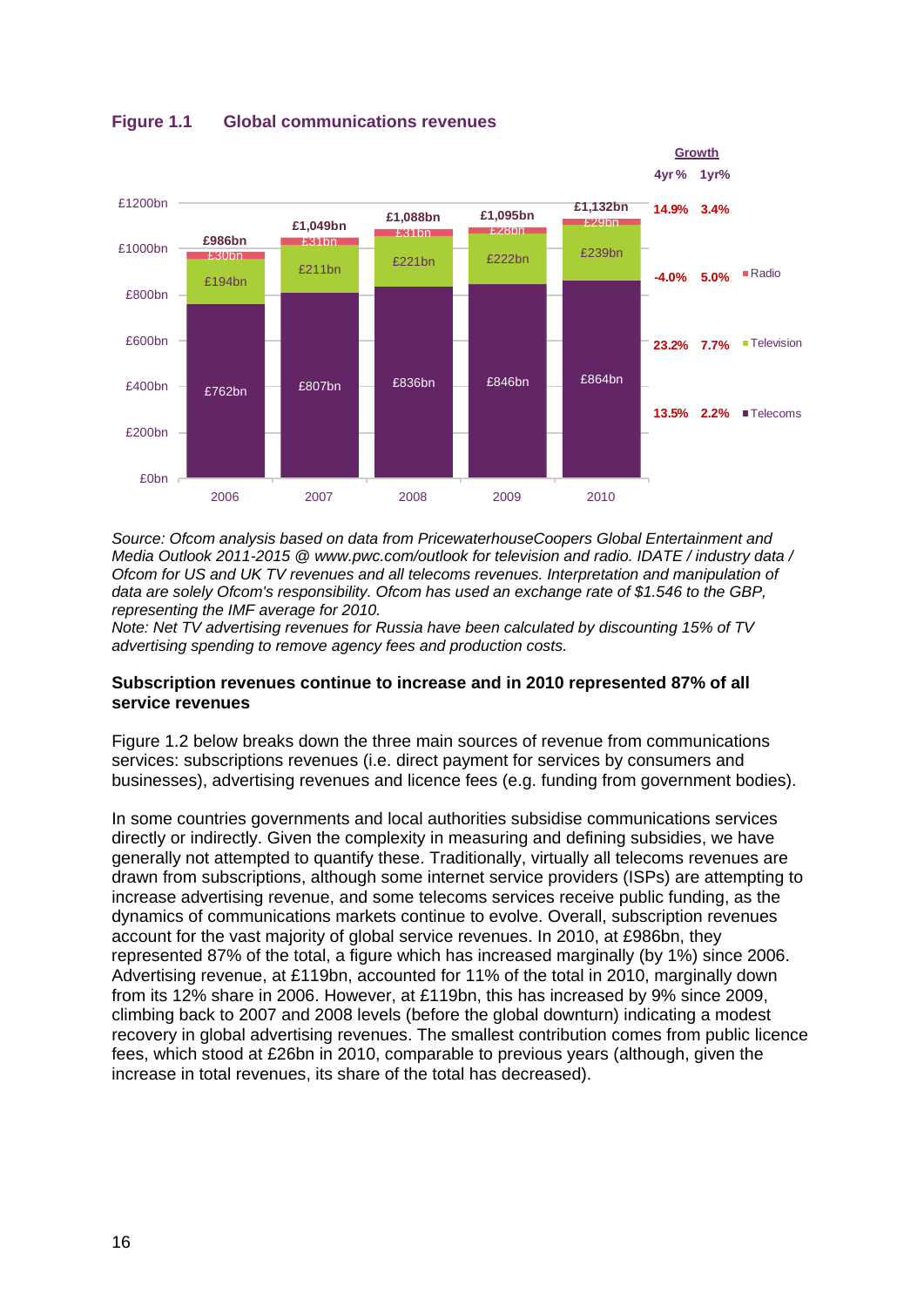

<span id="page-5-0"></span>**Figure 1.2 Sources of global revenues for telecoms, radio and TV services**

*Source: Ofcom analysis based on data taken from PricewaterhouseCoopers Global Entertainment and Media Outlook 2011-2015 @ www.pwc.com/outlook for television and radio. IDATE / industry data / Ofcom for US and UK TV revenues and all telecoms revenues. Interpretation and manipulation of data are solely Ofcom's responsibility. Ofcom has used an exchange rate of \$1.546 to the GBP, representing the IMF average for 2010.* 

*Note: Net TV advertising revenues for Russia have been calculated by discounting 15% of TV advertising spending to remove agency fees and production costs. All telecoms revenues have been allocated as subscription revenues.* 

## **UK communications revenues are third highest in Europe, behind Germany and France**

Communications markets vary greatly between individual countries. There are many interrelated reasons for this, reflecting differences in population and size, the role of economic factors such as disposable income, and differences in service take-up and public policy decisions (surrounding, for example, the imposition of licences or the payment of subsidies). Of the 17 countries we include in this report, the US had the largest communications sector, at £294bn, which places it well ahead of the next biggest, Japan, at £110bn [\(Figure 1.3\)](#page-6-0). UK revenues stood at £39bn, the third largest in Europe, behind Germany (£49bn) and France (£44bn) – similar levels to 2009 for all three countries. These differences can mostly be attributed to the larger telecoms revenues generated in France and Germany compared to the UK. Elsewhere, the BRIC countries' (Brazil, Russia, India, China) revenues continue to grow as these markets develop, and in 2010 total revenues in Brazil (£45bn) exceeded total revenue in the UK for the first time.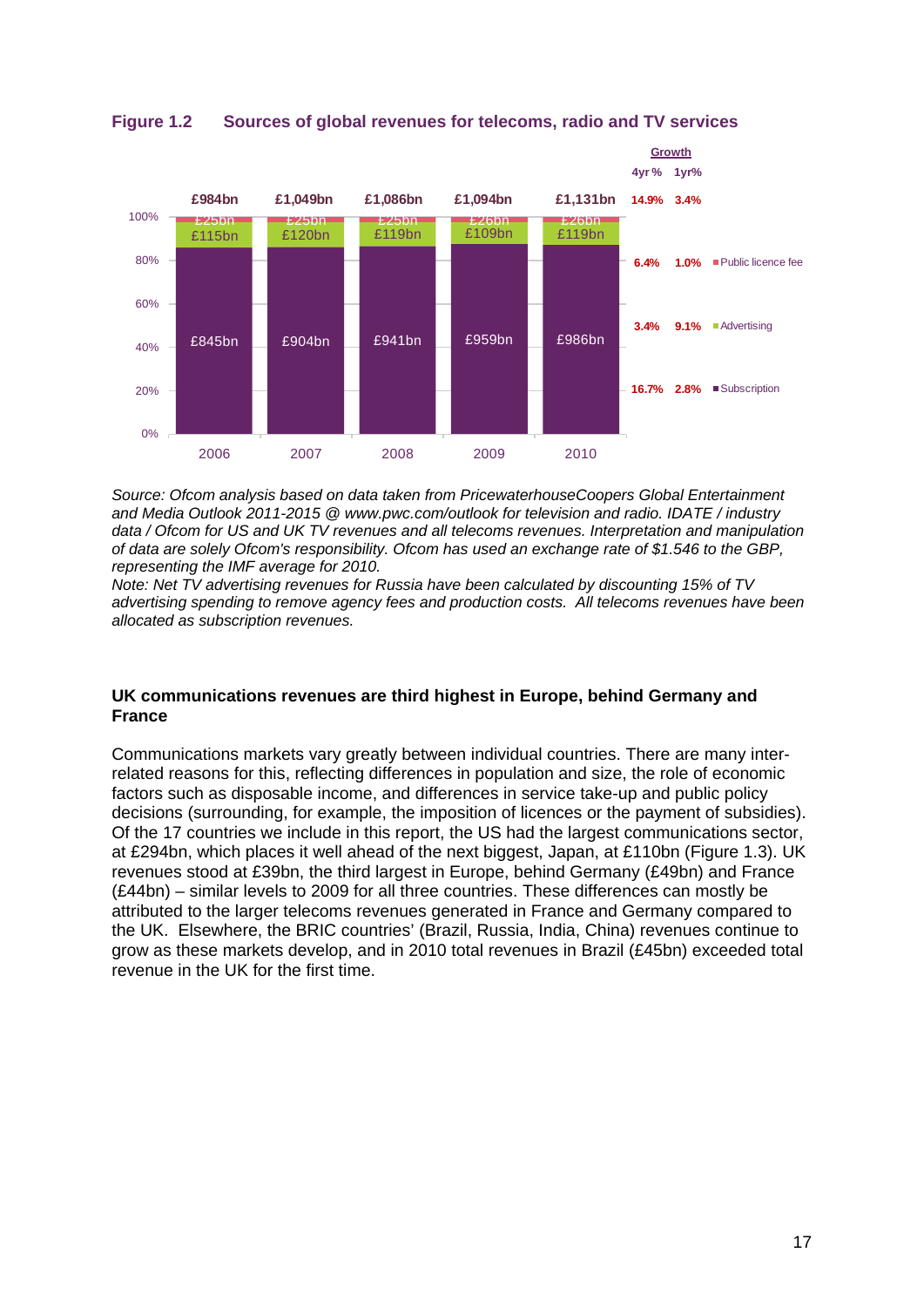<span id="page-6-0"></span>

# **Figure 1.3 Communication sector revenues in 2010**

*Source: Ofcom analysis based on Ofcom / IDATE data for telecommunications/TV 2010 and Ofcom analysis based on data from PricewaterhouseCoopers Global Entertainment and Media Outlook 2011-2015 @ www.pwc.com/outlook for radio. Interpretation and manipulation of data are solely Ofcom's responsibility. Ofcom has used an exchange rate of \$1.546 to the GBP, representing the IMF average for 2010.* 

*Notes: the UK radio industry figure is sourced from broadcaster returns made to Ofcom. Telecoms revenue excludes revenue from narrowband internet and corporate data services and broadband revenues for BRA, RUS, IND and CHN.* 

## **UK communications revenues per head were fifth highest in Europe in 2010**

In terms of communications revenues per head, the UK, at £630 per year, were fifth highest in Europe, with France the highest at £668 per head [\(Figure 1.4\)](#page-7-0). On a global level, revenue per head was greatest in the US, at £949, followed by Australia, at £929; and while the BRIC countries have shown relatively big growth in overall revenue, their large populations mean their respective per-head figures are small in comparison to the UK.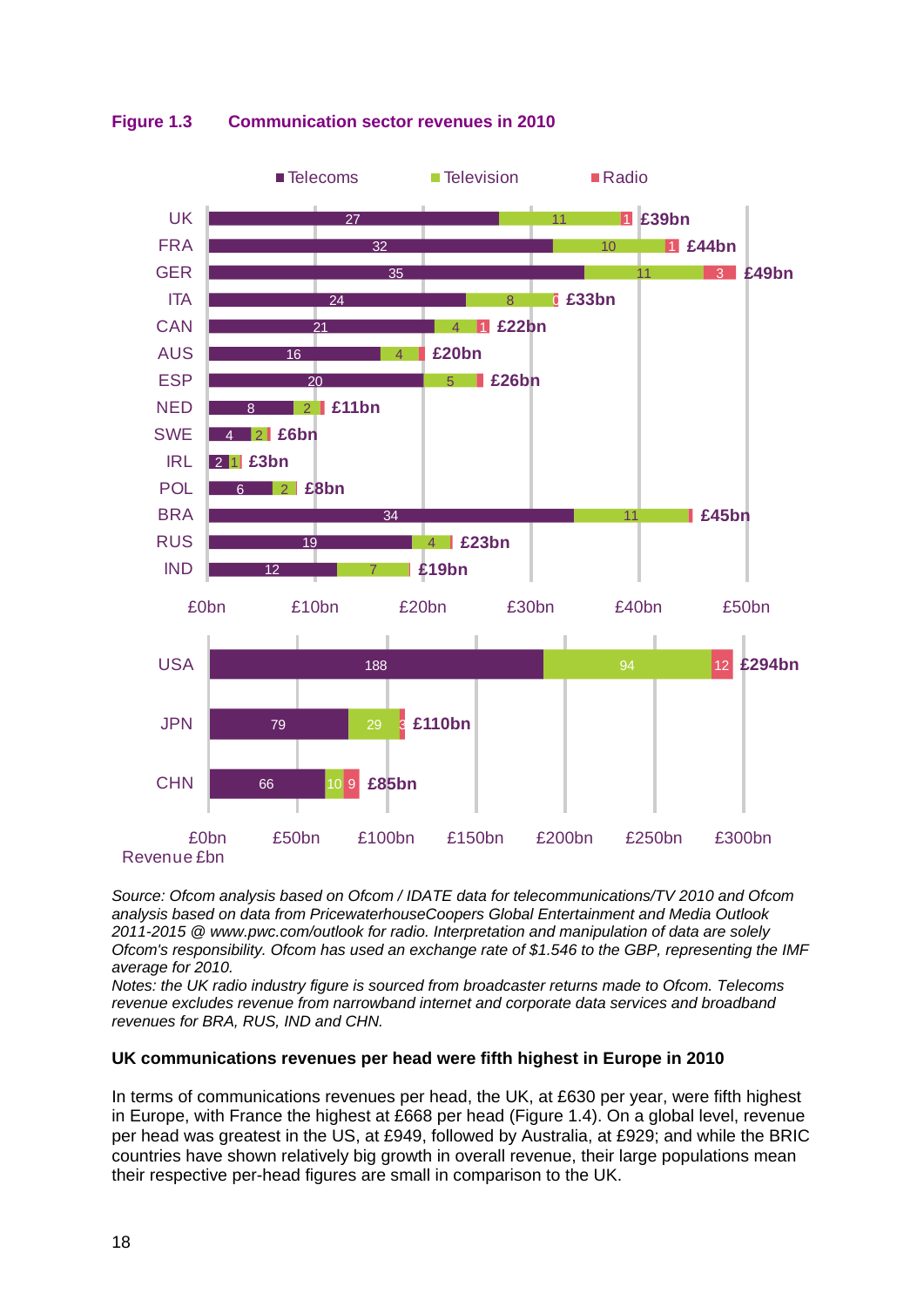

<span id="page-7-0"></span>**Figure 1.4 Communications sector revenue, per head: 2010**

*Source: Ofcom analysis based on Ofcom / IDATE data for telecommunications/TV 2010 and Ofcom analysis based on data from PricewaterhouseCoopers Global Entertainment and Media Outlook 2011-2015 @ www.pwc.com/outlook for radio. Interpretation and manipulation of data are solely* 

*Ofcom's responsibility. Ofcom has used an exchange rate of \$1.546 to the GBP, representing the IMF average for 2010.* 

*Notes: the UK radio industry figure is sourced from broadcaster returns made to Ofcom. Telecoms revenue excludes revenue from narrowband internet and corporate data services and broadband revenues for BRA, RUS, IND and CHN*

## **Global advertising expenditure increased substantially in 2010**

While accounting for a relatively small part of total communications sector revenues, advertising remains a key source of revenue for radio and television services. Growth in advertising has historically been linked to growth in GDP, reflecting the interplay and dynamics between advertising, business and consumer confidence, and consumer expenditure. Following a significant decrease between 2008 and 2009 (widely attributed to the effects of the economic downturn), total global advertising revenue increased by 10% during 2010 to £289bn. While this is a marked increase on 2009 (£262bn), it is some way below the £303bn recorded in 2008 [\(Figure 1.5\)](#page-8-0).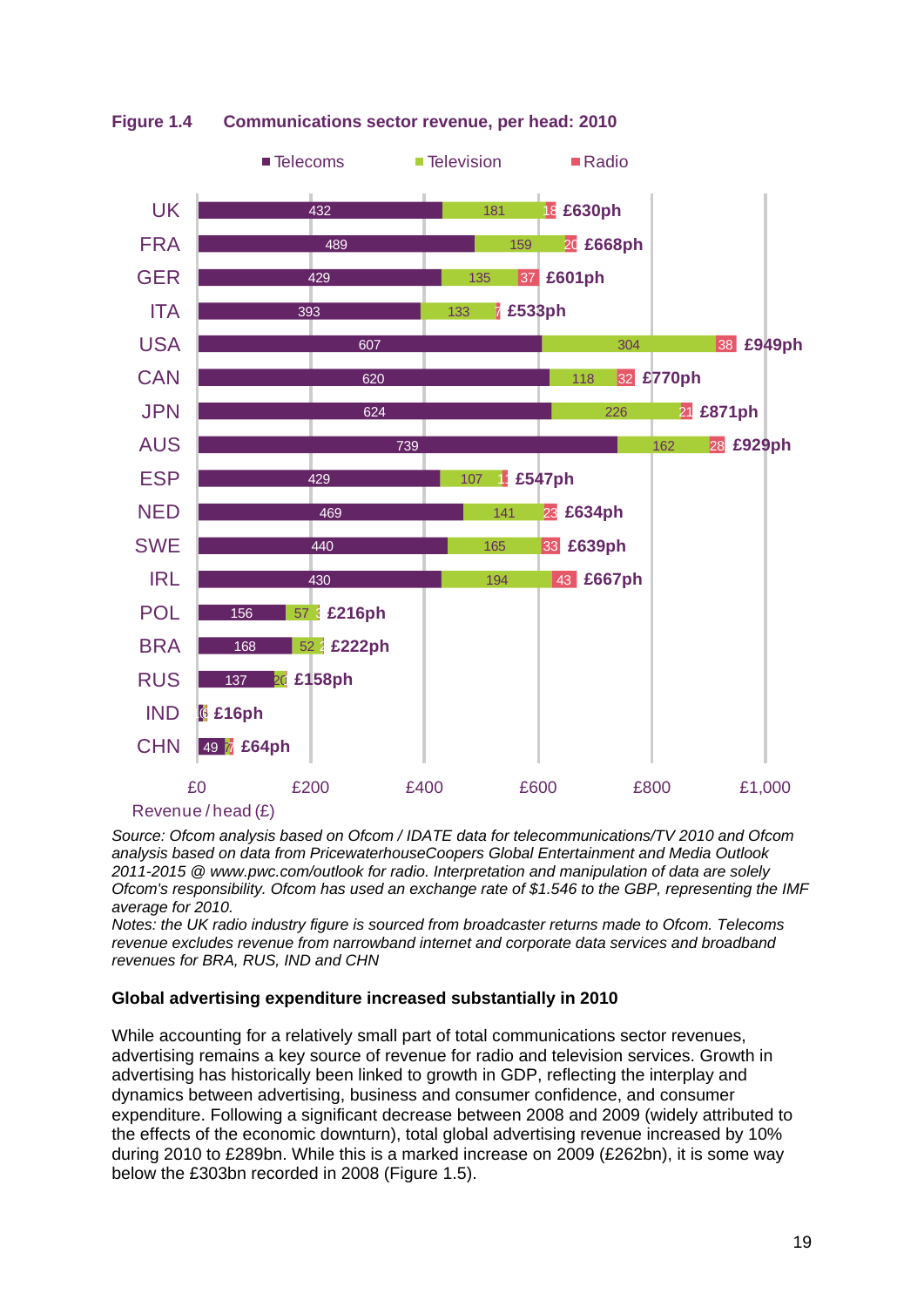As shown in [Figure 1.5,](#page-8-0) structural changes in advertising have led to a re-distribution of advertising spend. In particular, internet advertising continued to grow, to a record high of £44bn in 2010 (up from £37bn in 2009), accounting for over 15% of total advertising expenditure, compared to just over 6% in 2005. While the current growth of online has been widely predicted and acknowledged, there was a notable increase of television advertising revenues to £118bn in 2010, a substantial increase from the £102bn recorded in 2009. This £118bn accounts for nearly 41% of total advertising revenues – a higher proportion than in any of the previous years reported.

Despite the long-term decline experienced by press advertising, spend on newspaper and magazine advertising remained fairly consistent between 2009 and 2010 (with a marginal increase of £1bn in newspaper advertising revenues). However, as a proportion of total advertising revenues there was a proportional decline from 33% in 2009 to 30% in 2010. More tellingly, looking back to 2005, when press advertising represented 44% of total advertising revenue, illustrates the longer term structural changes across advertising.



#### <span id="page-8-0"></span>**Figure 1.5 Global advertising revenue by source**

*Source: Warc data [\(www.warc.com\)](http://www.warc.com/).* 

[Figure 1.6](#page-9-0) further illustrates the point about changes in advertising, detailing the variation in the performance of different types of advertising between 2005 and 2010, as well as between 2008 and 2009 versus 2010. Between 2005 and 2010, the total advertising market grew by an average of 2.9% a year – although we can see that this was driven, most significantly by increases in television and the internet, while newspapers, magazines and radio have declined. Between 2009 and 2010, global revenue increased by 10.2%, with increases across each medium. However, when comparing 2010 with 2008, the table shows that total revenues fell by -1.0% per year on average; global revenues did not recover to the (pre-economic downturn) levels of 2008. Again, newspapers (-4.3%) and magazines (-5.0%) have suffered the most, and radio (-1.8%) to a lesser extent.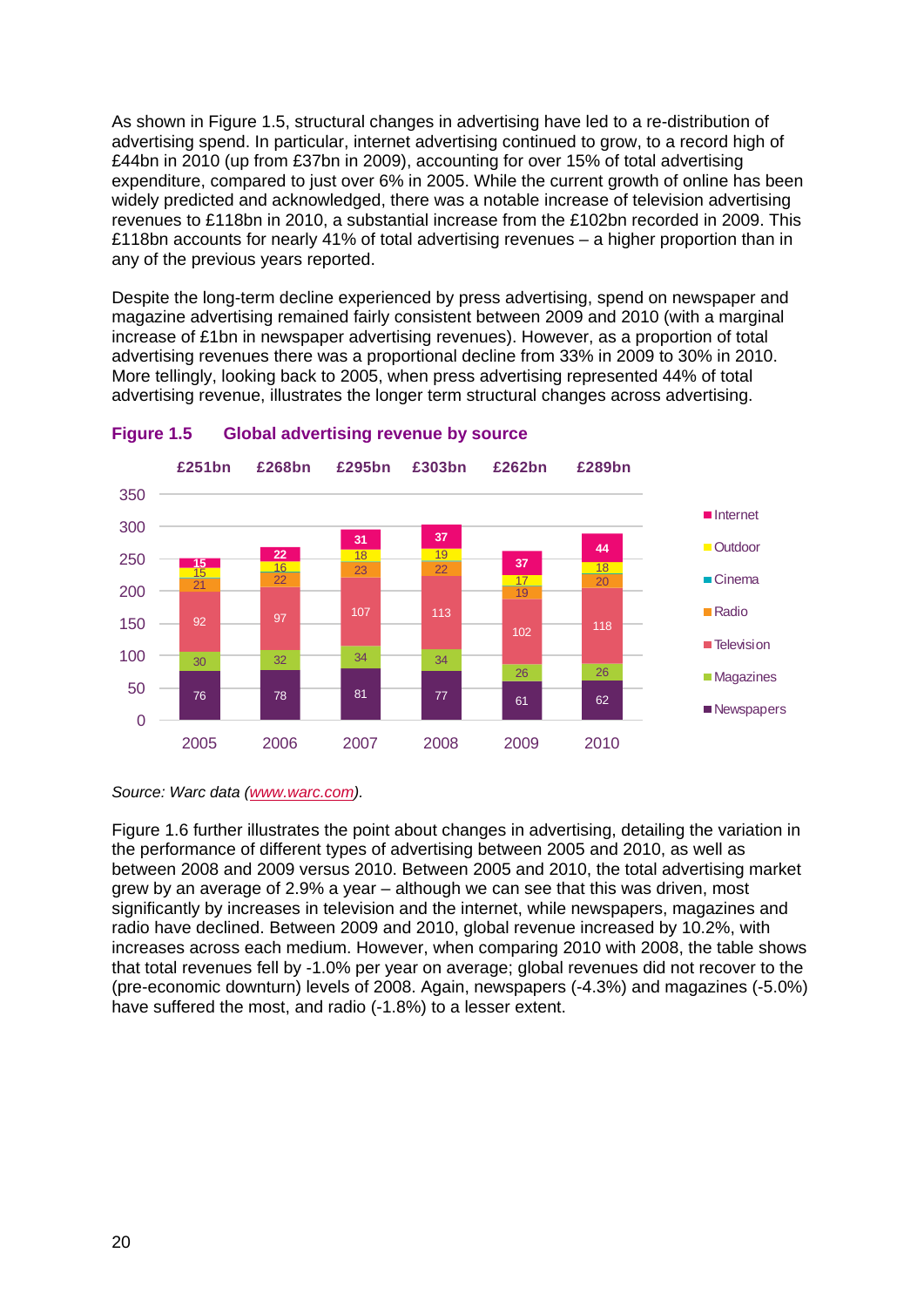## <span id="page-9-0"></span>**Figure 1.6 Global expenditure growth rates**

|                         | <b>All</b> | Newspapers Magazines   Television |         |       | Radio   | Cinema | <b>Outdoor</b> | <b>Internet</b> |
|-------------------------|------------|-----------------------------------|---------|-------|---------|--------|----------------|-----------------|
| 2009-2010 annual growth | 10.2%      | 1.8%                              | 1.0%    | 15.7% | 8.2%    | 13.2%  | 6.2%           | 17.8%           |
| 2005-2010 CAGR          | 2.9%       | $-4.2%$                           | $-3.1%$ | 5.1%  | $-0.7%$ | 6.4%   | 3.4%           | 24.5%           |
| 2008-2010 CAGR          | $-1.0%$    | $-4.3%$                           | $-5.0%$ | 0.8%  | $-1.8%$ | 1.4%   | $-1.5%$        | 3.5%            |

*Source: Warc data [\(www.warc.com\)](http://www.warc.com/)*

Looking at revenues across our comparator countries, there are significant differences in the size, as well as mix, of advertising markets [\(Figure 1.7\)](#page-10-0). At £93bn in 2010, the US was the largest advertising market, more than 6.5 times the size of the UK market (£14bn in 2010). Germany was the largest advertising market among our comparator countries in Europe (£16bn in 2010). In terms of advertising mix, internet revenues accounted for 29% of the total UK advertising market – which represents a greater proportion than in any of our comparator countries.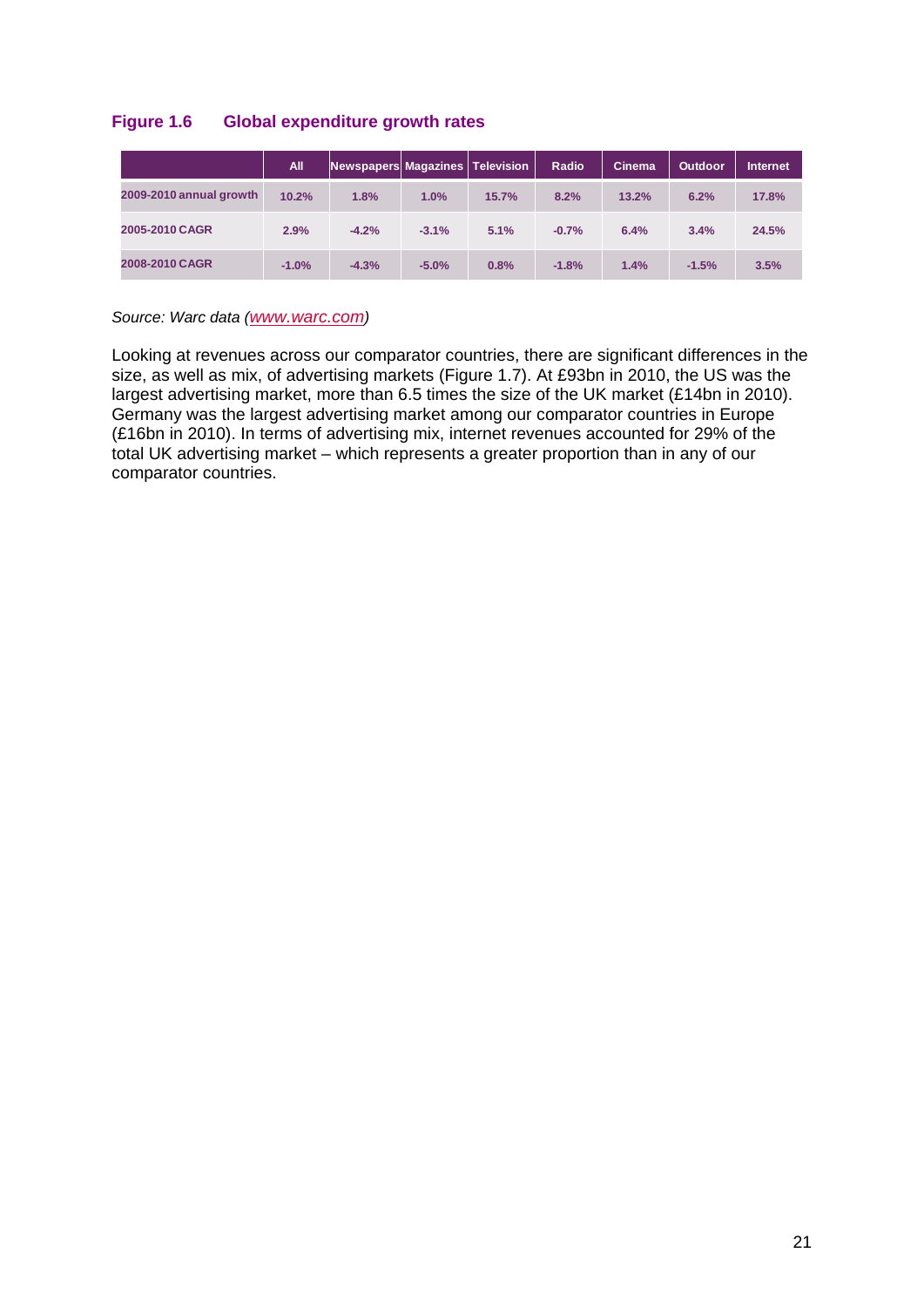

# <span id="page-10-0"></span>**Figure 1.7 2010 advertising expenditure analysis**

*Source: Warc data [\(www.warc.com\)](http://www.warc.com/)*

*Note: Excludes expenditure on cinema advertising in CAN, JPN and CHN*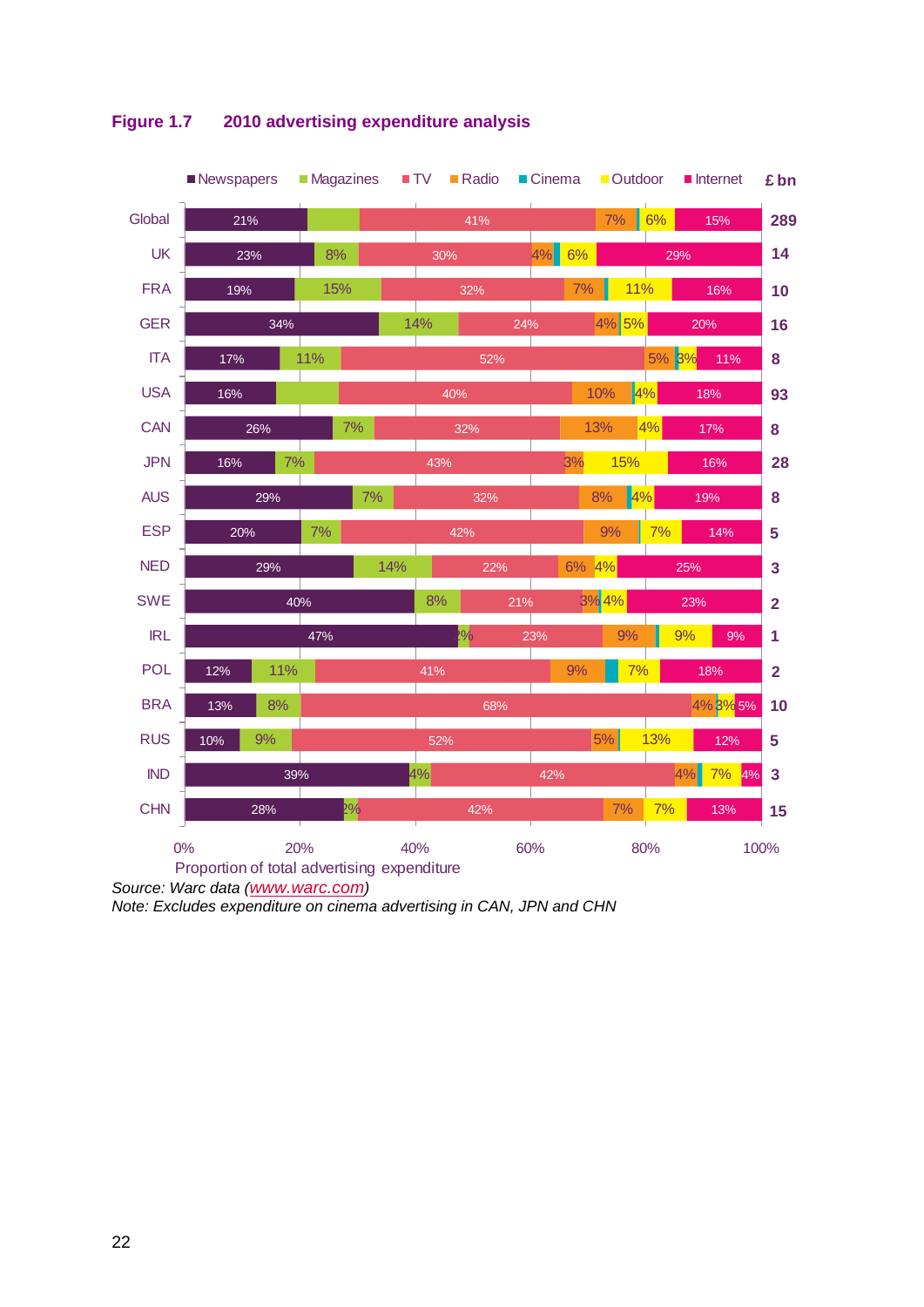# <span id="page-11-0"></span>1.2 The UK consumer in context

# <span id="page-11-1"></span>**1.2.1 Introduction**

## **Introduction**

In this section we examine and compare take-up and use of communications devices and services. We focus primarily on the UK but also thee other countries where we carried out consumer research in October 2011 (France, Germany, Italy, the US and Australia).

## **Key findings**

- Between 2005 and 2010, the number of fixed-line voice connections fell in all six countries covered in our consumer research, although the UK has been relatively resilient, with a smaller decline. As a result, in 2010 at 53 fixed-line connections per 100 people, the UK had the highest fixed-line penetration across all countries covered.
- At the end of 2010, the majority of households in all six countries covered had broadband subscriptions. The UK, at 74 subscriptions per 100 households, had the second highest penetration, after France (77).
- At the end of 2010, the majority of households in all six countries covered in our consumer research had digital TV. Penetration was highest in the UK, with 97 in 100 TV households having digital TV.
- Smartphone ownership is high in the UK at 50% (joint highest, with Germany). The UK also leads in digital radio ownership (34%), and after the US (41%), was second highest in DVR ownership (36%).
- Accessing the internet via a computer or laptop, and watching television, are the communications services most performed by UK consumers (as they are across all the countries surveyed). The UK reported the highest levels of smartphone use, with 49% claiming to use smartphones at least once a week, more than in any of the other countries covered.

# <span id="page-11-2"></span>**1.2.2 Methodology**

Please refer to Appendix A for details and information on the methodology.

# <span id="page-11-3"></span>**1.2.3 Take-up and use of services and media activities**

## **Fixed-line voice relatively resilient in the UK, with take-up higher than in all other markets covered**

The number of fixed-line connections fell between 2005 and 2010 in all the countries where we carried out our consumer research (the UK, France, Germany, Italy, the US and Australia). However, the fall in the UK (-3 percentage points) was greater than in all other countries, and as a result fixed-line take-up was higher in the UK, at 53 lines per 100 people, than in all the other countries covered in our consumer research. Second-highest take-up was in Germany (53 lines per 100 people), closely followed by Australia (50 per 100 people) and the US (48 per 100). Take-up of fixed-line voice is lowest in Italy, at 29 per 100 people (reflecting a high proportion of mobile-only households) and is also notably low in France, at 33 per 100 people, reflecting the use of VoIP [\(Figure 1.8\)](#page-12-0).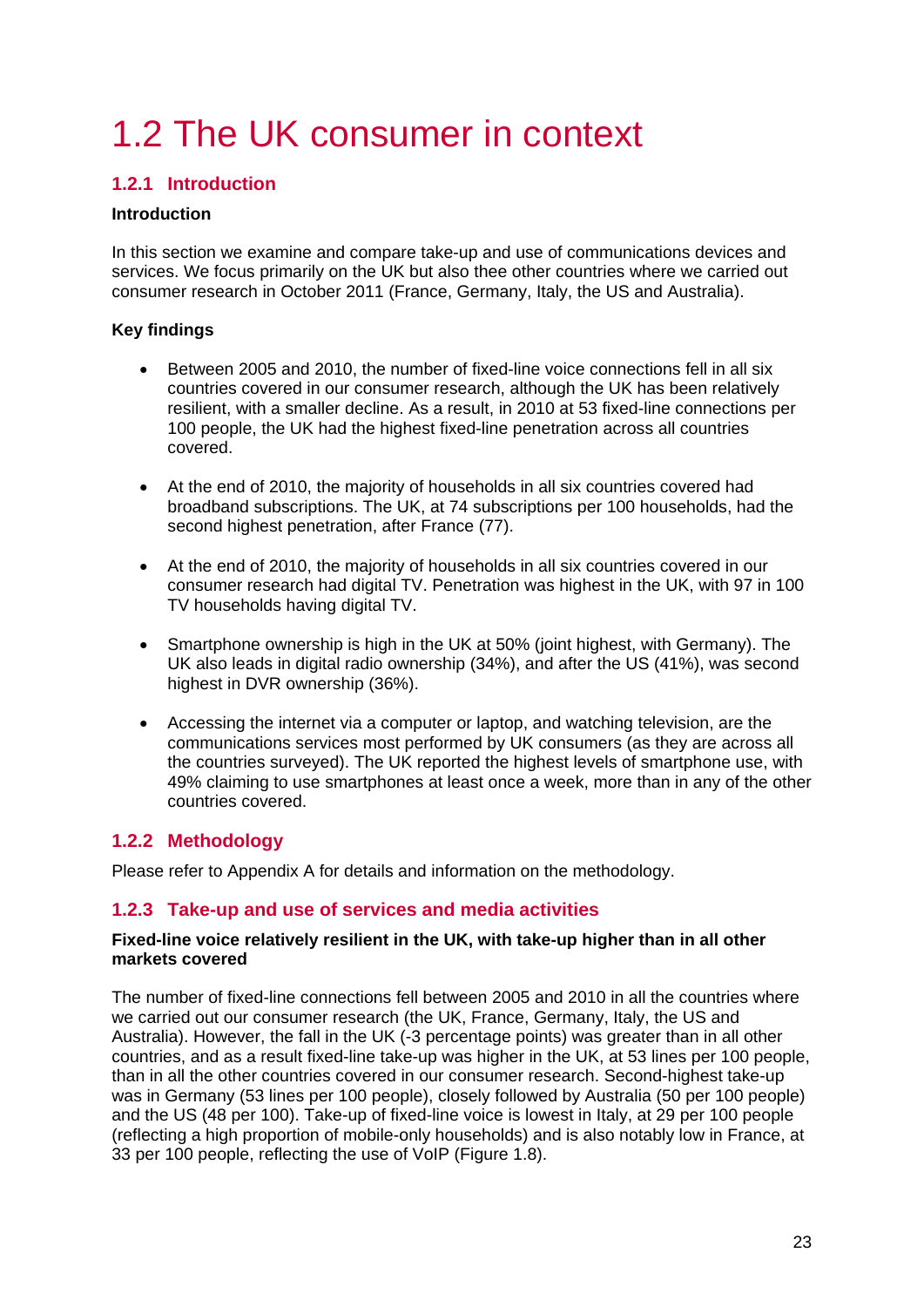It is worth stating that fixed bundled services including broadband are not available in the UK without a fixed-line connection, which is likely to explain, at least in part, the relative resilience of fixed-line take-up in the UK, compared to the other countries. As a result, whereas in other countries take-up of fixed-line connections can be under threat from alternative broadband, VoIP and mobile services, in the UK the main competitor is mobile services.

While mobile connections exceed the population in the UK (131 connections per 100 people), growth since 2005 is the lowest of all the markets we cover, at an increase of 18 percentage points. In contrast to its relatively low take-up of fixed-line voice, Italy leads in the number of mobile connections (148 connections per 100 people) reflecting high levels of multiple pre-pay SIM card use. Besides the UK and Italy, mobile connections also exceeded populations in Germany (133 per 100 people) and Australia (130).

When fixed-line and mobile connection numbers are combined, across the countries covered the UK has the second-highest number of phone connections, at 184 per 100 people. Germany, at 185, was highest, with Australia, at 180, also relatively high.



<span id="page-12-0"></span>

*Source: IDATE / industry data / Ofcom* 

## **The UK, at 74%, has the second highest broadband penetration among the countries covered in our consumer research, behind France at 77%**

The UK had the second highest broadband penetration, at 74 subscriptions per 100 households, behind France at 77 [\(Figure 1.9\)](#page-13-0), with the US not far behind at 70 per 100 households. Since 2005 UK take-up has increased from 40 subscriptions per 100 households, reflecting the steady increase in broadband take-up as a result of the early availability and take-up of DSL and cable services. With 51 connections per 100 households in 2010, broadband penetration was lowest in Italy, reflecting the higher proportion of mobileonly households, as mentioned earlier in this report.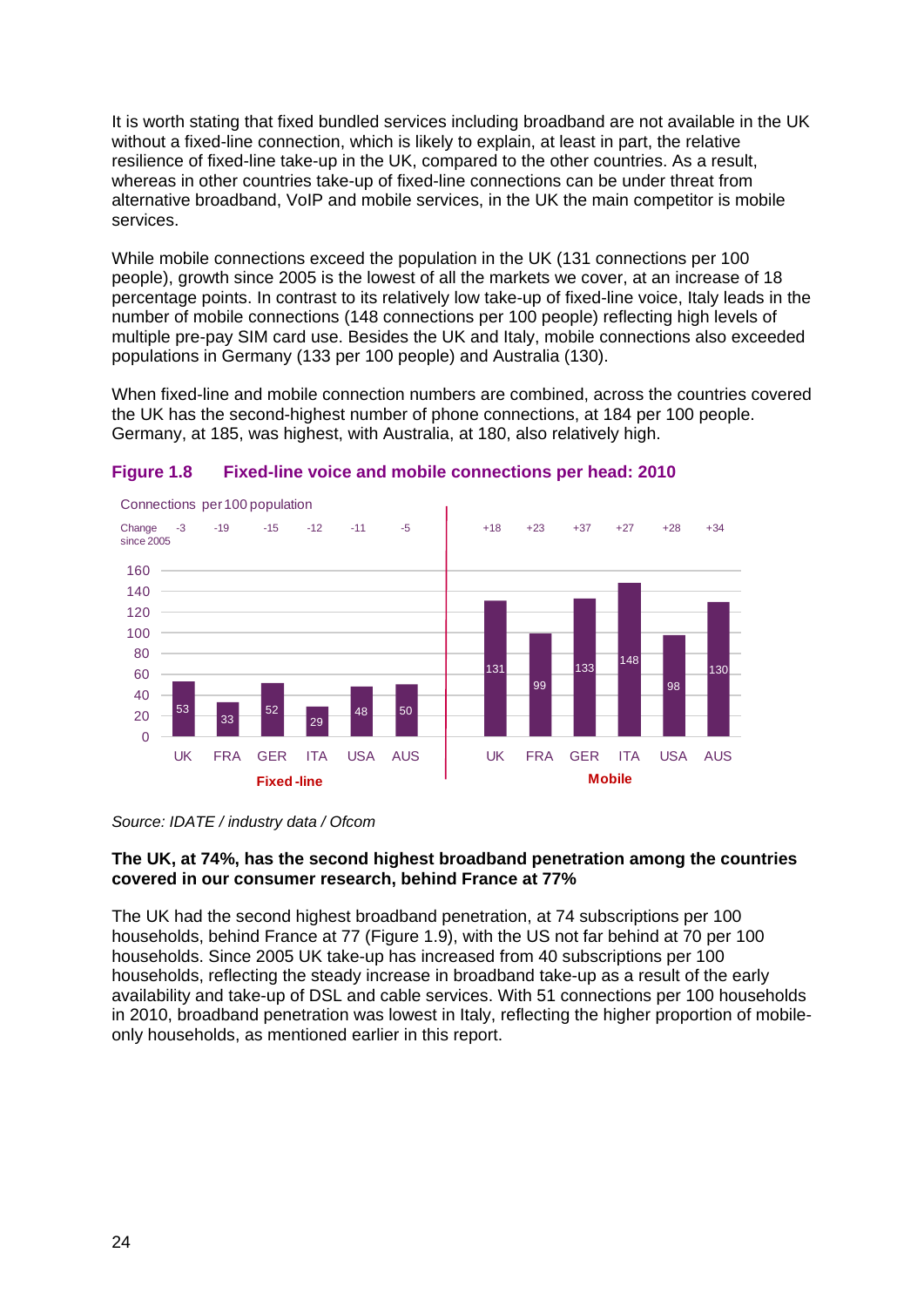## <span id="page-13-0"></span>**Figure 1.9 Fixed broadband penetration in 2010**



Fixed broadband subscriptions per 100 households

*Source: IDATE. Note broadband connections include business connections* 

### **The UK, at 97%, has the highest proportion of digital TV households among the countries covered in our consumer research**

In terms of DTV take-up, the UK, at 97 DTV homes per 100 TV households, has the highest penetration across the countries where we carried out our research [\(Figure 1.10\)](#page-13-1). France was second highest, at 93, having seen a noteworthy increase from 31 per 100 in 2005 (when penetration in the UK was at 70 per 100 households). Elsewhere, DTV take-up was low in Germany (62 per 100), which may be partly explained by the high levels of analogue cable take-up. In the UK, France and Italy, terrestrial television has traditionally been the largest platform. Digital switchover of terrestrial TV services has been completed in the US and Germany and is under way in the other countries where we carried out our consumer research.



## <span id="page-13-1"></span>**Figure 1.10 DTV penetration in 2010**

*Source: IDATE.*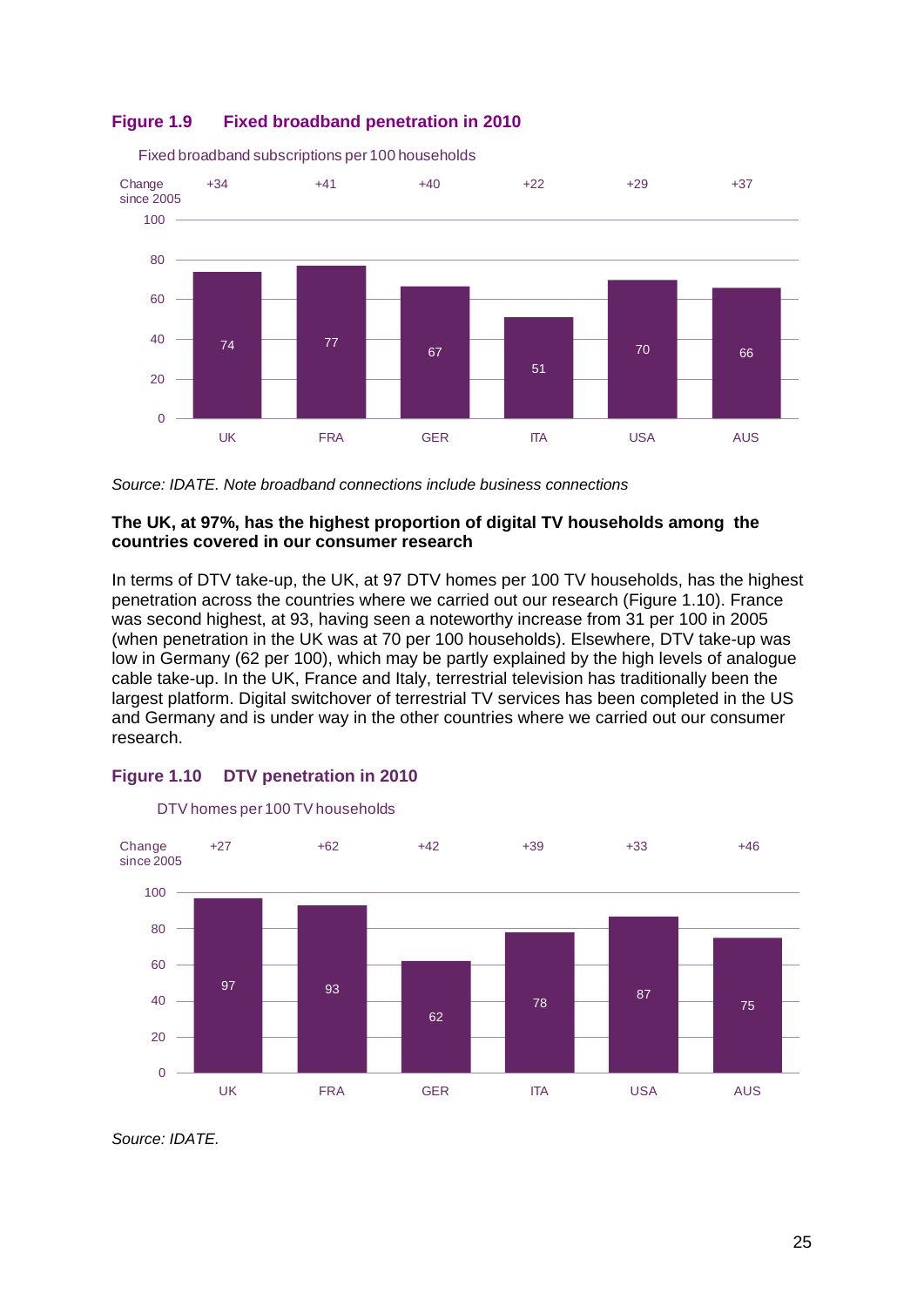For further information on the penetration of specific communications services across all our comparator countries, please see the relevant section of this report.

## **Digital radio and smartphone ownership highest in UK**

As part of our consumer research we asked respondents about their ownership and use of a range of devices. The reasons for differences in levels of ownership and use of different communications devices and services are multiple and complex, and may relate to cultural factors, differences in affordability, and local market structures, and also vary by respondents' interpretations of the terminology. We used an online survey, so the results from our consumer research may not fully reflect the behaviours of non-internet users.

The results indicate that ownership of smartphones was highest in the UK and Germany, with one in every two (50%) internet users surveyed claiming ownership [\(Figure 1.11\)](#page-15-0). More broadly, mobile phone ownership (including smartphones) was 92% in the UK (Italy being the highest at 95%). Relative to ownership of other devices, mobile phone ownership was relatively high across all of our comparator countries, underlining the increasing penetration (and subsequent use) of the devices globally. The UK also has the highest levels of digital radio ownership, at 34%. Italy, at 15%, was the next highest, reflecting a relative advancement of the UK in the digital radio area. Reported ownership of DVRs was also relatively high in the UK, at 36%. This was lower than the highest (41% in the US), but considerably higher than our European counterparts covered in the research (21% in France; and 22% in both Germany and Italy).

In terms of other devices, France, at 60%, leads the way, by some distance, in ownership of (any form of) HDTV, followed by 49% in Australia, with the UK third highest at 37%. Ownership and use of on-demand (VOD) TV services are highest in the US, at 34%, followed by France at 29% and UK again third highest at 24%. Meanwhile, penetration of some of the more recently launched devices - such as tablet computers, TV sets that can receive 3D broadcasts and connected/smart TVs - remain relatively low, with minimal variation across our comparator countries.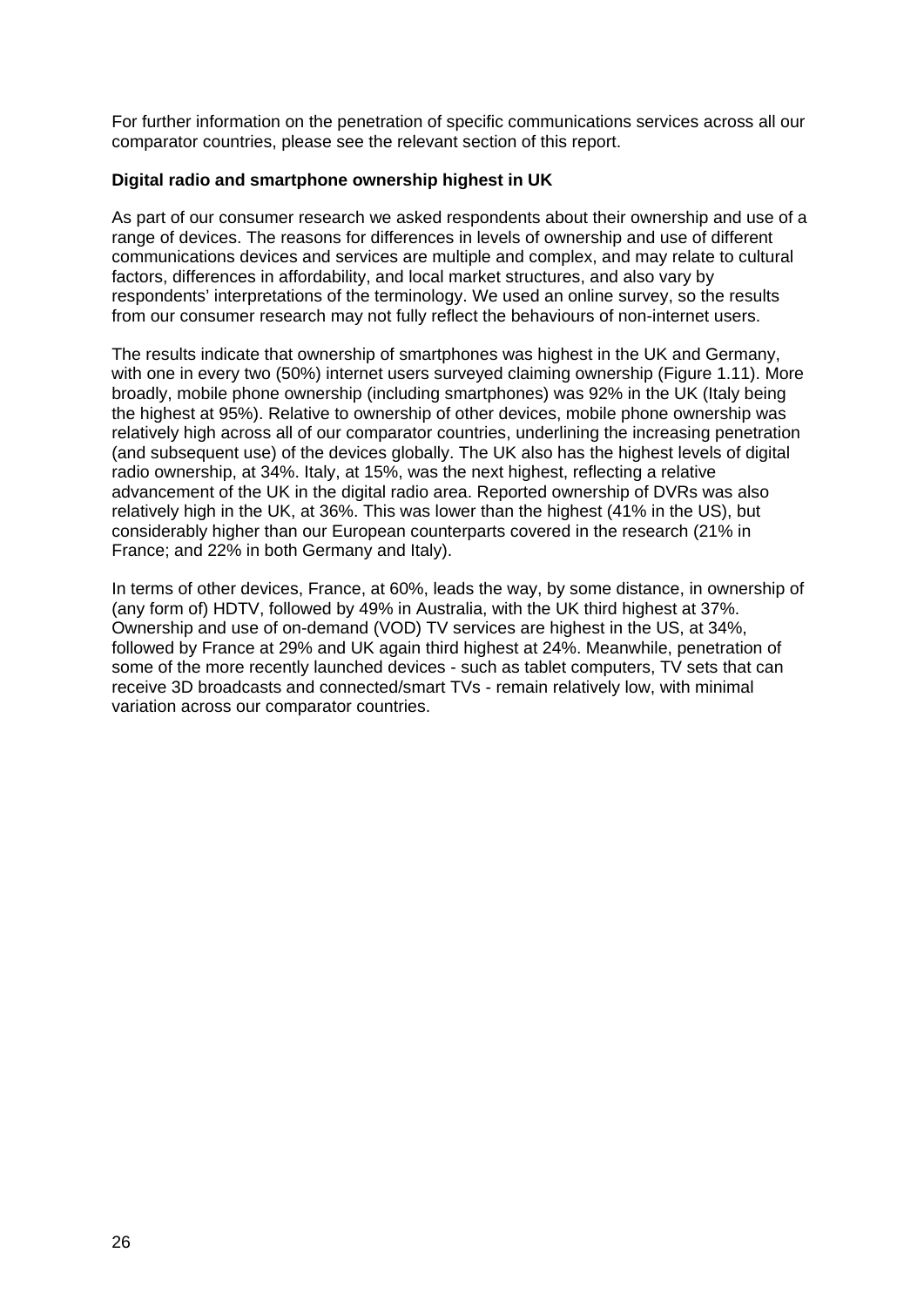

<span id="page-15-0"></span>**Figure 1.11 Ownership and use of devices**

*Source: Ofcom consumer research, October 2011.* 

*Base: All respondents, UK=1015, France=1014, Germany=1014, Italy=1045, USA=1002, Australia = 1012.* 

*Q: Which of the following devices do you own and personally use?*

#### **People in the UK are leading users of smartphones, with nearly half (49%) claiming to use them at least weekly**

[Figure 1.12](#page-17-0) charts the levels of reported 'regular' use of selected communications services (regular use defined as at least once per week). Our research was conducted among online panellists, who may be more likely than average to use selected communications services (for the example the internet) so data should be treated with this caveat in mind.

In all six countries surveyed, over 90% of consumers surveyed access the internet via a computer/laptop at least once a week on average - the only activity to achieve in the nineties across all countries covered. However, in the UK, watching TV remains the most popular activity, at 93%, marginally ahead of the 91% who access the internet via a computer or laptop. With the exception of France, at 89%, 90% or more respondents in all other countries claimed to watch TV on a weekly basis. Watching TV has historically been the most popular media activity; for internet use to achieve parity of popularity is a particularly noteworthy development.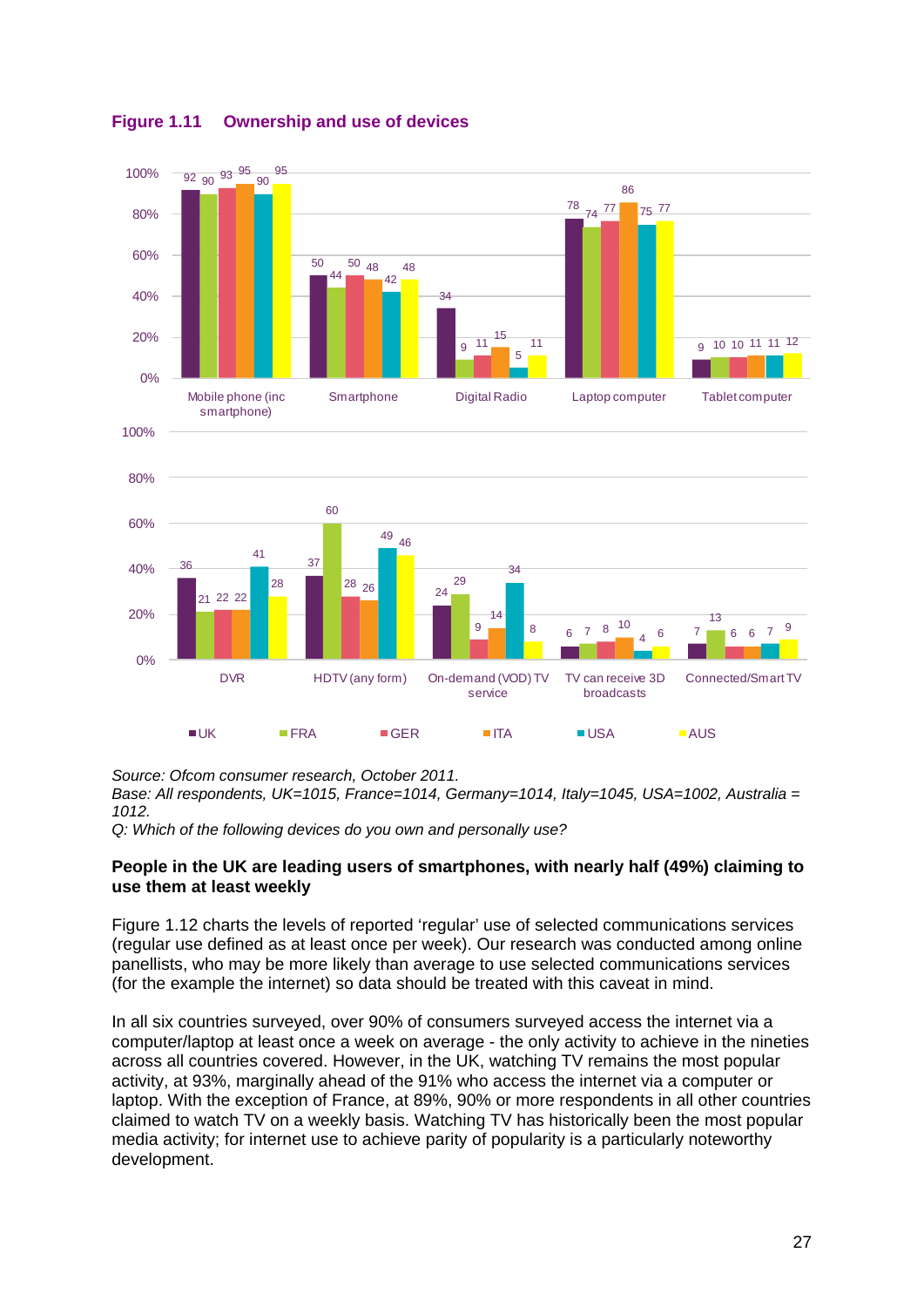As stated earlier in the report, the UK reported the highest claimed ownership of smartphones (50%); unsurprisingly, the UK also leads in the proportion claiming weekly use of a smartphone (49%), followed by Italy and Australia at 46% each.

In terms of other media activities, more than two in every three (67%) UK consumers said they listened to the radio at least once a week – lower than in all other countries covered. This figure may be particularly low because our research was conducted among internet users, and it is possible that many radio listeners are non-internet users who were excluded from our research.

Over half (55%) of UK consumers stated that they read a national newspaper at least once a week, the second highest proportion behind Italy, at 60%. Levels in Germany (28%) and Australia (37%) were noticeably lower than the other countries covered, although these countries report relatively high numbers for readership of local newspapers – Germany is the highest at 61%. This compares to the UK's 47%, which was joint lowest with France across the countries covered. The UK also reported relatively low levels of magazine readership; at 43% much lower than our European counterparts and the second lowest overall after Australia (38%). [\(Figure 1.11\)](#page-15-0)

National variations in newspaper/magazine markets may explain some of the differences in readership between countries. In some countries, including France, and in particular the US, newspapers are, broadly speaking, published on a local/regional basis, and include international and national news stories in addition to those about the local/regional area. In other markets, including the UK, the news stories carried by national and regional/local titles tend to be more distinct.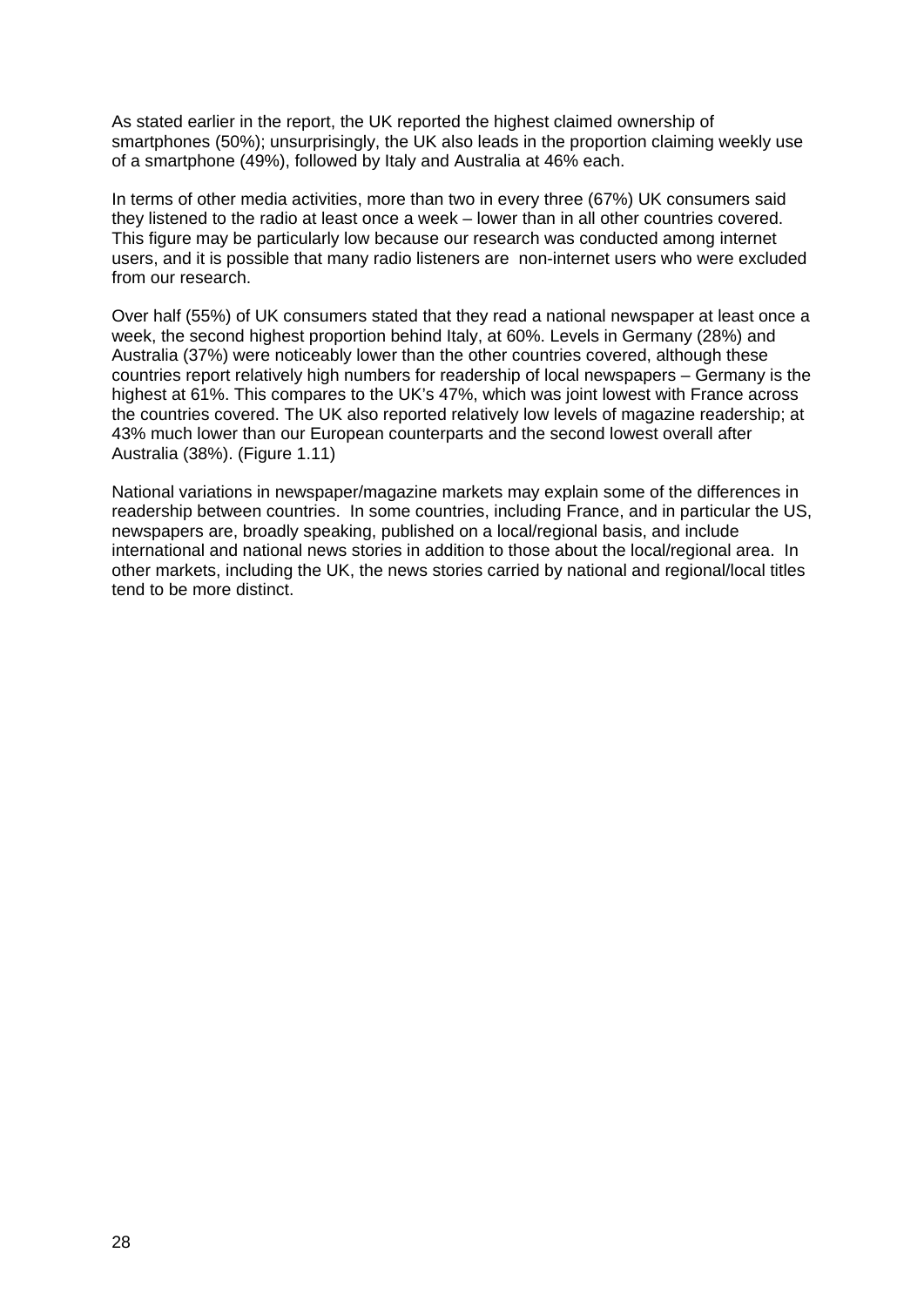

<span id="page-17-0"></span>**Figure 1.12 Regular use of selected communications services / media**

*Source: Ofcom consumer research, October 2011.* 

*Base: Allrespondents, UK=1015, France=1014, Germany=1014, Italy=1045, USA=1002, Australia = 1012.* 

*Q; Which of the following do you regularly do (at least once a week)?*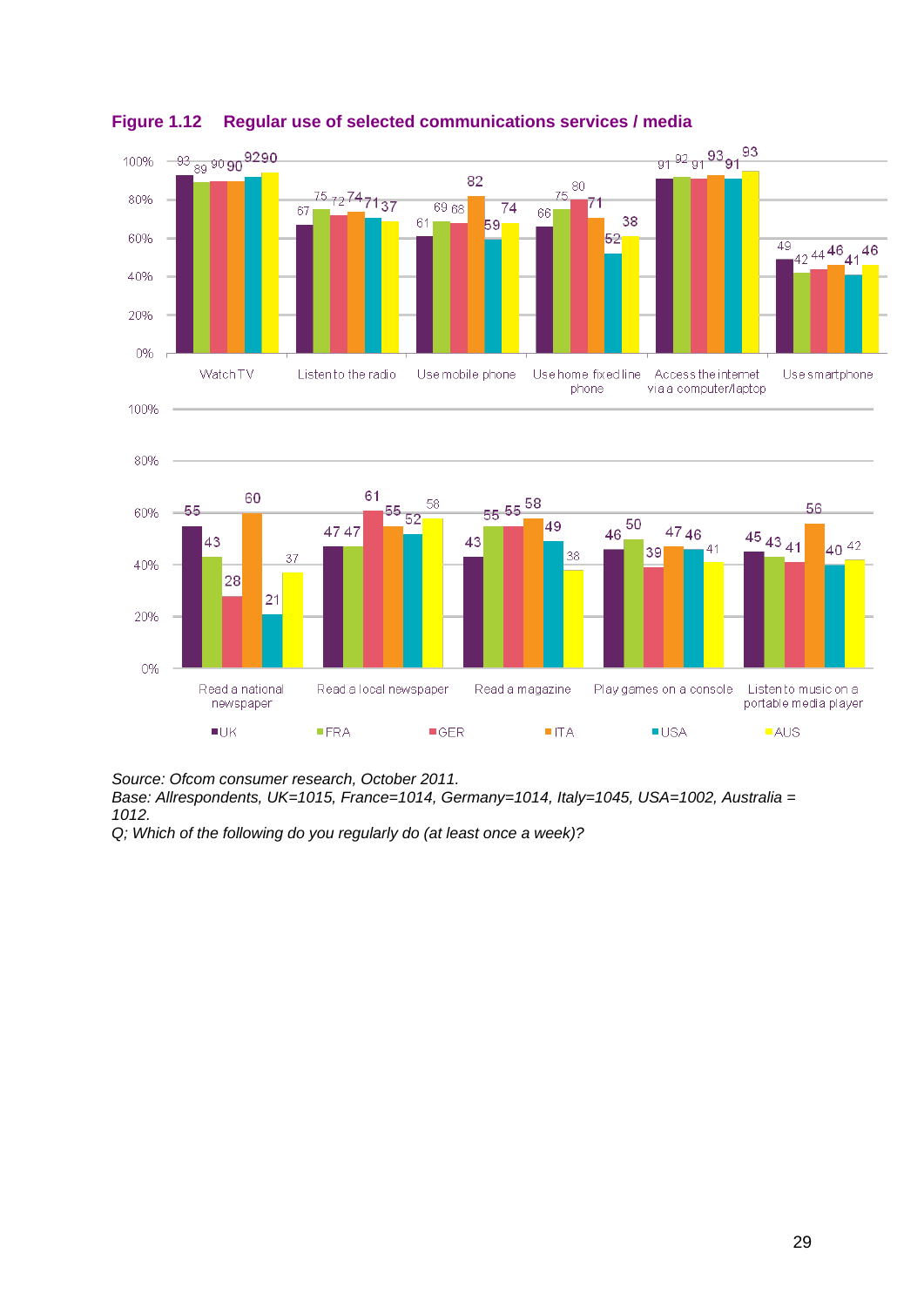# <span id="page-18-0"></span>1.3 International regulatory context and models

# <span id="page-18-1"></span>**1.3.1 Introduction**

## **The relationship between market developments and the regulatory landscape**

The communications sector is becoming globalised, and Ofcom's activities and those of the industries we regulate are increasingly influenced by international developments. The regulatory environment can be an important influence on communications markets, by introducing requirements on market players in order to help achieve specific public policy goals. Equally, market developments and technology/consumer trends help to determine the evolution of the regulatory framework.

For these reasons, this section provides some regulatory context to the analysis of international communications markets elsewhere in this report. It does not aim to be a comprehensive examination of regulatory frameworks across the comparator countries. Rather, it is an overview of the main regulatory and policy developments over the past year, structured around the five strategic purposes set out in our 2011-12 Annual Plan<sup>[5](#page-18-3)</sup>. Before looking at specific developments, we introduce the relevant regional and international regulatory institutions.

# <span id="page-18-2"></span>**1.3.2 Regulatory authorities**

### **Converging markets have led to converging regulatory authorities at the national level…**

Converging technologies allow the same content and services to be delivered over a range of digital distribution networks and devices, and IP-based delivery has revolutionised how consumers receive and make use of text, audio and audio-visual content. For national regulatory authorities (NRAs), this has required an increasingly joined-up approach across the communications sector. In terms of our comparator countries, converged regulators that span both networks and content now exist in the US, the UK, Italy, Australia, Canada and Japan. Other countries with converged telecoms and broadcasting regulators include Finland, Hungary, Israel, Malaysia, Slovenia, South Africa, South Korea and Switzerland.

Technology and market convergence has not always led to full institutional convergence. There are still many instances of separate regulators for broadcast and telecommunications (e.g. France, Ireland, Poland, Sweden and the Netherlands), and the challenges of convergence have been met through increased cooperation between these separate authorities. NRAs also have some spectrum responsibilities in countries including the UK, Italy, US, Germany, Sweden, Brazil, Hungary, Iceland, Egypt and Turkey.

The fast-moving pace of new media markets has strengthened the need to develop flexible tools, and to involve both consumers and market players in the process of regulatory design. This has led to the development of new self- and co-regulatory instruments. For example, the Australian converged regulator, ACMA, has for some years operated a co-regulatory system that spans content and internet services. The German content regulators are also

<span id="page-18-3"></span><sup>&</sup>lt;sup>5</sup> Promote effective and sustainable competition; Promote the efficient use of public assets; Help communications markets to work for consumers; Provide appropriate assurances to audiences on standards; Contribute to and implement public policy defined by Parliament. <http://www.ofcom.org.uk/about/annual-reports-and-plans/annual-plans/annual-plan-2011-12/>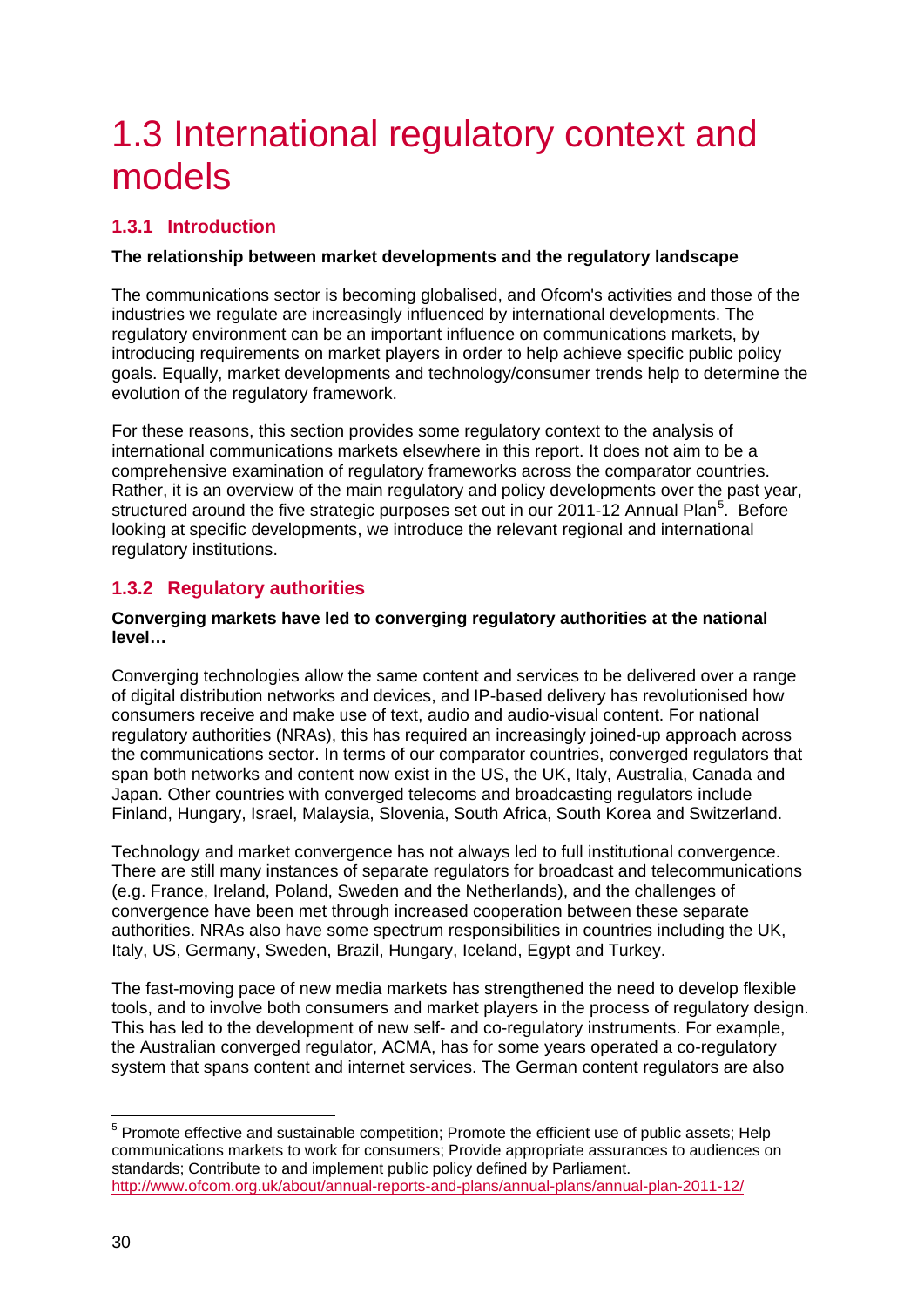very supportive of the benefits of self- and co-regulatory approaches, and the UK regulator (Ofcom) has a duty to consider self-regulatory approaches in lieu of formal regulation.

## **…while regional frameworks and authorities have retained distinct sectoral remits…**

At the European level, NRAs work through separate bodies for telecoms, spectrum and broadcasting:

- Body of European Regulators for Electronic Communications [\(BEREC\)](http://berec.europa.eu/);
- Radio Spectrum Policy Group [\(RSPG\)](http://rspg.groups.eu.int/);
- European Platform of Regulatory Authorities [\(EPRA\)](http://www.epra.org/content/english/index2.html); and
- European Conference of Postal and Telecommunications Administrations [\(CEPT\)](http://www.cept.org/cept).

There is also a growing number of regional bodies in other parts of the world which share experiences and develop common regulatory guidelines and principles, particularly in the area of electronic communications. This reflects the fact that - with content and services increasingly delivered across borders by satellite and internet - national regulators are increasingly dealing with companies legally established outside their jurisdictions, or tackling cross-border issues that span national jurisdictions. Such bodies include [ATRC,](http://www.aseanconnect.gov.my/pages/atrc/) [REGULATEL,](http://www.regulatel.org/j/index.php/home/quienes-somos) [AREGNET,](http://www.aregnet.net/en/?p=apropos) WATRA, [CRASA](http://www.crasa.org/) and [ECTEL,](http://www.ectel.int/) which respectively represent telecoms regulators in the Southeast Asian, Latin American, Arab, West African, Southern African and East Caribbean regions.

## **…and international bodies play a key role in standardisation and policy development**

In addition to NRAs and regional groups, several international institutions can influence regulatory regimes. Their role is becoming increasingly important as the development of common approaches grows around technology standards, spectrum use, internet governance, international mobile roaming, intellectual property and content standards.

The [International Telecommunication Union](http://www.itu.int/home/index.html) is the UN's specialized agency for information and communication technologies (ICT). It is unusual among UN bodies in that it was founded on the principle of cooperation between governments and the private sector. Its membership encompasses telecommunication policy-makers and regulators, network operators, equipment manufacturers, hardware and software developers and regional standards bodies. The ITU has three 'sectors': the Radiocommunication Sector [\(ITU-R\)](http://www.itu.int/ITU-R/index.asp?category=information&link=rhome&lang=en) allocates spectrum at the global level and has been pivotal in harmonising spectrum for applications; the Telecommunications Standardization Sector [\(ITU-T\)](http://www.itu.int/ITU-T/index.html) establishes worldwide standards for telecommunications and ICT equipment; and the Development Sector [\(ITU-D\)](http://www.itu.int/ITU-D/index.html) delivers technical assistance to developing countries. In the coming year, ITU-R and ITU-T will hold conferences to define their priorities and review the international treaties: the Radio Regulations and the International Telecommunication Regulations.

The Organisation for Economic Cooperation and Development has an Information, Computer and Communications Policy [\(ICCP\)](http://www.oecd.org/department/0,3355,en_2649_34225_1_1_1_1_1,00.html) Committee which incorporates work on the communications sector. It contributes to the development of the regulatory and economic policies of its member countries through producing reports of analysis and policy recommendations, and holding multi-stakeholder events. It also collects and publishes relevant data, notably in its biennial *Communications Outlook*. In June 2011, the OECD held a high-level two-day meeting to advance the debate on internet governance, which resulted in a communiqué on *[Principles for Internet](http://www.oecd.org/dataoecd/40/21/48289796.pdf) Policy-Making*.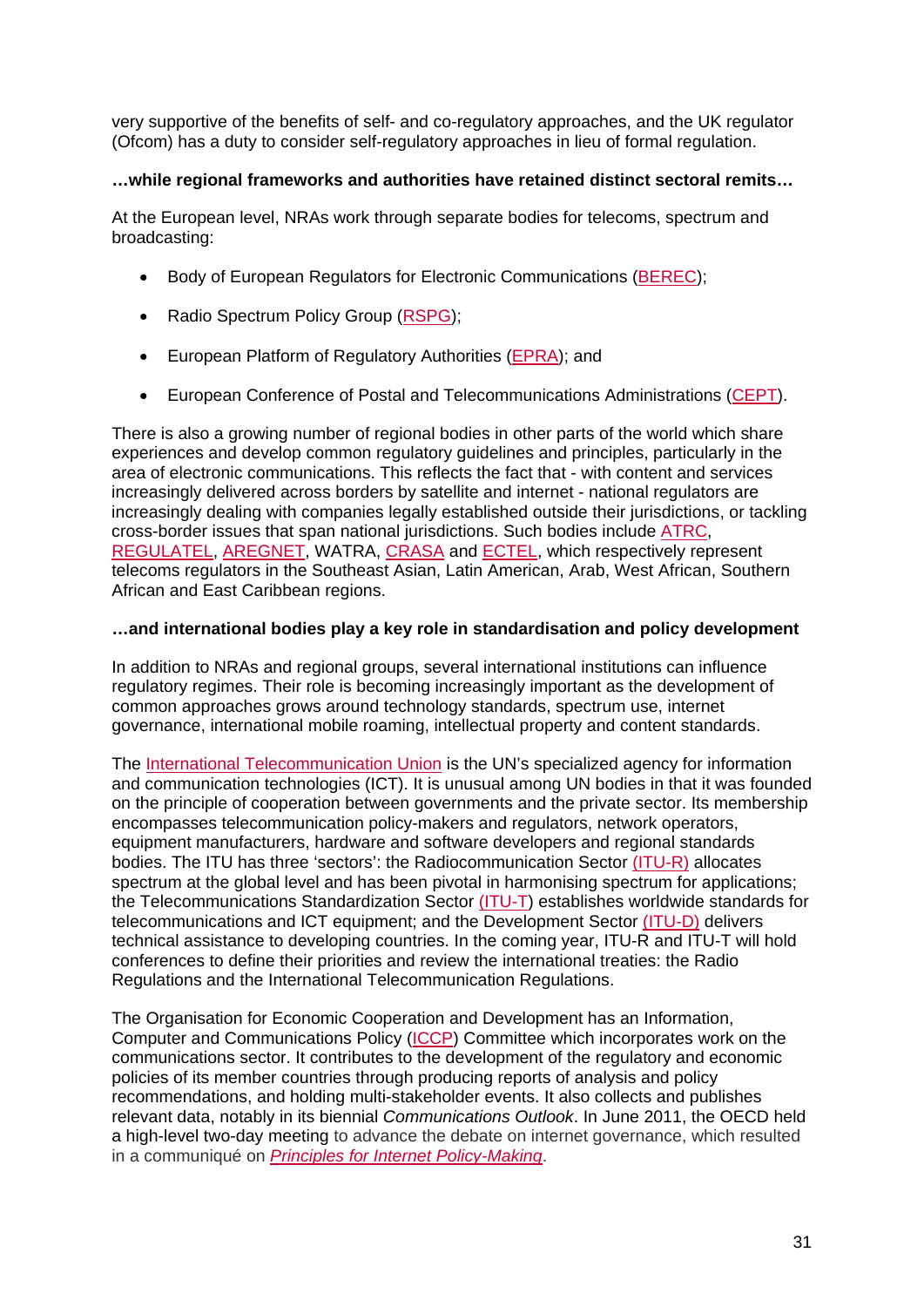# <span id="page-20-0"></span>**1.3.3 Key developments in the European regulatory and legislative framework**

Before discussing specific areas of policy development, it is worth noting that 2011 saw significant changes to the regulatory and legislative electronic communications framework in Europe.

The **[EU Electronic Communications Framework](http://ec.europa.eu/information_society/policy/ecomm/index_en.htm)** applies to all electronic communications networks and services, retail and wholesale, as well as associated facilities and services. It aims to ensure effective competition and consumer protection as well as constituting the basis for a consistent regulatory environment across the communications markets of all 27 Member States. It was revised in 2009; key changes including the removal of superfluous regulation, strengthening of consumer protection and further liberalisation of spectrum markets.

A key aim of the revised Framework is to strengthen the consistency of regulation across the EU. To that end, the **Body of European Regulators for Electronic Communications (BEREC)** formally came into existence in January 2010, replacing the previous collaborative group, the European Regulators Group (ERG). BEREC now plays an important role in the revised EU Regulatory Framework, by promoting co-operation among NRAs and between NRAs and the Commission; identifying and disseminating best regulatory practice; and providing advice on regulatory matters to the EU institutions, either on request or at its own initiative. The European Commission and NRAs are both required to take the utmost account of BEREC opinions.

BEREC has, in particular, a very important role to play in reviewing and reporting on individual national regulatory decisions, in cases where the Commission has expressed 'serious doubts' about a particular measure. In 2011, the BEREC Office, based in Latvia, became operational and was able to begin providing professional and administrative support to BEREC. BEREC's priorities in 2011 included net neutrality, regulatory remedies for NGA and the promotion of competition in superfast broadband and mobile roaming, many of which will continue during 2012.

The following sections consider key policy areas in which there have been significant developments in 2011, grouped according to Ofcom's strategic priorities.

# <span id="page-20-1"></span>**1.3.4 Helping communications markets work for consumers**

## **Traffic management and net neutrality**

The 'net neutrality' debate (whether, and where, there should be a principle of nondiscrimination of internet traffic across networks) has continued to occupy regulators across the world, with the focus particularly on questions of discrimination and transparency.

In **Europe**, the revised EU Regulatory Framework identified net neutrality as a policy objective, in that end-users should be able to access and distribute information, and run applications and services of their choice. Transposition of the revisions into national laws in 2011 introduced requirements for greater transparency and gave NRAs a discretionary power to impose 'a minimum quality of service on the internet'.

In April 2011, the European Commission published a [Communication on the Open Internet](http://ec.europa.eu/information_society/policy/ecomm/doc/library/communications_reports/netneutrality/comm-19042011.pdf)  [and Net Neutrality,](http://ec.europa.eu/information_society/policy/ecomm/doc/library/communications_reports/netneutrality/comm-19042011.pdf) following its [2010 consultation exercise.](http://ec.europa.eu/information_society/policy/ecomm/library/public_consult/net_neutrality/index_en.htm) It concluded that the rules on transparency, switching and quality of service within the Revised Framework should contribute to producing competitive outcomes, and it would be premature to intervene before seeing how the new rules will operate in practice. This was a view echoed in May 2011 in a study commissioned by the European Parliament: [Network Neutrality: Challenges and](http://www.europarl.europa.eu/document/activities/cont/201105/20110523ATT20073/20110523ATT20073EN.pdf)  [Responses in the EU and the U.S.](http://www.europarl.europa.eu/document/activities/cont/201105/20110523ATT20073/20110523ATT20073EN.pdf)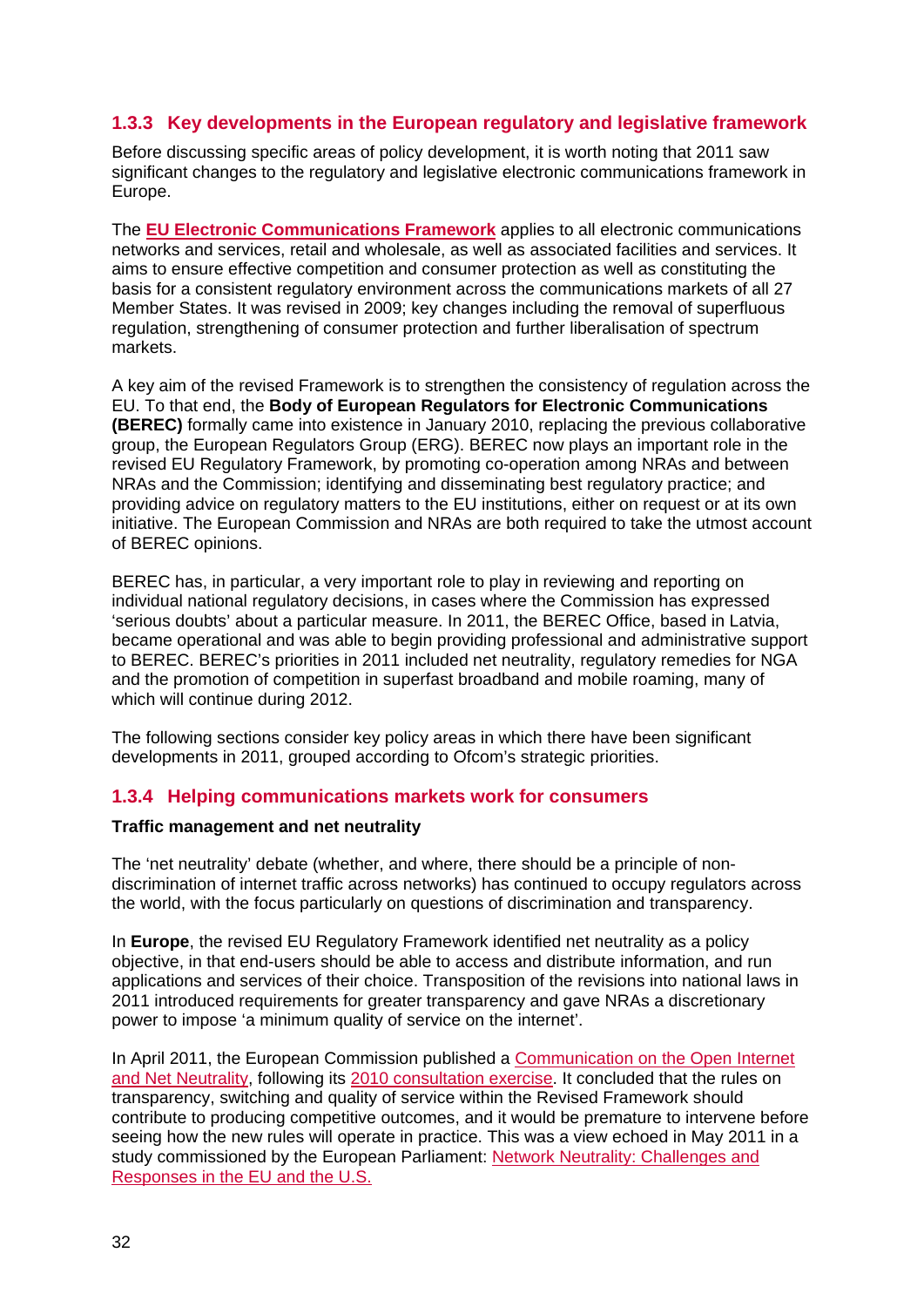In parallel, the Commission asked BEREC to look into a number of issues that surfaced in the course of its consultation; in particular, barriers to switching and practices of blocking and throttling. The Commission will consider the BEREC findings and the implementation of the new rules before deciding in 2012 whether it needs to issue any additional guidance. If significant and persistent problems are substantiated, the Commission may assess the need for more stringent measures to achieve the necessary competition and choice for consumers.

Net neutrality was a major priority for BEREC in 2011, with much of the work continuing into 2012. In September 2011, BEREC consulted on [Guidelines on Net Neutrality and](http://berec.europa.eu/doc/berec/consultation_draft_guidelines.pdf)  [Transparency: best practices and recommended approaches.](http://berec.europa.eu/doc/berec/consultation_draft_guidelines.pdf) As set out in its [2012 Work](http://berec.europa.eu/workprog/index_en.htm)  [Programme,](http://berec.europa.eu/workprog/index_en.htm) BEREC will produce guidance on when and how to impose minimum quality of service requirements on ISPs, and report on competition issues related to net neutrality. BEREC will also provide the Commission with a report on the traffic management practices of ISPs, analysing how competition and technological developments in the IP interconnection market - including peering and transit agreements between parties – affect net neutrality.

There have also been developments at the national level. In Europe, the Dutch parliament has proposed to prohibit differentiation of internet data traffic and prevents operators from charging consumers separately for the use of certain services and applications while using an internet access service. Revisions to the law would set out the limited circumstances in which traffic management may be used, including for managing congestion, and dealing with spam and viruses. The measure was adopted with a broad majority in the lower house of the Dutch parliament but, at the time of writing, must still pass through the Senate before becoming law.

Looking beyond Europe, there have been significant recent developments in the United States. In December 2010, the FCC adopted three enforceable net neutrality [regulations](http://transition.fcc.gov/Daily_Releases/Daily_Business/2010/db1223/FCC-10-201A1.pdf) which introduced new rules on transparency as well as clarifying the types of blocking permitted for fixed and mobile broadband. The restrictions on fixed broadband providers are more detailed than for mobile broadband. Fixed providers are not permitted to block lawful content, services, non-harmful devices or applications, including those competing with their own voice or video telephony services, whereas mobile broadband providers are prevented from blocking lawful websites and VoIP or video-telephony applications which compete with their own voice or video telephony services.

In April 2011, the FCC took a first step to implement these regulations, establishing an Open Internet Advisory [Committee](http://www.federalregister.gov/articles/2011/04/21/2011-9723/federal-advisory-committee-act-open-internet-advisory-committee#h-5) "to track and evaluate the effects of the ... Open Internet net neutrality rules and to provide any recommendations the Committee deems appropriate to the FCC regarding policies and practices related to preserving the open Internet". The regulations were formally approved in September 2011, clearing the way for full implementation by the end of 2011. However, the regulations may continue to face significant opposition from Republican lawmakers as well as lawsuits on behalf of ISPs calling for the rules to be overturned, which will play out in 2012.

#### **International mobile roaming**

The [2007 EU Roaming Regulation](http://eur-lex.europa.eu/LexUriServ/LexUriServ.do?uri=OJ:L:2007:171:0032:0032:EN:PDF) aims to ensure that consumers travelling in the EU are not charged excessive prices for making phone calls. In 2009, the Regulation was [extended](http://eur-lex.europa.eu/LexUriServ/LexUriServ.do?uri=OJ:L:2009:167:0012:0023:EN:PDF) to cover roaming SMS and data services. In particular, it requires operators to offer all consumers a voice call tariff (the 'Eurotariff') and an SMS tariff (the 'Euro-SMS') for roaming within the EU, which may be priced up to a maximum cap. The Regulation also places average price caps on the wholesale rates applicable between any pair of operators for voice, SMS and data services. The Regulation has had a significant impact on prices. For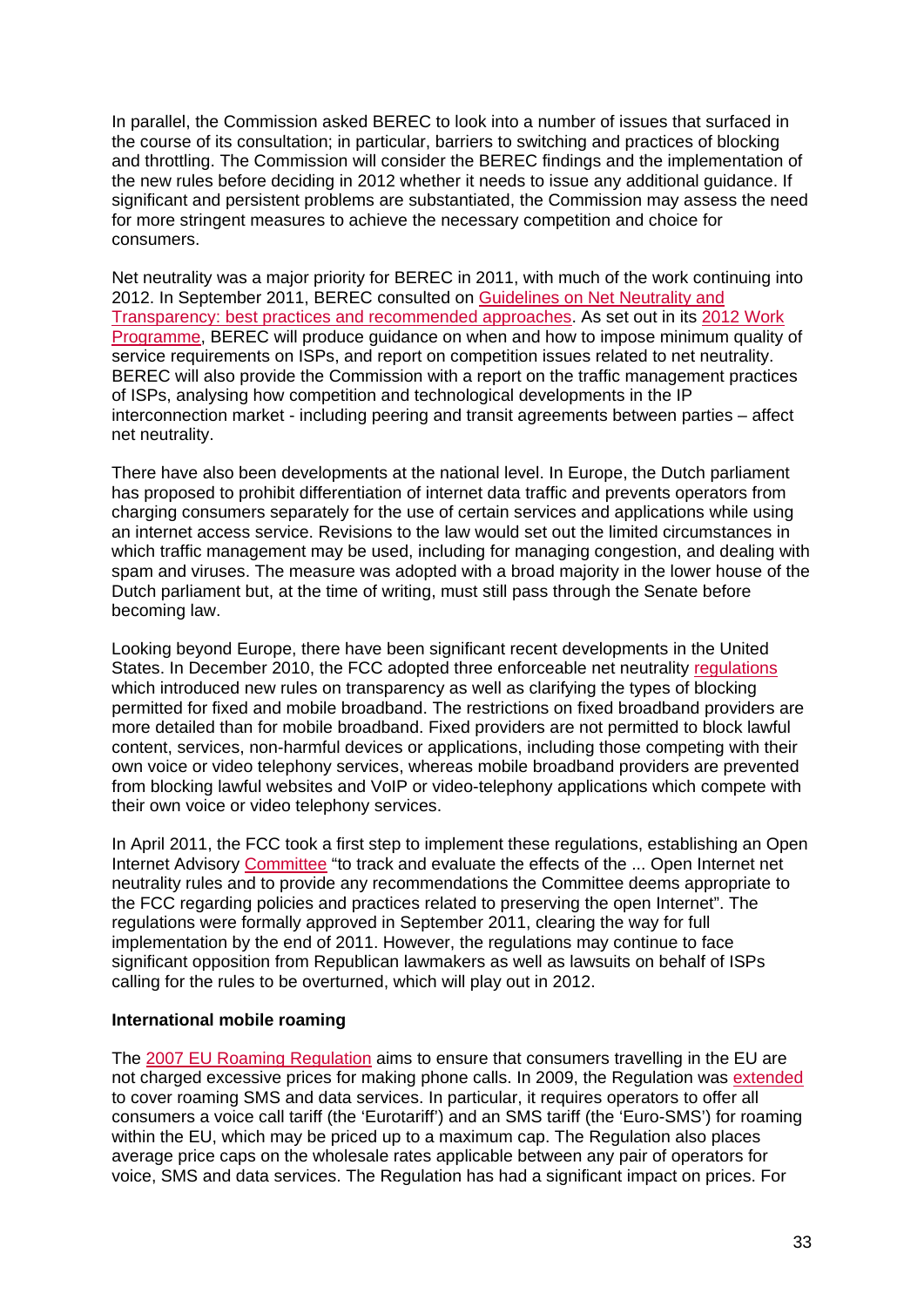example, regulated voice prices fell by up to 60% when the 2007 Regulation came into force, and SMS prices fell by about the same amount on introduction of the 2009 Regulation.

The EU Regulation also requires operators to provide consumer information on voice, SMS and data roaming prices, and enables consumers of data services to control the amount they spend by setting an upper limit on spending per month, after which the service will no longer be provided or charged for, unless the consumer re-authorises access.

The Commission's 2010 [Digital Agenda](http://ec.europa.eu/information_society/digital-agenda/documents/digital-agenda-communication-en.pdf) included a goal of looking for durable solutions to voice and data roaming by 2012, with the target that the "difference between roaming and national tariffs should approach zero by 2015".

In July 2011, the European Commission published [proposals](http://ec.europa.eu/information_society/activities/roaming/docs/roaming_recast11.pdf) for a revised roaming regulation to take effect from June 2012, the date when the 2009 regulation is due to expire. This followed findings, supported by [analysis](http://berec.europa.eu/doc/berec/bor_10_58.pdf) from BEREC, of ongoing weak competition, market failures and unreasonable prices compared to costs at the wholesale and retail levels. Negotiations are currently underway to agree a final text.

In order to increase competition and provide a lasting solution to high roaming prices, the draft Regulation includes "structural solutions". In addition to a wholesale access obligation, consumers would, by 2014, be able to select a different provider for roaming from their domestic carrier, and switch for roaming only. The Commission's proposal also includes price caps until 2022 at the wholesale level and 2016 at the retail level, for voice, SMS and now for data as well.

In August 2011**,** BEREC published an [analysis](http://berec.europa.eu/doc/berec/text_voting.pdf) which largely supported the Commission's approach. BEREC also stressed that retail price regulation should be removed only when it is demonstrated that market forces are sufficient to deliver reasonable prices, and that the technical means of offering roaming services from a separate provider should not be specified in the Regulation itself, so that it is future-proof. BEREC also suggested that the monthly retail data limit should be extended to cover roaming outside Europe as well.

Roaming regulations have gone furthest within the EU, but over the past two years there have also been bilateral and multilateral initiatives in other parts of the world.

In April 2011, the **Singaporean and Malaysian governments** announced a mutual agreement to bring down roaming prices between their two countries. Under the agreement, roaming charges for voice calls and SMS were reduced by 20% and 30% respectively, with the reduction set to rise to up to 30% (voice) and 50% (SMS) in May 2012.

In May 2010, the **Australian and New Zealand governments** published a joint discussion paper on 'Trans-Tasman mobile roaming'. The preliminary conclusions of the paper were that in both New Zealand and Australia price transparency appeared inadequate and consumer awareness low, while roaming prices seemed relatively high. Discussions are under way at governmental level on how best to reduce roaming charges between the two countries.

Other regional and international organisations that are considering the level of roaming prices, pricing transparency and/or possible regulatory solutions include the **Arab Regulators' Network (AREGNET),** the **ITU** and the **OECD**. In June 2011, the OECD published a [report](http://www.oecd.org/document/9/0,3746,en_21571361_44315115_48129353_1_1_1_1,00.html) which analysed data roaming charges of 68 operators in 34 OECD countries and called on regulators and policy makers to boost competition to reduce the high prices.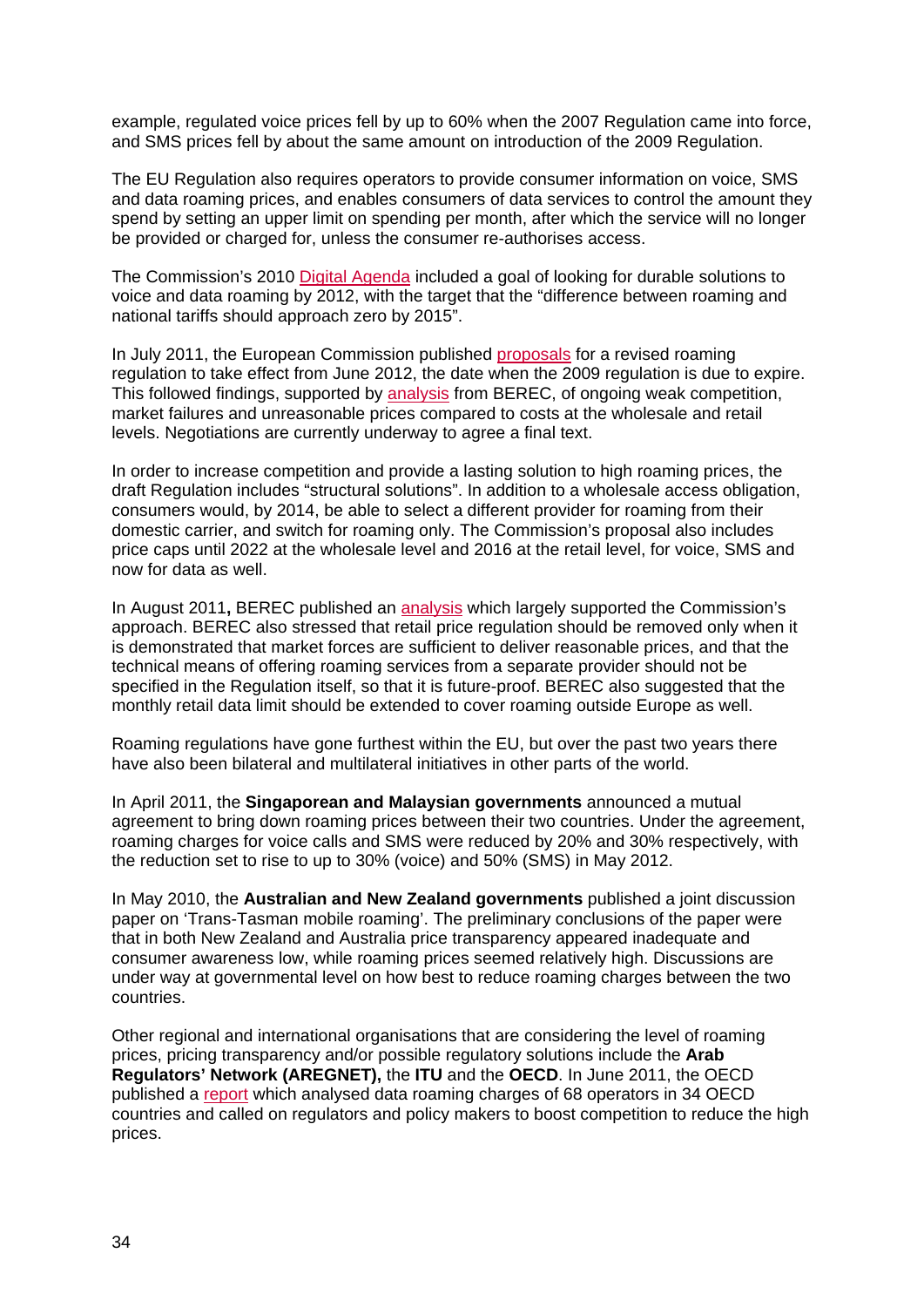# <span id="page-23-0"></span>**1.3.5 Promoting effective and sustainable competition**

#### **Next-generation access networks**

Telecoms operators in Europe, Asia and North America have been facing a common challenge: upgrading networks to make use of more efficient technologies, including fibre optic cables, and migrating from traditional transmission standards, designed in the world of the public switched telephony network (PSTN) to standards used to route data via internet protocol (IP). Many operators have now migrated their backbone networks to nextgeneration core networks (NGNs) by overlaying and upgrading their legacy backbone PSTN networks with a single IP-based network. Developments in other regions, such as Latin America, Africa and the Arab States, have been slower but are following a similar trend. The introduction of next-generation access (NGA)<sup>[6](#page-23-1)</sup>, typically, though not universally, based on fibre optic technology, has been more uneven.

In Europe, Asia and North America, there is a broad consensus that the accelerated roll-out of NGA networks is a desirable goal, but there is a variety of approaches to reaching that goal. In most countries outside the EU, NGA regulatory frameworks are being designed as part of the process of deciding how much public funding to invest in NGA networks. In Europe, public investment remains largely the responsibility of EU Member State governments, although the European Commission has a role to play in promoting the consistency of regulatory approaches across Member States.

With that goal in mind, the European Commission published in September 2010 an NGA [Recommendation](http://eur-lex.europa.eu/LexUriServ/LexUriServ.do?uri=CELEX:32010H0572:EN:NOT) so as to bring regulatory certainty for industry and encourage investment while fostering competition in broadband markets. This supports the Commission's ambitious Digital Agenda targets that, by 2020, every EU citizen should have access to 30 Mbps, and 50% should have access to 100 Mbps.

BEREC agrees that regulatory certainty and consistency are crucial in order to foster a competitive environment for long-term investment in NGA, and provided input at various stages to the development of the Commission's NGA Recommendation. In October 2011, BEREC published a [report](http://berec.europa.eu/doc/berec/bor_11_43.pdf) looking at how the Recommendation had been implemented in Member States by the end of its first year in place. The report concluded that it was still too early to make an assessment; fewer than half of the NRAs had so far notified decisions on NGA, and even once notified, it takes a while until new NGA wholesale products are implemented in the markets. It found that operators in different Member States follow different NGA deployment strategies, involving different degrees of the use of their own infrastructure or of active or passive wholesale products. BEREC committed to further work in 2012 to analyse the effects of the different sets of remedies in order to formulate best practice.

In Europe, public funding of NGA has been provided by regional and local authorities to cover specific areas. These schemes have had to be carefully tailored to satisfy [European](http://europa.eu/rapid/pressReleasesAction.do?reference=IP/09/1332&format=HTML&aged=0&language=EN&guiLanguage=en)  [state aid rules](http://europa.eu/rapid/pressReleasesAction.do?reference=IP/09/1332&format=HTML&aged=0&language=EN&guiLanguage=en) and are therefore generally based on arguments around market failure and digital inclusion. The Commission has announced a review of the state aid guidelines by September 2012 to ensure they reflect ongoing regulatory, market and technological developments. To this end, the Commission carried out an initial public [consultation](http://europa.eu/rapid/pressReleasesAction.do?reference=IP/11/493&format=HTML&aged=0&language=EN&guiLanguage=en) in 2011.

Many governments in other parts of the world have published national broadband plans, as detailed in the June 2011 OECD [report](http://www.oecd.org/dataoecd/22/41/48459395.pdf) on National Broadband Plans. Most of these include

<span id="page-23-1"></span> $6$  NGA can be understood as new physical infrastructure relying on new access network technologies enabling a significant improvement in the broadband experience for end-users, through combinations of: higher bandwidths; more equal upstream and downstream bandwidths; and more reliable, higher quality services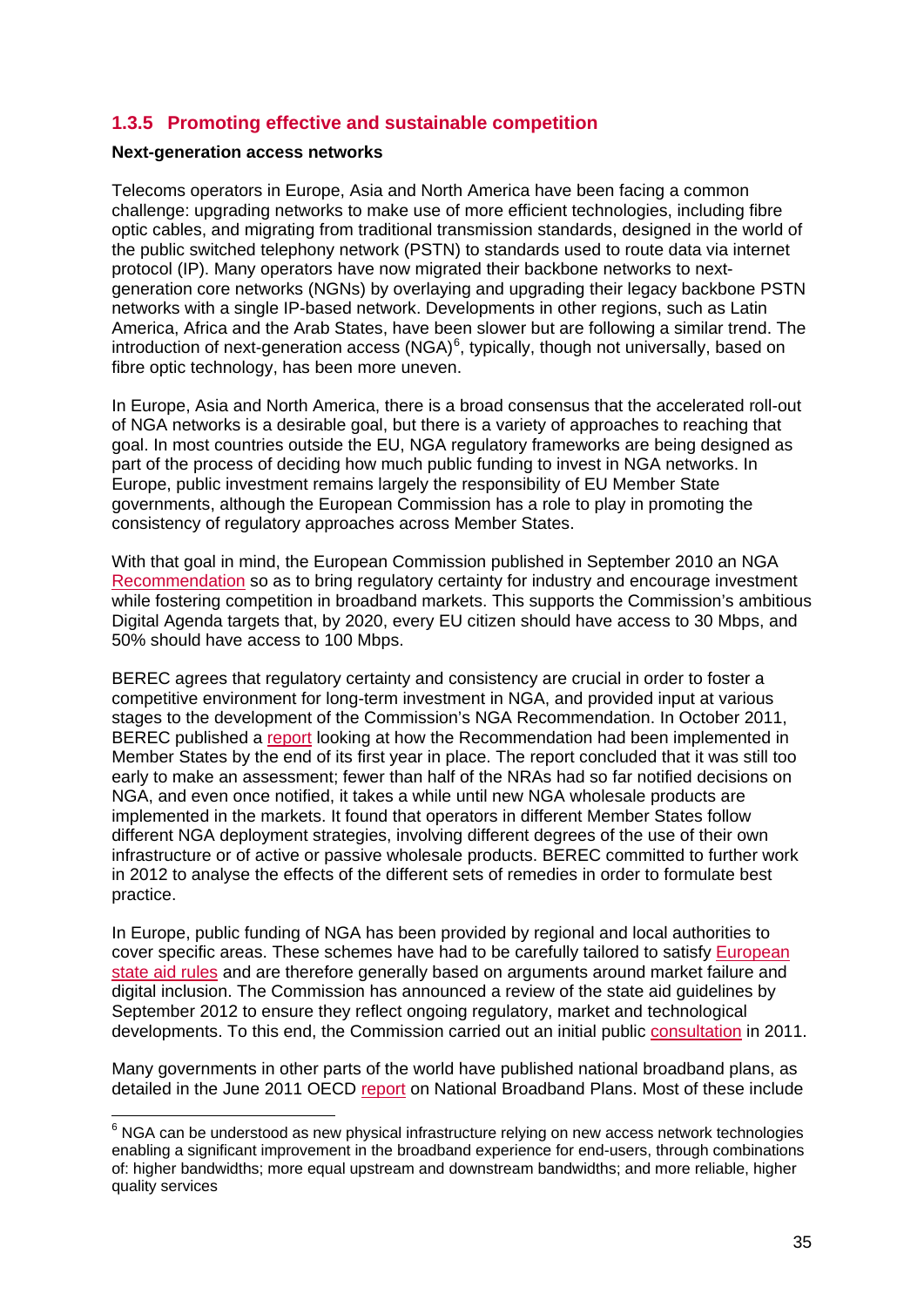targets related to levels of geographic coverage, adoption and minimum or average transmission speeds.

In Australia, Brazil, Luxembourg, New Zealand, Singapore and South Africa, governments have become more directly involved in the construction of broadband networks. Some countries, such as Chile and Norway, have used public private partnerships (PPPs) as a vehicle for interventions. Most OECD countries, however, have chosen not to become involved in the direct supply of telecommunications, preferring to set the regulatory framework and to provide targeted economic support through a variety of forms of public investment.

Australia and New Zealand have both reconsidered their legal and regulatory frameworks in order to meet their NGA goals. The Australian Parliament passed the Telecommunications Legislation Amendment (Competition and Consumer Safeguards) Act in November 2010 to facilitate the achievement of its National Broadband Network project. In New Zealand, a number of measures have been introduced by the government and by the Commerce Commission to support the deployment of fibre to the premises, including the continuing use of operational separation.

The Japanese and South Korean governments have developed national strategies for the provision of high speed broadband, involving nationwide NGA roll-out. These involve a mixture of incentives for operators, including some public support such as seed funding and soft loans. They have also encouraged infrastructure-based competition, which has been particularly successful in South Korea, where there are now three competing providers of broadband internet with nation-wide NGN / NGA networks. However, other circumstances and characteristics of the Japanese and South Korean markets have also proved very favourable to NGA roll-out.

Singapore has ambitious plans to be one of the first countries in the world to deliver a metropolitan fibre network to the home – with the aim of achieving speeds of up to 1Gb by the end of 2012. The government, with the support of the regulator IDA, is progressing with their programme to develop a next generation national broadband network (Next Gen NBN), to support new digital industries as key engines of growth for Singapore's economy. An indepth analysis of some of these issues can be found in the June 2011 OECD report: [Next](http://www.oecd.org/officialdocuments/publicdisplaydocumentpdf/?cote=DSTI/ICCP/CISP(2010)5/FINAL&docLanguage=En)  [Generation Access Networks and Market Structure.](http://www.oecd.org/officialdocuments/publicdisplaydocumentpdf/?cote=DSTI/ICCP/CISP(2010)5/FINAL&docLanguage=En)

# **Cloud computing**

Although not directly within the remit of communications regulation, cloud computing is of increasing interest to regulators and policy-makers. It is not a new concept - forms of it, such as webmail, have existed across the majority of the internet's history. Cloud-based software, platform and infrastructure services are available for use by businesses and governments, and, with the launch of cloud-based content services from Amazon, Google and Apple, cloud computing was propelled into the consumer limelight in 2011.

Cloud-based applications offer a number of advantages to users. Businesses and governmental bodies can benefit from lower costs and greater innovation by using cloud services rather than installing and maintaining software and computing equipment of their own. And with files stored remotely, access is typically available from any internet-enabled device.

While many administrations are keen to foster the growth of cloud computing to realise these benefits, questions about privacy and security, including how easily these new services fit with the existing regulatory regimes, must be considered. For example, how will cloud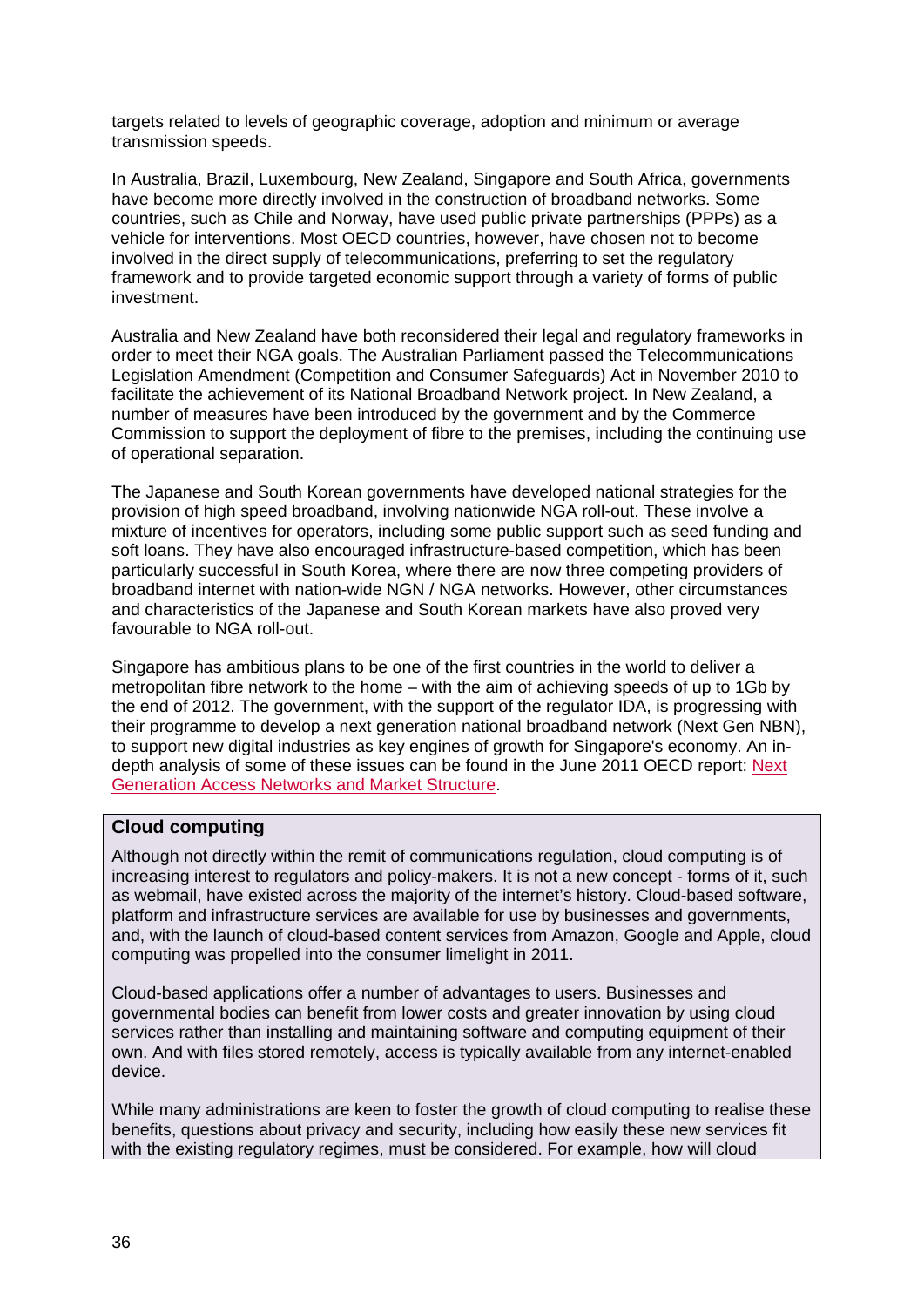services that transfer data between servers based in different continents respect data protection regulations that vary between different jurisdictions?

At the 2011 Davos Economic Forum, the European Commission [said](http://europa.eu/rapid/pressReleasesAction.do?reference=SPEECH/11/50) that it wanted Europe to be not just cloud-friendly, but cloud-active. It will present a European Cloud Computing Strategy in 2012, and in support of that, the Commission launched a [consultation](http://europa.eu/rapid/pressReleasesAction.do?reference=IP/11/575&format=HTML&aged=0&language=EN&guiLanguage=en) in May 2011, seeking views on issues such as data protection and liability, in particular in crossborder situations, and standardisation and interoperability.

In the United States, the Cloud Computing Act, a bipartisan bill, was put before Congress in April 2011. It encourages the US government to negotiate with other countries to establish consistent laws related to online security and cloud computing. If adopted, it would form new civil and criminal enforcement tools to investigate and prosecute hackers, and would require all federal agencies to create a 'cloud-computing plan' and monitor progress towards more secure policies.

# <span id="page-25-0"></span>**1.3.6 Providing appropriate assurance to audiences on standards**

In Europe, the [Audiovisual Media Services \(AVMS\) Directive](http://eur-lex.europa.eu/LexUriServ/LexUriServ.do?uri=OJ:L:2010:095:0001:0024:EN:PDF) is the common framework for the regulation of television and video-on-demand (VOD) content (but not for radio). The Directive sets out common minimum rules for television content, with a focus on the protection of minors, incitement to hatred, advertising, and the promotion of European works. It also ensures that pan-European broadcasters have only to comply with a single set of rules, those of the country in which they are established (the country of origin).

EPRA is one forum where regulators are able to discuss certain themes around implementation, such as:

- The scope of VOD: which video delivery services should and should not be regulated?
- Jurisdiction: which regulatory authority is responsible for regulating audio-visual services, and how should concerns about services received in one country but regulated elsewhere (EU or beyond) be addressed?

In Europe and elsewhere in the world, two major challenges for public authorities in terms of content regulation are child online protection and connected TV.

## **Child online protection**

In recent years, child online protection<sup>[7](#page-25-1)</sup> has moved higher up the international policy-making and regulatory agenda. In some cases, the starting point has been to ask whether to extend 'broadcast content' rules to new digital content, regardless of the delivery platform. New policy challenges are emerging in approaches to the protection of minors for the nonbroadcast regulated content available online. In addition, emphasis is placed on the development of media literacy<sup>[8](#page-25-2)</sup> as a tool for children and parents to be empowered to avoid harmful content or behaviour. There is also an emerging debate, in the context of internet governance, about the role that various participants in the internet value chain should be

<span id="page-25-1"></span> $<sup>7</sup>$  The term child online protection in this case relates to the protection of minors (traditionally meaning,</sup> in regulatory terms, broadcast content-related rules for the protection of young viewers) in the online space. In many countries, the broadcast-related rules for minors are only applicable to broadcast-like services online and not all video and content services online.

<span id="page-25-2"></span><sup>&</sup>lt;sup>8</sup> Ofcom defines media literacy as: "the ability to access, understand and create communications in a variety of contexts".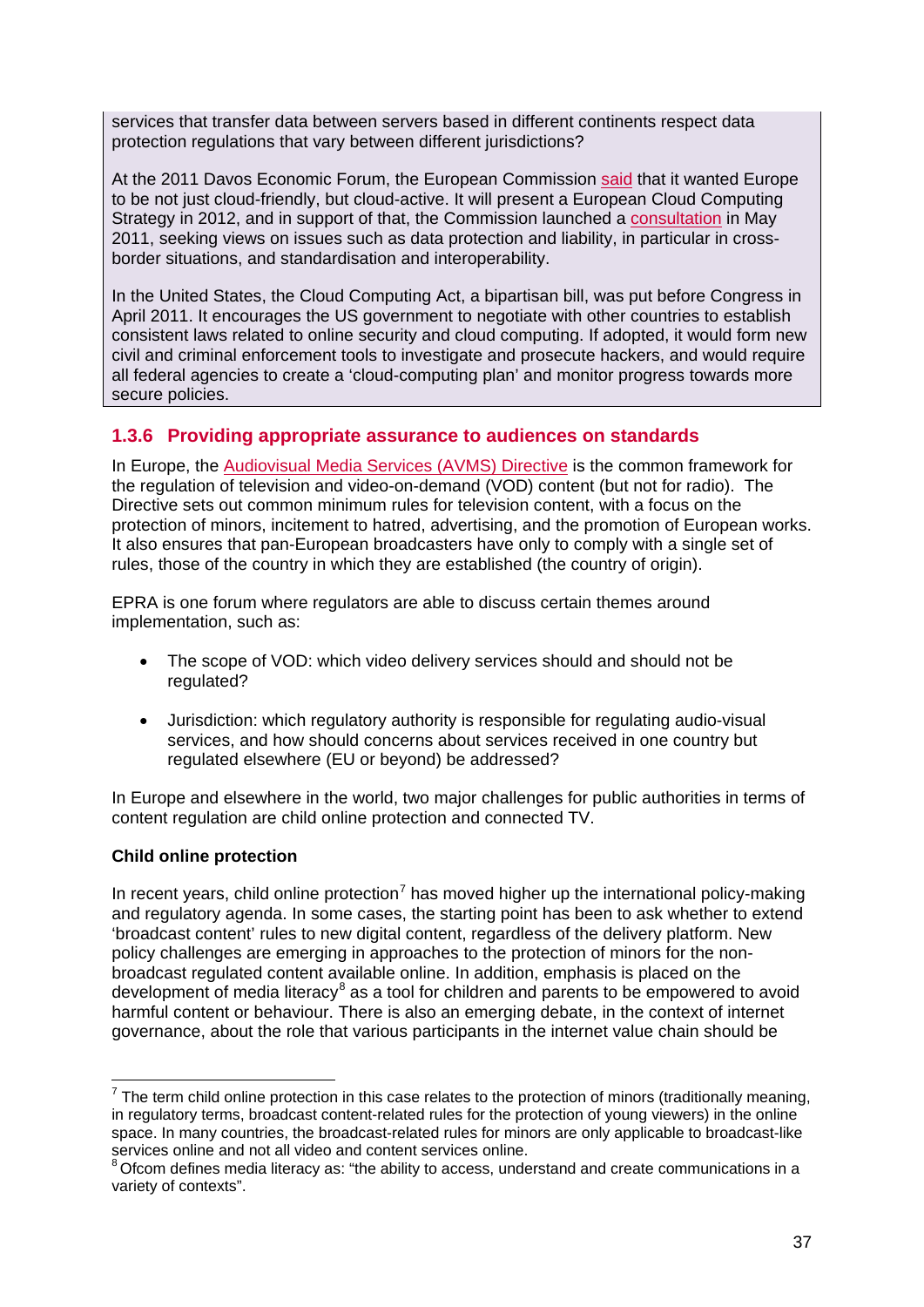asked to play in preventing access to harmful activities. There have been a number of developments in 2011 in terms of child online protection.

The European Commission continues to pursue approaches to protecting children online though a number of measures including research, education, media literacy and programmes such as the [Safer Internet Programme.](http://ec.europa.eu/information_society/activities/sip/index_en.htm)

In September 2011, the Commission published a report (Protecting Children in the Digital World) analysing the implementation of the 1998 and 2006 [Protection of Minors and Human](http://eur-lex.europa.eu/LexUriServ/LexUriServ.do?uri=COM:2011:0556:FIN:EN:PDF)  [Dignity Recommendations](http://eur-lex.europa.eu/LexUriServ/LexUriServ.do?uri=COM:2011:0556:FIN:EN:PDF) in the Member States. The report called for more reporting points for problematic content on social networks and for 'privacy by default' settings for children. The report also recommended the wider use of age-rating systems (like [PEGI\)](http://www.pegi.info/en/index/) for online games.

The Commission has announced its intention to launch a strategy in this area and, in parallel, there have been a series of cross-industry workshops to develop industry codes of conduct. Meanwhile, the ITU continues to implement its Child Online Protection initiative, which was launched in 2008. In [its latest phase,](http://www.itu.int/osg/blog/2011/05/09/ITUAimsToProtectKidsOnlineWithStandards.aspx) the ITU is investigating the possibility of developing international telecommunications standards, the widespread application of which it is hoped would help protect children from online threats.

Trade associations and industry players are increasingly lending their weight to international campaigns and agencies promoting online child safety. Examples are the [Family Online](http://www.fosi.org/)  [Safety Institute](http://www.fosi.org/) (FOSI), which launched a [First Ladies Initiative for Online Safety;](http://www.fosi.org/first-ladies-initiative-for-online-safety.html) [Childnet](http://www.childnet-int.org/)  [International,](http://www.childnet-int.org/) which manages the [Digizen,](http://www.digizen.org/) [KnowITAll,](http://www.childnet-int.org/kia/) [Kidsmart](http://www.kidsmart.org.uk/) and [chatdanger.com](http://www.chatdanger.com/) online safety advice websites; and the [UK Safer Internet Centre.](http://www.saferinternet.org.uk/)

National regulatory authorities are also playing a more active and strategic role in these fields.

In media literacy:

- **US:** The [National Broadband Plan 2010](http://www.broadband.gov/plan/) includes substantial proposals for facilitating and coordinating child online safety and literacy work. The FCC has recently launched [Parents' Place](http://www.fcc.gov/parents) and consulted on filtering and blocking technologies. The FTC has re-launched its [OnGuardOnline.gov](http://onguardonline.gov/features/feature-0002-featured-info-parents) website, including a "Net Cetera" [toolkit,](http://onguardonline.gov/features/feature-0004-featured-net-cetera-toolkit) giving advice on children's online safety.
- **Nordic countries:** The regulators in Sweden, Norway, Finland, Denmark and Iceland play a leading role in national campaigns for child online safety, including providing advice and education on internet safety and privacy and facilitating various national initiatives on young people's security on the internet<sup>[9](#page-26-0)</sup>.
- UK: In October 2011, Ofcom published new [research](http://media.ofcom.org.uk/2011/10/25/more-teenagers-say-they-would-miss-their-mobiles-and-the-internet-than-watch-tv/) on children and parents' media use and attitudes online as part of its media literacy research programme.

Regarding content and standards regulation and parental controls:

• **UK:** Autumn 2011 saw the launch a website called [ParentPort,](http://www.parentport.org.uk/) which brings together communications regulators to provide advice to parents concerned by potentially explicit audio-visual material. In addition, the UK Council for Child Internet Safety - in conjunction with regulators - has achieved an agreement from the top four ISPs that

<span id="page-26-0"></span><sup>&</sup>lt;sup>9</sup> See: [http://surfalugnt.se/,](http://surfalugnt.se/) [www.nettvett.no/,](http://www.nettvett.no/) [www.mll.fi/en/projects/fias/,](http://www.mll.fi/en/projects/fias/) [www.netsikker.dk/](http://www.netsikker.dk/) and [www.saft.is/](http://www.saft.is/)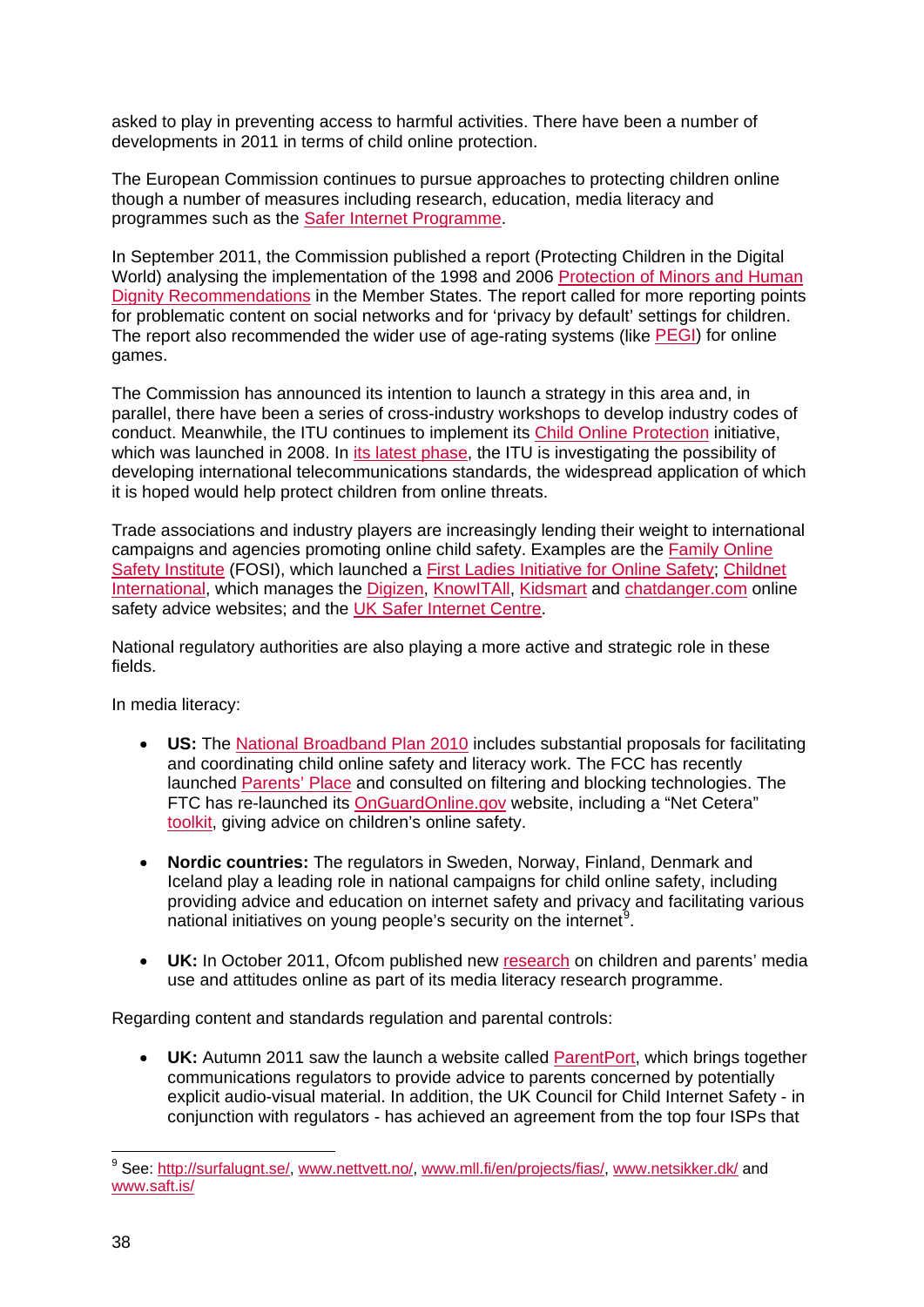all customers will receive an active choice at the point of purchase over whether they want to block adult content on their home internet PC or laptops. Lastly, Ofcom published new consumer research [guidance](http://media.ofcom.org.uk/2011/09/30/ofcom-warns-tv-broadcasters-to-be-more-careful-around-watershed/) on programmes shown before 9pm.

- **Germany:** Providers of content that is potentially harmful to minors are subject to protection obligations under the German Inter-State Agreement on Young People in the Media. Providers may meet these obligations by providing parental controls for their content. In May 2011, KJM, the co-regulator for online media, issued criteria for the approval of such systems by the regulator.
- **Italy:** In July 2011, the Italian NRA, AGCOM, adopted a co-regulatory code on parental controls, aimed at preventing access by minors to adult content. The controls are opt-out, using a PIN code. Providers must also provide consumer information about the controls and content classifications. AGCOM envisages the establishment of an industry technical board to develop specific rules relevant to connected TV and web TV.
- **France:** In December 2010, the French audiovisual regulator, CSA, adopted rules on on-demand AVMS established in France. These established an age classification system with associated scheduling restrictions and signing. Content for over-18s must also now be subject to technical blocks.

# **Connected TV**

A connected TV is a television that is broadband-enabled, to allow viewers to access internet content.<sup>[10](#page-27-0)</sup> It may offer a closed environment, allowing users to access certain internet applications only, or an open environment, allowing users to access the whole internet.

The advent of connected TV raises many questions for regulators. In the connected-TV environment, different types of service are subject to different regulatory regimes, but the consumer may no longer be able to distinguish between them. Technological developments also raise questions of how consumers should be protected, both from potentially harmful content and in terms of their data security, and how to regulate third-party material (i.e. from outside national jurisdictions). For the broadcasters, questions arise around ensuring nondiscriminatory access to infrastructure, and around technical standards and the presentation of content. Protecting the integrity of content from the alteration of display, or from the insertion of additional advertising, also becomes of crucial importance to broadcasters. Debates have begun over the impact such developments could have on how television content is funded in the future.

In 2006 in Japan, ARIB (the Association of Radio Industries and Businesses) published a series of [recommendations,](http://www.arib.or.jp/english/html/overview/doc/8-TR-B14v2_8-1p3-1-E2.pdf) covering advertising and avoiding third-party overlays in the connected-TV environment.

In November 2010, all French free-to-air providers signed an agreement to increase control over their linear content. Under the agreement, no-one can add any services to the screen (on top of the linear service) without prior approval from the channel. In April 2011, the CSA hosted an international conference to explore the regulatory challenges of connected TV and the debate is ongoing.

<span id="page-27-0"></span> $10$  Ofcom CMR 2011 definition: Connected TV is different from IPTV (internet protocol television), which is television or video signals delivered to subscribers using internet protocol (IP), the technology that is also used to access the internet.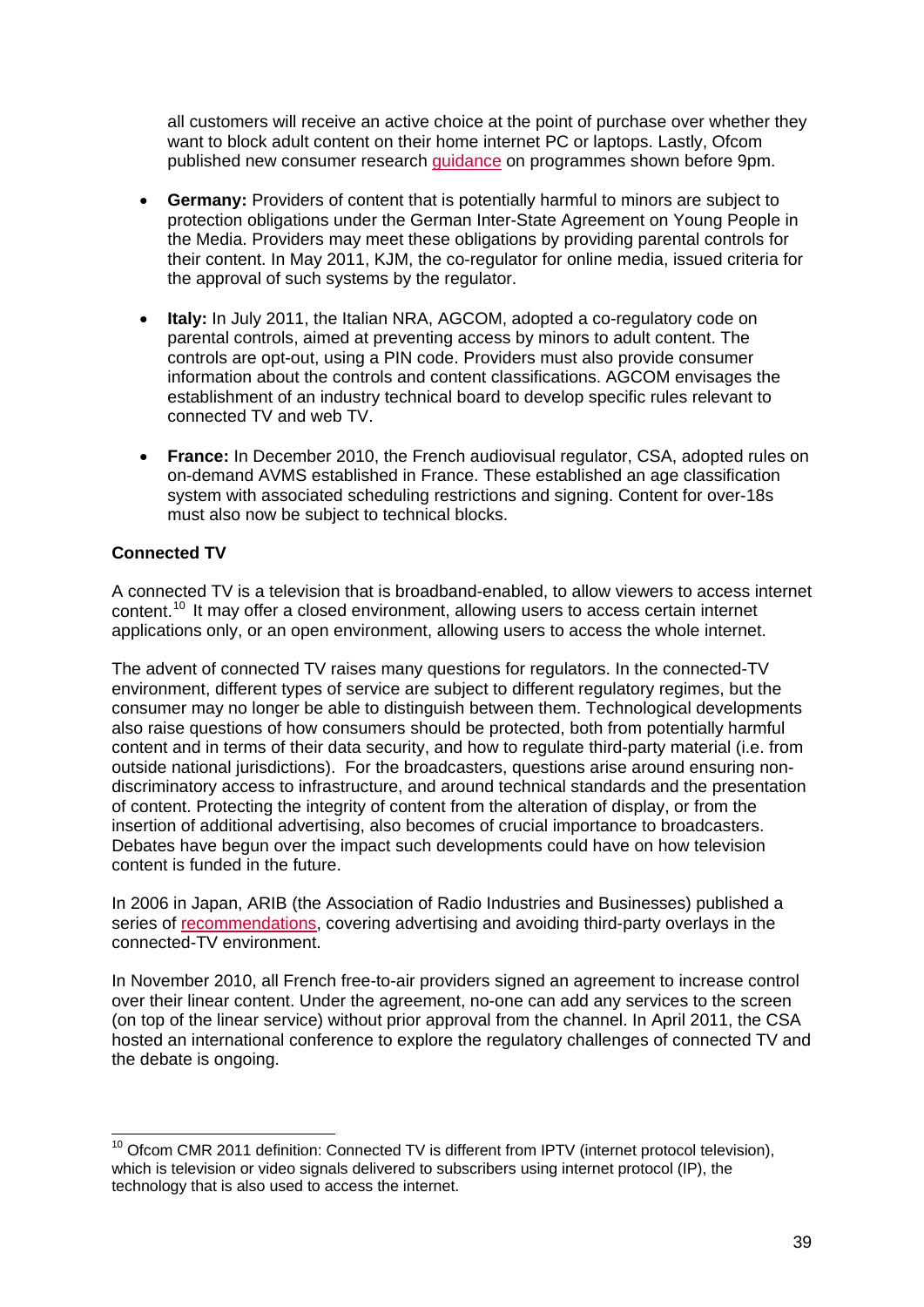There have also been significant discussions in Germany, where there are regulations in place around the integrity of programmes, preventing the insertion of additional advertisements or alteration of the screen display.

Finally, in April 2011, the European Broadcasting Union (EBU) published its [principles](http://www.ebu.ch/CMSimages/en/Annex%20PR_15.04.2011_Principles%20for%20Internet%20Connected%20and%20Hybrid%20Television%20in%20Europe_tcm6-71718.pdf) for internet connected and hybrid television in Europe. Considering the interests of consumers, users, broadcasters and manufacturers, the principles focus on six key areas: links between broadcast and broadband, content integrity, access to broadcasters' content, preserving a safe viewing environment, copyright/piracy, and data protection.

# <span id="page-28-0"></span>**1.3.7 Promoting the efficient use of public assets**

The radio spectrum does not recognise international borders and therefore a formal framework of co-operation between countries has been put in place. This minimises crossborder interference between a diverse range of wireless services such as mobile telephony, broadcasting and civil aviation, and can also help countries achieve seamless wireless services at a European or even global level. Harmonisation can also help to create economies of scale which translate to lower prices for citizens and consumers.

As noted in 1.4.2 above, the key international structures which co-ordinate spectrum at the European and international levels are the EU, supported by the [Radio Spectrum Committee](http://ec.europa.eu/information_society/policy/ecomm/radio_spectrum/eu_policy/rsc/index_en.htm) and the [RSPG;](http://rspg.groups.eu.int/) the [CEPT/ECC](http://www.cept.org/ecc) which has a broader membership (than the EU) of 48 member states, and the ITU.

In 2011, the key developments in European spectrum policy were focused on the release of spectrum for mobile broadband services. A number of countries (Italy, Spain and Sweden) joined Germany - which conducted its award in 2010 - in releasing spectrum in the 800MHz band. Some awards also included the release of spectrum in the 2.6GHz bands, thereby meeting the obligations set out in European Commission Decisions to make these bands available for mobile broadband.

The new Radio Spectrum Policy Programme (RSPP) - proposed by the European Commission in 2010 and subject to negotiation between the European Parliament and European Council - is likely to be adopted in early 2012. This, among other things, will create deadlines for the release of the 800MHz and 2.6GHz bands to ensure a swifter roll-out of high speed mobile broadband services. These initiatives will, in turn, be a key contributor to the goal set out in the European Commission's Digital Agenda programme of high-speed broadband for all by 2020. The RSPP is also likely to lay the foundations for a spectrum inventory to help identify how increased demand for wireless services could best be met in the future.

The focus in 2011 in regional and global spectrum matters has been on preparing for the forthcoming [WRC12.](http://www.itu.int/ITU-R/index.asp?category=conferences&rlink=wrc-12&lang=en) This will take place in Geneva in January/February 2012. The agenda will include:

- spectrum allocations for aeronautical and maritime services:
- discussions on future spectrum arrangements for aeronautical mobile satellite communications;
- facilitating the deployment of the new European global navigation system, GALILEO; and
- a forward-looking decision on how to identify spectrum to meet growing mobile broadband demand (which is likely to be added to the agenda for WRC15).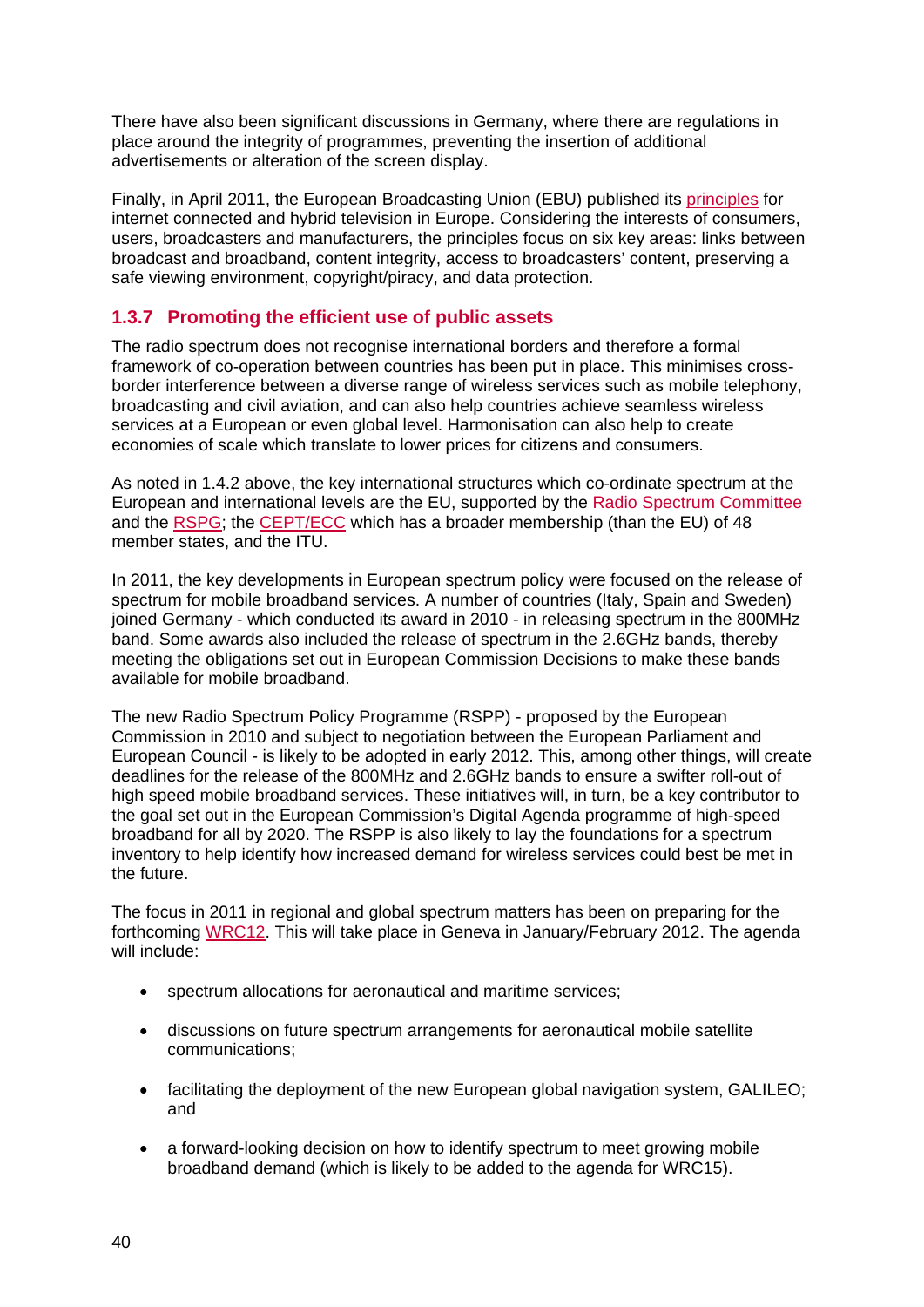The CEPT, which is mandated by the ITU to represent the European region at the WRC, finalised its position on all of the WRC12 agenda items in November 2011.

# <span id="page-29-0"></span>**1.3.8 Contributing to, and implementing, public policy defined by Parliament**

## **Online copyright infringement**

The creation and distribution of online content and the associated regulatory challenges are at the forefront of debates on content regulation in many countries. Tackling online copyright infringement is a particular challenge.

At the EU level, the European Commission has various initiatives in this area. In May 2011, it published a comprehensive [IPR Strategy,](http://ec.europa.eu/internal_market/copyright/docs/ipr_strategy/COM_2011_287_en.pdf) which set out a strategic vision to create a single market for intellectual property through a package of measures to be taken forward over the next few years. The strategy included a number of proposals related to online copyright infringement, the main one being a review of the IPR Enforcement Directive. The Commission is expected to launch the review in the first half of 2012, looking at ways to create a framework for more effective enforcement against online copyright infringement. The focus will be on tackling infringements "at their source" by fostering the cooperation of intermediaries, such as internet service providers, while being mindful of broadband policy goals, the interests of end-users and fundamental rights.

Alongside the efforts to tackle enforcement issues, the European Commission has a range of proposals aimed at increasing the amount of legal content that can be accessed online. It is hoped that proposals to reform collecting societies will facilitate cross-border licensing and enable the emergence of rights brokers to license works on a multi-territorial basis. The Commission will also take forward discussions in 2012 on possible codification of the current EU Copyright Directive.

At the multilateral level, an Anti-Counterfeiting Trade Agreement [\(ACTA\)](http://www.ustr.gov/about-us/press-office/press-releases/2011/october/joint-press-statement-anti-counterfeiting-trade-ag), which had been under negotiation for several years, was adopted by a number of countries in October 2011. The treaty defines common standards on IPR enforcement and increases international cooperation, including in the area of online copyright infringement. It was signed by Australia, Canada, Japan, Morocco, New Zealand, Singapore, South Korea and the United States. The EU, Mexico, and Switzerland, which were parties to the negotiation, also attended the signing ceremony and indicated their intention to "sign the Agreement as soon as practicable".

In parallel, a number of national legislative and non-legislative initiatives have focused on online copyright infringement.

**UK:** the Digital Economy Act (DEA) 2010 requires Ofcom to make a Code to regulate the process of notifying subscribers when someone using their internet connection appears to have infringed copyright. The final Code is expected to be published in early 2012. In August 2011, the government set out its [next steps](http://www.dcms.gov.uk/publications/8365.aspx) for implementation of the DEA. This included a decision - following [advice](http://stakeholders.ofcom.org.uk/binaries/internet/site-blocking.pdf) from Ofcom - not to pursue DEA provisions under which ISPs could be required to prohibit access to internet sites found to be infringing copyright. Instead, the government will look to ISPs to implement voluntary measures in this area.

France: two 2009 laws<sup>[11](#page-29-1)</sup> establish a 'graduated response' regime targeting online copyright infringement, administered and enforced by an independent public body, HADOPI (High Authority for the Dissemination of Works and the Protection of Rights on the Internet).

<span id="page-29-1"></span> $11$  Law promoting the dissemination and protection of creations on the internet ('HADOPI I') June 2009 and Law on the criminal protection of literary and artistic property on the internet ('HADOPI II'), Sept. 2009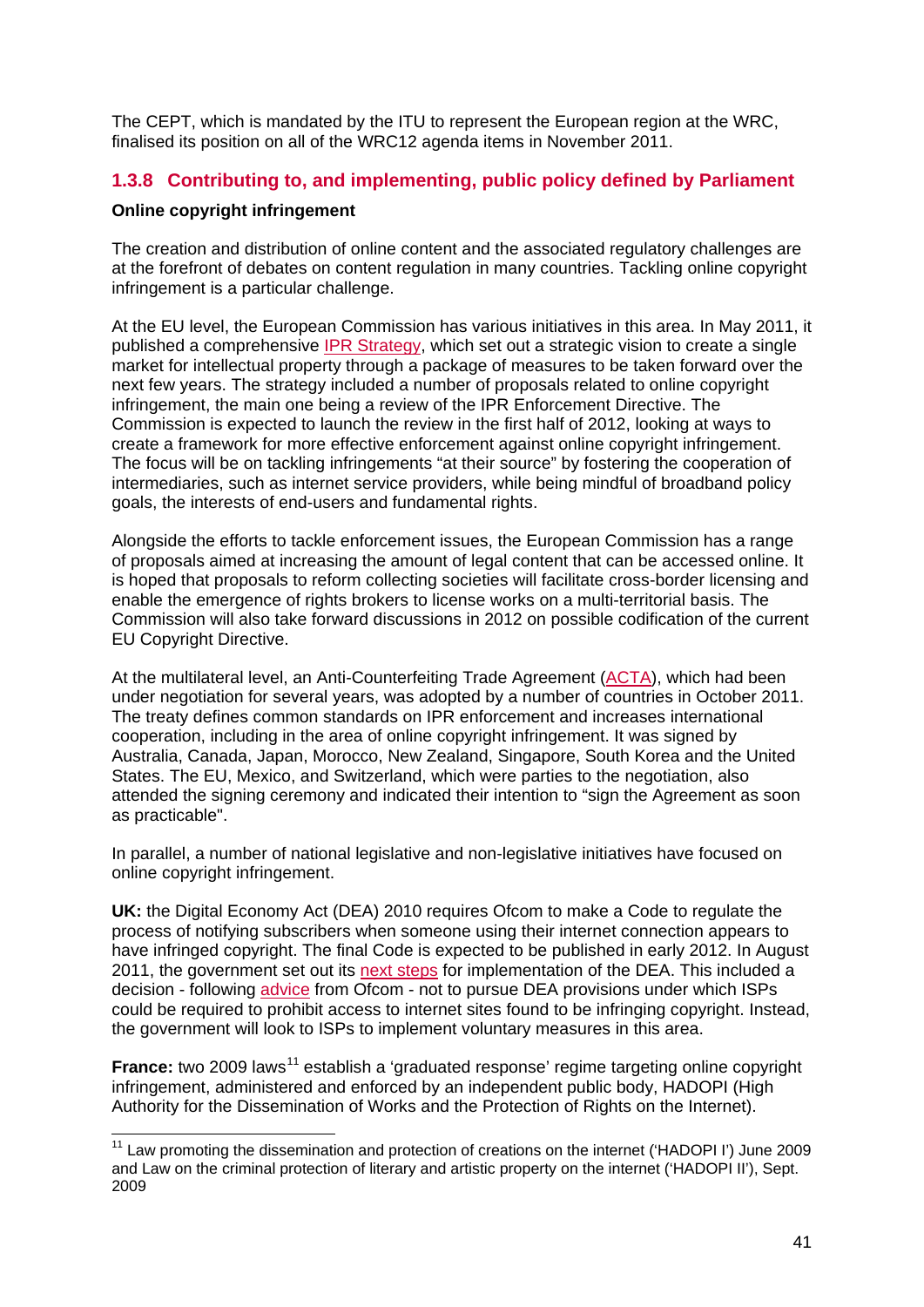HADOPI receives reports of suspected infringements from rights-holders, may send up to two notifications to subscribers, and may then refer cases of repeat infringement to the judiciary for sanctions. It also has a monitoring and reporting role, and a duty to promote the development of legal offers. HADOPI's [2011 Annual Report](http://www.hadopi.fr/actualites/agenda/presentation-du-rapport-d-activite-de-l-hadopi) revealed that 470,935 first notices and 20,598 second notices were sent between January 2010 and June 2011. A government advisor will visit people with a third strike to assess whether they should be prosecuted, with those found guilty [reportedly](http://www.bbc.co.uk/news/mobile/technology-15198093) facing a €1,500 fine or a one-month suspension of the subscriber's internet account.

**Spain:** the March 2011 Sustainable Economy Law created an administrative authority (an Intellectual Property Commission within the Ministry of Culture) empowered to order the suspension of a website or the withdrawal of infringing website content, as well as to conduct dispute resolution between ISPs, rights-holders and broadcasters. The responsible authorities may require providers of information society services to provide the necessary data to identify copyright infringers. The prior authorisation of a judge would be necessary to carry out the measures adopted by the administration when these measures might violate fundamental rights and freedoms. The Ministry of Culture is currently developing secondary legislation to establish the IP Commission and set out the detail of the blocking process, before the law can come into effect, probably in early 2012.

**United States:** The Pro-IP Act of 2008 was passed to address file-sharing; it increased civil and criminal penalties for online copyright infringement, and gave the government powers to intervene. The June 2010 'Operation In Our Sites' initiative targets websites used to distribute copyrighted materials; over 120 websites have since been seized, including sites that link to, but do not directly host, infringing content. In a separate development, a Protect IP Act was proposed in May 2011; this would allow the government and rights-holders to obtain injunctions to effectively block websites that are registered outside the US and are dedicated to infringing activities. It also contains provisions targeting internet intermediaries such as payment processors, and in some circumstances, search engines. The Act is still under consideration by Congress.

**New Zealand:** the Copyright (Infringing File Sharing) Amendment Act came into effect in September 2011 for fixed networks (due in 2013 for mobile networks). It provides for a 'three notice regime' under which ISPs must notify subscribers when rights-holders present evidence of file-sharing infringements via that subscriber's account. Once the subscriber has received three notifications, a rights-holder may seek compensation of up to NZ\$15,000. A separate provision to allow the rights-holder to request that the ISP suspends the account is not currently in force and requires secondary legislation to come into effect, which will not happen unless it is deemed to be necessary. The Act also includes notice and takedown requirements under which, at the request of the rights-holder, ISPs must remove or block access to infringing material stored on networks within New Zealand. ISPs received the [first](http://www.nzherald.co.nz/business/news/article.cfm?c_id=3&objectid=10763463)  [round](http://www.nzherald.co.nz/business/news/article.cfm?c_id=3&objectid=10763463) of notifications from a music industry group in November 2011.

**South Korea:** Changes to the Korean Copyright Law in 2009 introduced a three strikesbased notice and takedown scheme that targets commercial websites offering unauthorised content as well as individuals who are heavy uploaders of content to these sites. In March 2011, 19 sites with 2-4 million users were shut down and 1000 TB of data were seized.

In 2011, legislative proposals to tackle online copyright infringement were introduced in **Canada, Italy** and **Norway**.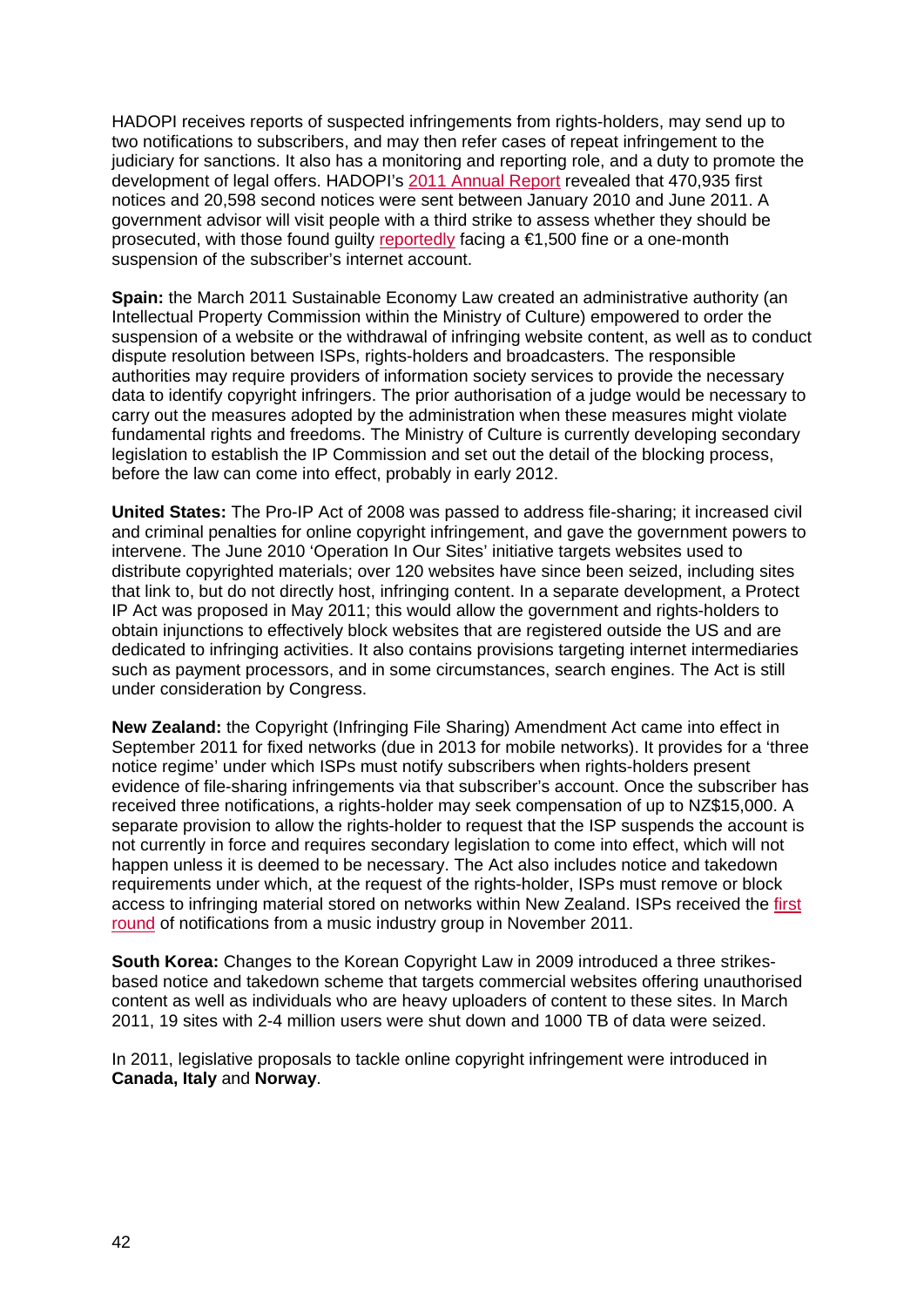# <span id="page-31-0"></span>1.4 Broadband Best in Europe Scorecard

# <span id="page-31-1"></span>**1.4.1 Ofcom to publish Broadband Best in Europe Scorecard in summer 2012**

## **Scorecard to measure against aim to have best superfast broadband network in Europe by 2015**

In December 2010 the UK government set out the UK's ambition to have the best superfast broadband network in Europe by 2015.<sup>[12](#page-31-3)</sup> In order to measure this, it said that it would adopt a scorecard based on four headline indicators: coverage and take-up, speed, price and choice.

Ofcom has agreed that it will identify and collate the best data available from European countries in order to compile this scorecard. This data will draw on those collected by the European Commission, the OECD and other agencies. Wherever possible we will use data that is in the public domain; however, in order to have the most robust and up-to-date data it may be necessary to conduct specific data collection or commission specific research.

We plan to publish the first dataset in summer 2012, alongside the next update of the *Broadband Communications Infrastructure Report*.

[Figure 1.13](#page-31-2) details the proposed indicators that Broadband Delivery UK (BDUK), which is part of the Department of Culture, Media and Sport (DCMS) has identified to be included in the Broadband Best in Europe Scorecard.

## <span id="page-31-2"></span>**Figure 1.13 Proposed measures to be included in the Broadband Best in Europe Scorecard**



*Source: Broadband Delivery UK*

Any feedback on proposed measures, or proposals for data sources, should be sent to [market.intelligence@ofcom.org.uk.](mailto:market.intelligence@ofcom.org.uk)

## **Data in this report provide some comparison of UK broadband against other European countries**

Of course, this report is also concerned with benchmarking the UK's communications sector, including broadband networks, against those in other countries. We include eight other EC countries in our comparison: France, Germany, Italy, Spain, Sweden, the Netherlands, Ireland, and Poland. However, the data sources we use are not necessarily the same as

<span id="page-31-3"></span> <sup>12</sup> BIS and DCMS, *Britain's Superfast Broadband Future* (December 2010), <http://www.culture.gov.uk/images/publications/10-1320-britains-superfast-broadband-future.pdf>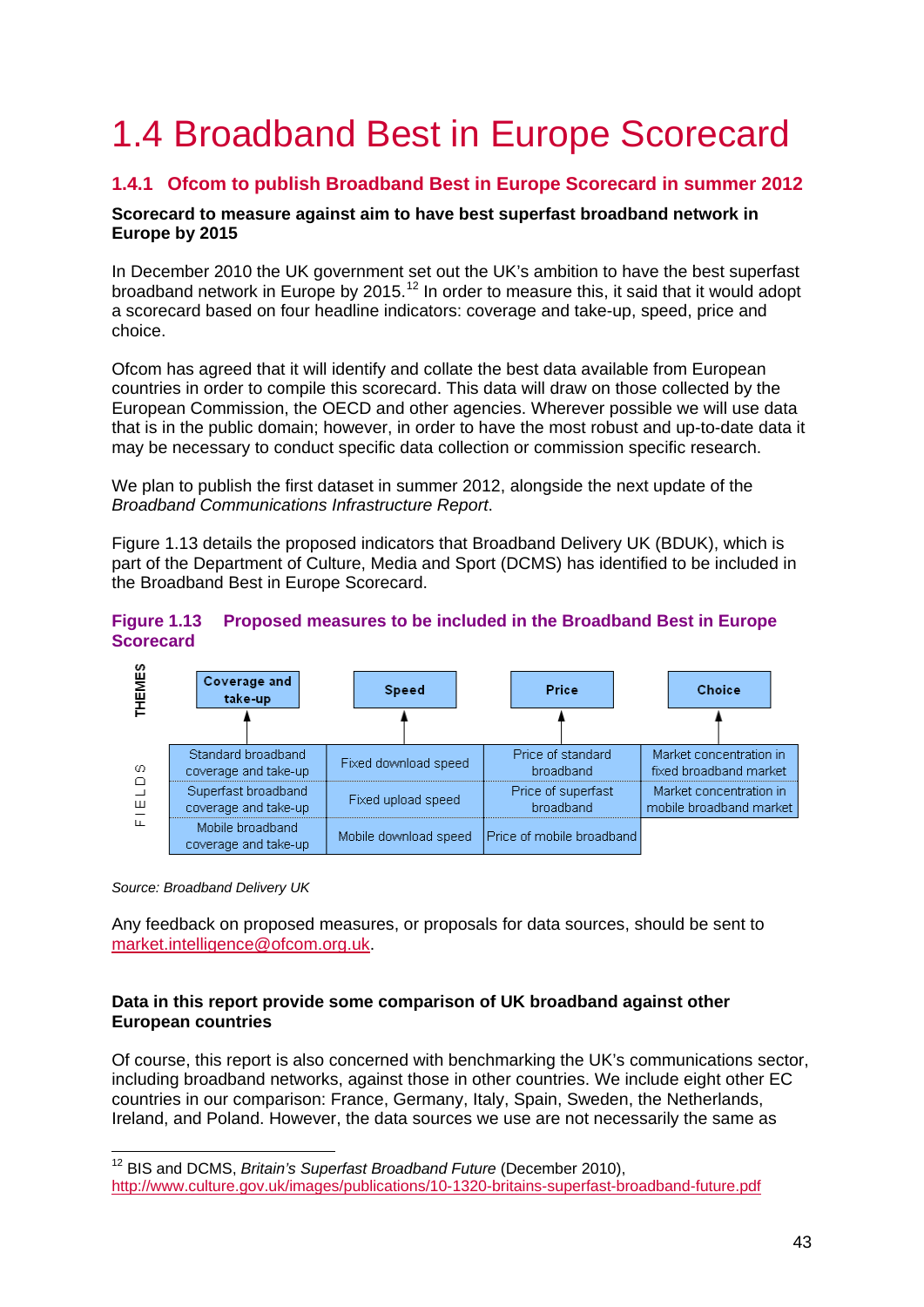those we will use for the Best in Europe Broadband Scorecard (for example, for this report we use sources that also allow comparison with the US, Japan, Canada and Australia and are not concerned about the availability of data for all EU countries), and this report does not contain any data on some of the metrics (the price of superfast broadband, fixed broadband upload speeds and market concentration in mobile broadband markets, for example).

Nevertheless, the data in this report do allow us to draw some initial conclusions about how the UK compares against the nine other European countries across these measures:

- **Coverage and take-up.** With 99.9% of UK homes connected to an ADSL-enabled exchange, basic broadband coverage compares favourably to the other European countries in the report (although we do not have comparable data on quality of service; for example, the proportion of households able to access services at 2Mbit/s and above). In terms of the availability of superfast services (i.e. services above 24Mbit/s ), the UK also compares favourably, with 48% of households passed by Virgin Media's cable service in June 2010 and around 20% passed by BT's fibre-tothe-cabinet services. Around 4% of UK households subscribed to superfast services in June 2011 (the majority to Virgin Media's 'up to' 30Mbit/s cable service) – this was significantly below Sweden (13%), but level or ahead of our other European comparator countries, including Germany, France, Italy and Spain. In terms of mobile broadband, comparisons of coverage are difficult due to a lack of a common methodology, but HSPA roll-out has extended to 99% of the UK population, further than in many European countries. However, the UK trails in the roll-out of HSPA+ services and LTE services, which potentially offer higher speeds in other countries.
- **Speed.** There is currently no reliable data providing comparison of actual broadband speeds (the European Commission is currently undertaking a project with UK company SamKnows, so data should be available in 2012). Comparing headline 'up to' speeds has limited meaning, but among the eight EC countries in our report at the end of 2010 the UK had the lowest proportion of consumers with fixed broadband headline speeds of 'up to' 2Mbit/s or below (1%), and the fourth highest proportion of consumers with headline speeds of 10Mbit/s and above (45%) - below the Netherlands (57%), France (55%) and Sweden (48%).
- **Price.** Our comparative international pricing compares the prices available in the UK with those in France, Germany, Italy and Spain. It finds that the UK has the lowest prices for basic standalone fixed-line broadband, and also (along with Italy) for mobile broadband. 'Bundled' voice and broadband prices also generally compare favourably in the UK to in other countries, although the availability of 'naked DSL' with voice services delivered by voice over IP means that for some types of consumers lower prices are available for bundled broadband services in France and Germany.
- **Choice.** The widespread availability of LLU services (available to 89% of UK households at the end of 2010) and cable services (48%), means that UK consumers have a wider choice of broadband services than consumers in most other European countries. In all eight EC countries covered in our report, the incumbent operator has the largest retail share of broadband customers, but BT's share (28%) is significantly lower than the incumbent in all other countries. The combined retail share of the UK's three largest providers increased from 54% to 71% between 2005 and 2010, but remains lower than the share of the three largest providers in five of the other seven countries; by this metric, Germany (70%) and Poland (57%) have less concentrated broadband markets.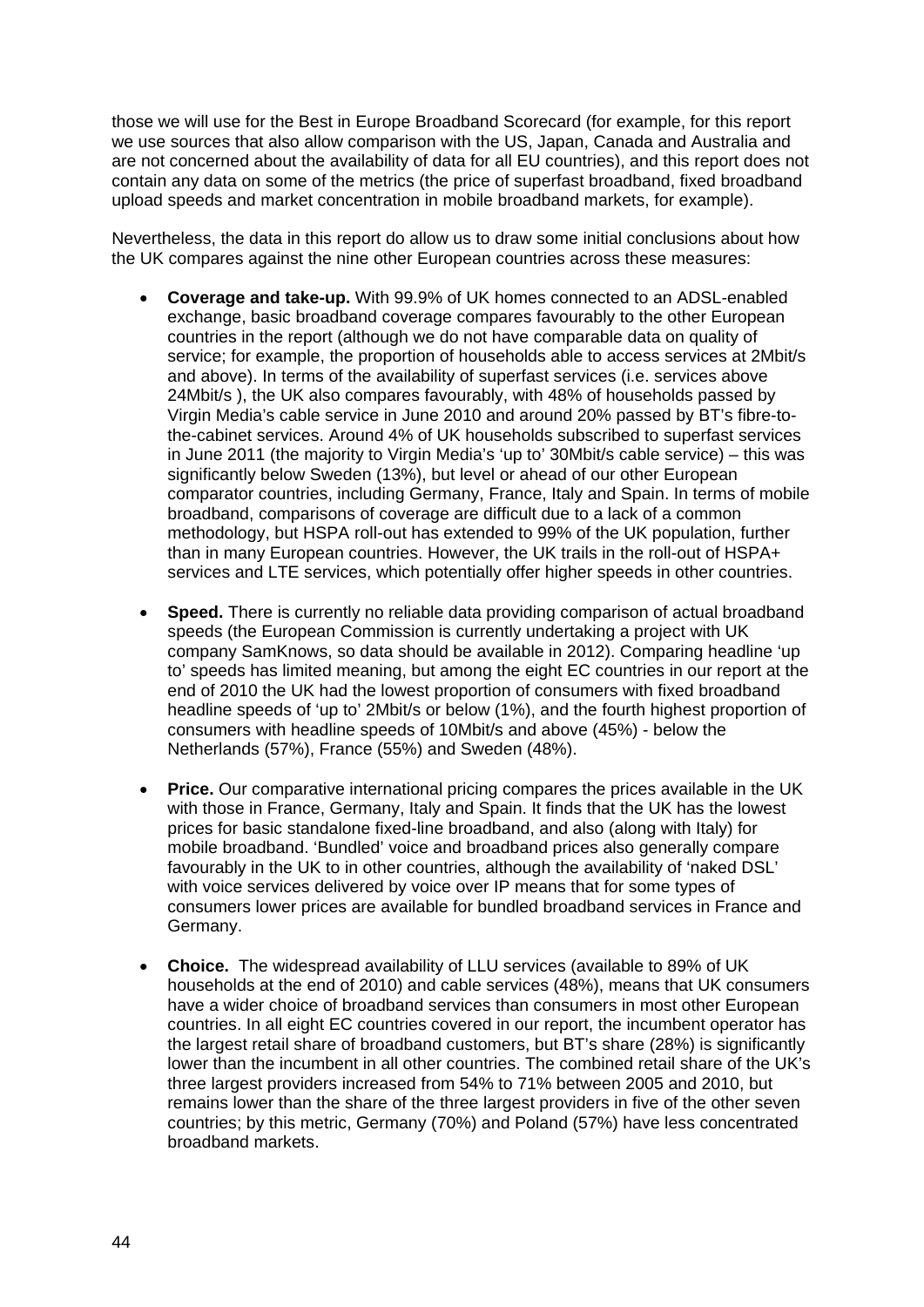# <span id="page-33-0"></span>1.5 Use of and attitudes towards social networking sites

# <span id="page-33-1"></span>**1.5.1 Introduction**

Although social networking sites have been available since the mid-90s they did not become widely used until around a decade later. Generally, they enable users to build a profile, and provide links and other services to use on the site. Users can interact with each other, using these features and a variety of other online methods such as instant messaging and email. Within the market place there are a broad variety of social networking sites catering for a wide amount of needs; some are country-specific sites such as Mixi in Japan and Copains d'Avant in France, while others are global sites that dominate the marketplace, most notably Facebook and to a lesser extent Twitter.

Until recently, social networking sites have mainly been accessed via a computer (laptop/desktop PC) but with the growth of smartphones and the introduction of other devices such as tablet computers, consumers can now access social networking sites in a variety of ways and in more places than ever before.

The research in this section provides a detailed snapshot of who is using social networking sites, how often they access their profile page and what activities they are doing. We also look at people's attitudes to a variety of issues such as privacy, trust and engagement with their community.

# <span id="page-33-2"></span>**1.5.2 Summary of key findings**

• **Among the markets interviewed in our consumer research the majority of consumers have visited a social networking website.** Just under eight in ten (79%) UK consumers claim to have visited a social networking website. Consumers in Italy are the most likely to have done this, at 91%.

**The majority of consumers with a social networking profile visit it on a daily basis.** Seventy-one per cent of those interviewed in the UK with a social networking profile claimed to visit a social networking site at least once a day. This includes 20% who visit a social networking website five times a day or more.

This level of use, among those with a profile page, is replicated across the other markets interviewed; consumers in Italy are the most likely to visit a social networking site most often (83% visit on a daily basis, of which 24% claim to visit five times a day or more).

**Between 30% and 40% use a mobile phone to access their profile page.** UK consumers are the most likely to access a social networking website via a mobile phone, with just over four in ten (43%) accessing their profile page via an app or the web browser on their mobile phone.

Among the other markets interviewed, 41% of consumers in Australia said they used a mobile phone to access their profile page. Those interviewed in Germany and Italy were the least likely to access their profile page using a mobile phone (30%).

Despite this, laptop and desktop computers are the devices consumers are most likely to use to access their social networking profile page.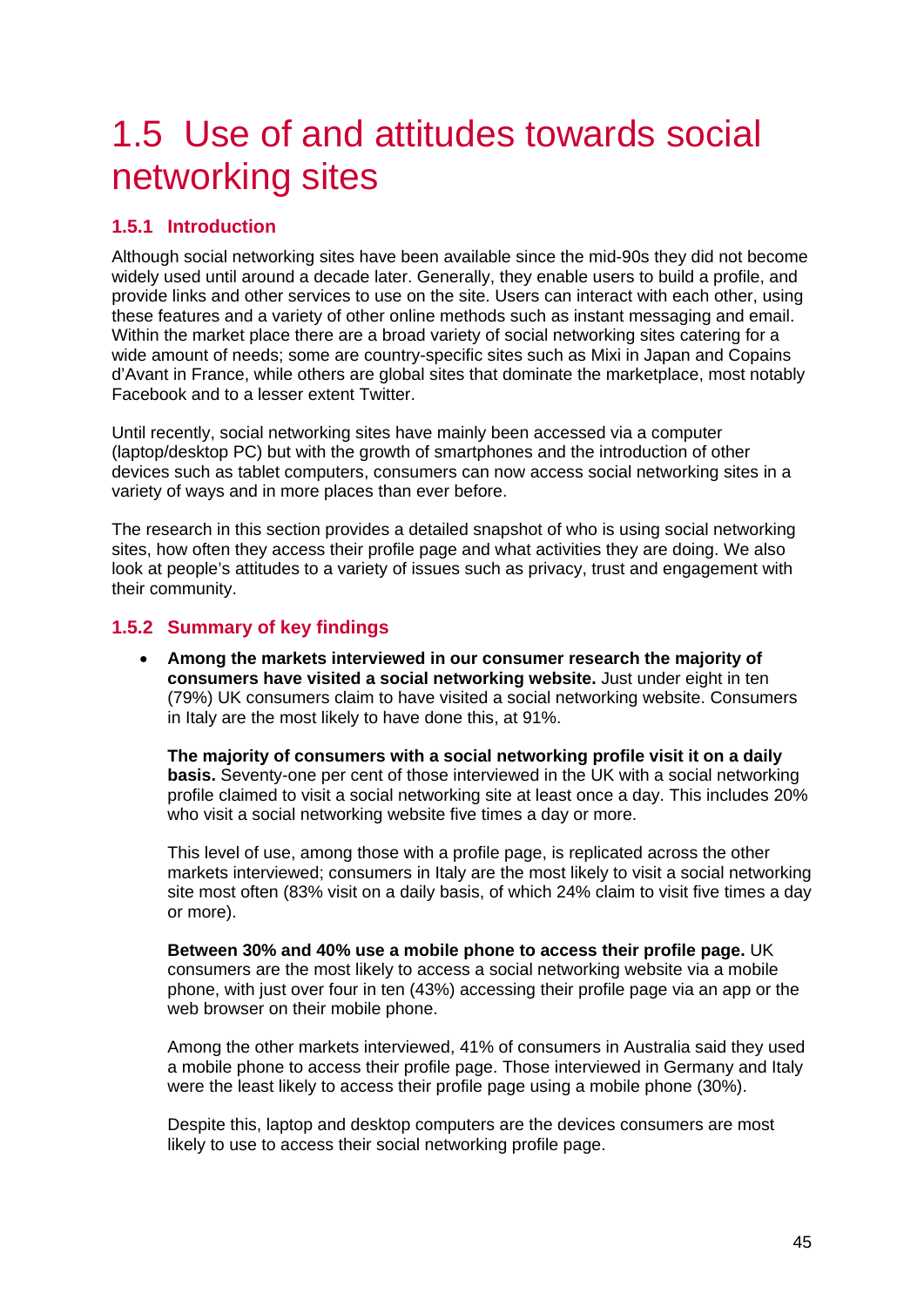**On average, consumers with a social networking profile page have over 100 'friends'** Sixty-four per cent of UK consumers claim to have over 50 connections or 'friends' on their main social networking profile page, including 27% who stated they have over 200. On average, UK consumers have 168 'friends'.

Across the other markets interviewed there is a mixed picture; Australian consumers were most similar to those in the UK. Consumers in both France and Germany were likely to have fewer connections on average (108 and 137 respectively), while US and Italian consumers had on average the most connections or 'friends' (198 in the US and 216 in Italy).

**Over 60% of consumers have concerns about their personal privacy online and how their personal data are used by social networking websites** Just under seven in ten consumers (69%) in the UK with a social networking profile page agreed with the statement "I have concerns about how my personal data is being used by social networking sites"; this is lower than any of the other countries surveyed.

Sixty-four per cent of those interviewed in the UK agreed that they had concerns about their personal privacy online; this was the second lowest level of concern among the countries interviewed, behind Germany (59%).

The markets with the highest level of concern about personal privacy online and how social networking sites are using personal data were in the US (76% and 78%) and France (77% and 76%).

**A minority of consumers do not adjust the default privacy settings on their social network profile** Although just under two-thirds (63%) of UK consumers interviewed claim they do change their privacy settings on their social networking profile page, a minority keep the default privacy settings (30%).

Among the other markets surveyed, between six and seven in ten claimed they do change their privacy settings. Social networkers in France are the most likely to change their settings (75%) with those in Italy the most likely to leave the settings unchanged (37%).

• **Women and younger age groups with a social networking profile are the most likely to discover breaking news stories via social networking websites** Fortythree per cent of women in the UK agreed that they often find out about new breaking stories first via social networking sites; this compares to just over a quarter of men (27%) who agreed with this statement. The UK has the second greatest gender difference, after France (54% female versus 37% male) although, across all the markets interviewed, there was a marked difference by gender in agreement with this statement.

Just over half (51%) of 18 to 24 yea- olds in the UK with a social networking profile agreed that they often find out about breaking news stories first via a social networking website. This figure is lower among 45 to 64 year-olds, with just under a quarter (23%) agreeing with this statement.

The highest level of agreement with this statement in the other markets interviewed was among 18 to 24 year-olds in France and Italy (61%), with the lowest level of agreement being among consumers in Germany (30%).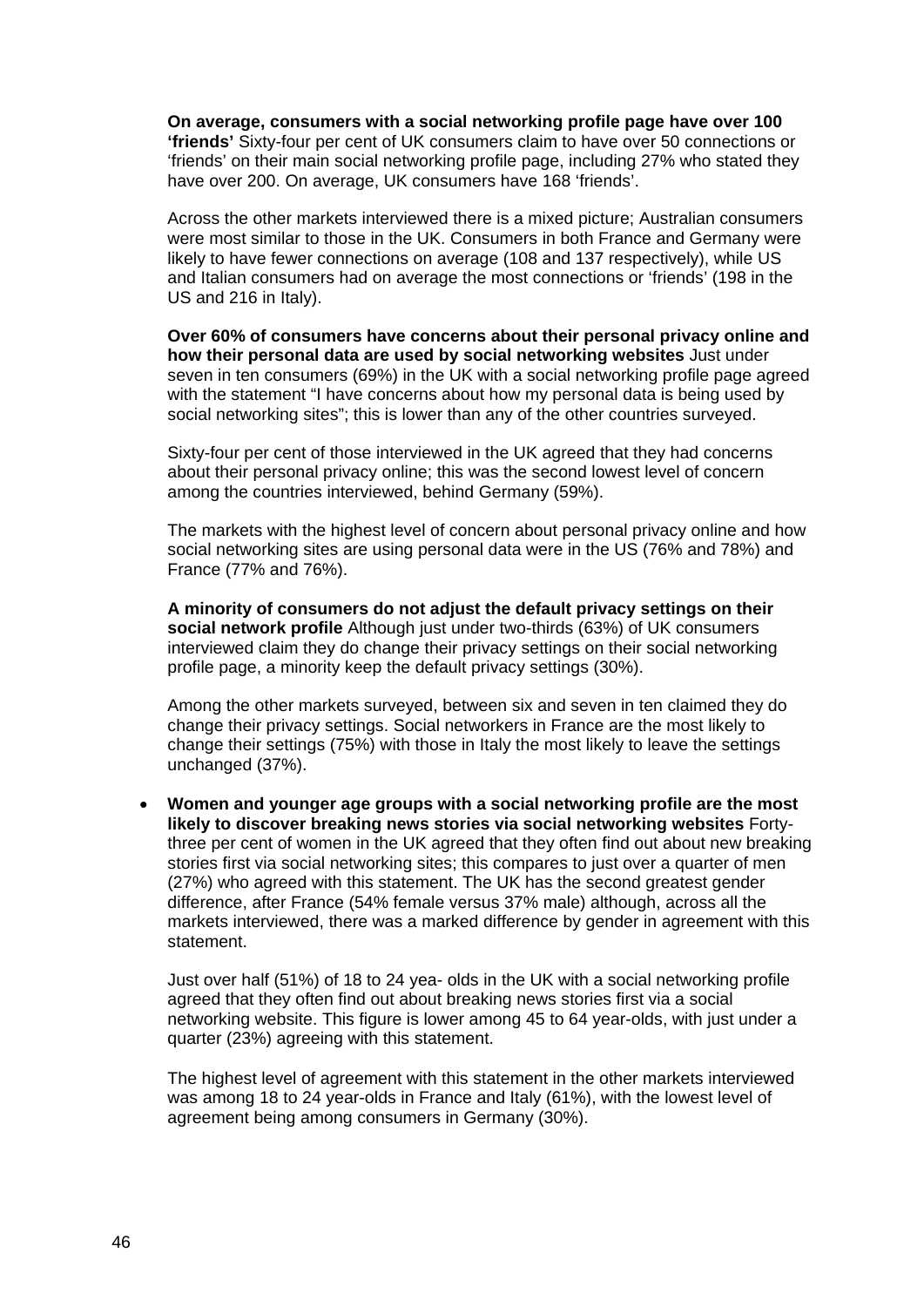# **1.5.3 Methodology**

<span id="page-35-0"></span>Please refer to Appendix A for details and information on the methodology.

## <span id="page-35-1"></span>**1.5.4 Consumer take-up of social networking**

#### **Among the markets interviewed the majority of consumers have visited a social networking website**

Just under eight in ten (79%) UK consumers claim to have visited a social networking website. Consumers in Italy are the most likely to have done this, at 91%. [\(Figure 1.14\)](#page-35-2)

Of those who have visited a social networking site, around seven in ten have set up a profile page. Germany has the lowest number of consumers with a profile page (65%) while Italy is the highest with 80%. Consumers in the US are the most likely to have both viewed a social networking page and have a profile (83% and 78% respectively).

#### <span id="page-35-2"></span>**Figure 1.14 Consumers who have ever visited a social networking website and have a social network profile page**



*Source: Ofcom consumer research, October 2011.* 

*Base: All those who use the internet, UK=1015, France=1014, Germany=1014, Italy=1045, US=1002, Australia=1012* 

*Q: "Have you ever visited a social networking site e.g. Facebook, Myspace, Bebo?","Have you set up your own page or profile on any of the following social networking sites?"*

#### **In all the markets interviewed 18-24 year olds were the most likely to have visited a social networking website**

Age seems to play a key role in terms of the likelihood of accessing a social networking website. Over nine in ten consumers aged between 18 and 24 claim to have visited a social networking website in the UK, and this figure is consistent across all the other markets interviewed. This figure drops to 71% among UK consumers aged 45 to 64, a pattern which is reflected in the other markets interviewed [\(Figure 1.15\)](#page-36-0).

Only in Italy does age seem to be less of a distinguishing factor; here, 86% of 45 to 64 year olds claim to have visited a social networking website.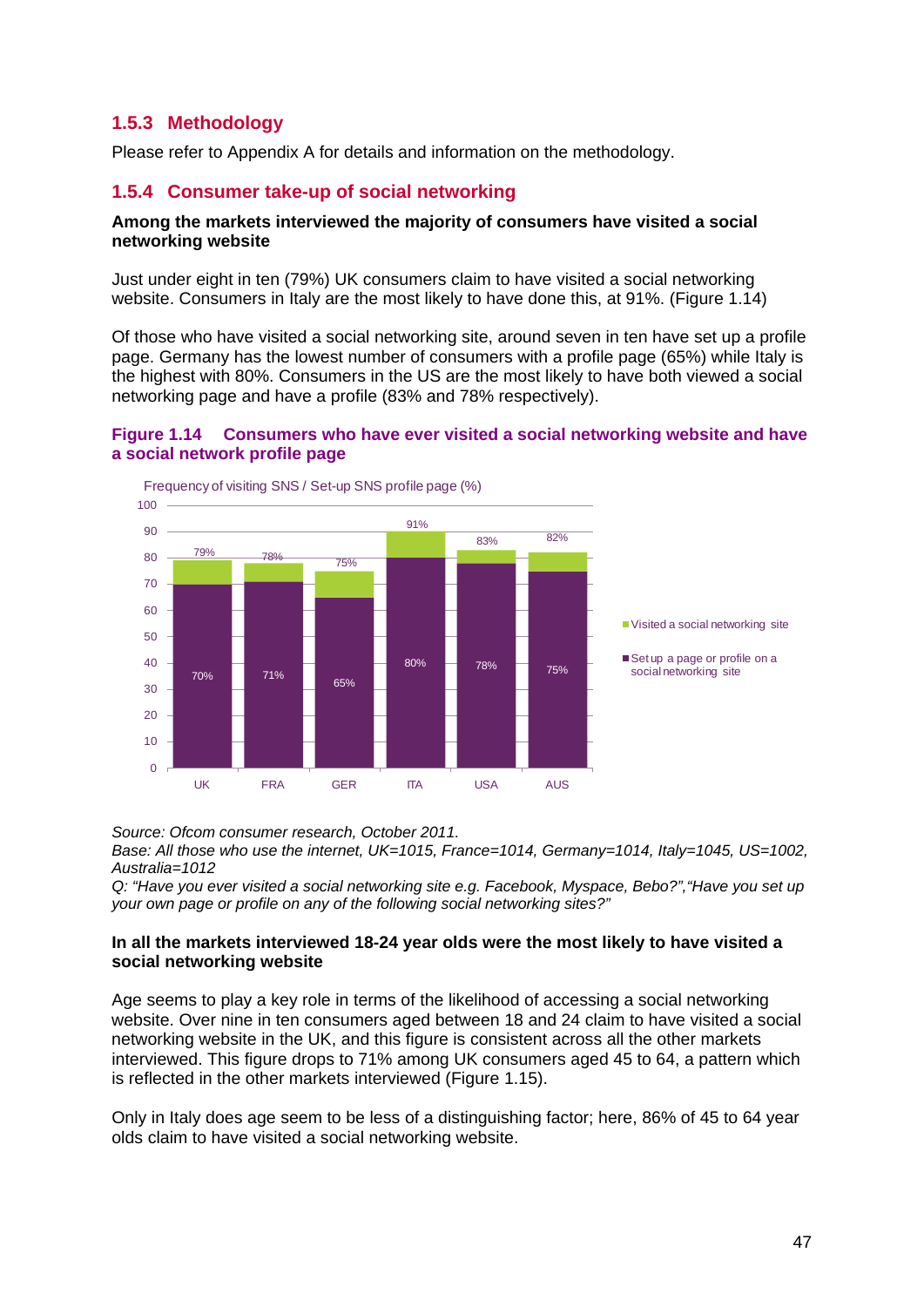

<span id="page-36-0"></span>**Figure 1.15 Consumers who have visited a social networking website, by age**

*Source: Ofcom consumer research, October 2011. Base: For each country - all those with SNS profiles (18-24s, 25-44s, 45-64s): UK=144,474,397; France=197,506,311; Germany= 192,486,336; Italy=201,534,310; US=147,189,366; Australia=152,480,380.*

*Q: "Have you ever visited a social networking site e.g. Facebook, Myspace, Bebo?".*

#### **Among those with a social networking profile, consumers are most likely to have a profile page on Facebook**

Across all the markets, consumers who have a social networking profile page are most likely to have it on Facebook, at just over eight in ten [\(Figure 1.16\)](#page-37-0). Only in Germany does this figure drop slightly; to one in seven.

The nearest competitors to Facebook, among those with a social networking profile page, are Twitter (22%) and Friends Reunited (21%). These proportions are reflected across all the other markets surveyed.

Twitter is the second most common social networking site, after Facebook, in four of the six markets. In France Windows Live is the second most popular (17%), Stayfriends (22%) in Germany and Myspace (18%) in Australia.

Across the markets interviewed, a variety of social networking sites take third and fourth place, including some market-specific websites such as Copains d'Avant in France.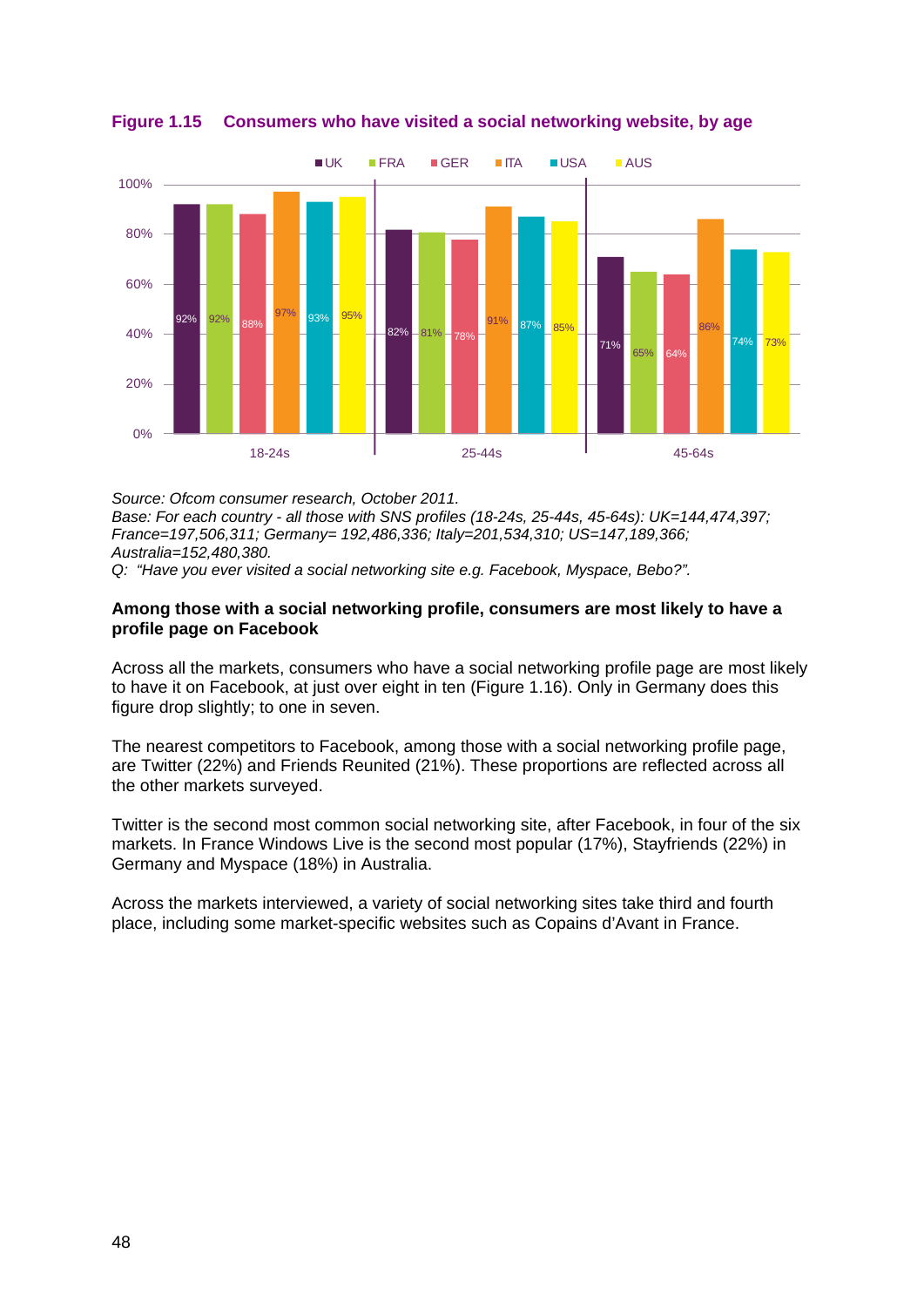## <span id="page-37-0"></span>**Figure 1.16 Consumers who have visited a social networking website and have a profile (Top four sites with a profile page)**

|                                         | <b>UK</b>                         | <b>FRA</b>                 | <b>GER</b>                 | <b>ITA</b>            | <b>USA</b>            | <b>AUS</b>            |
|-----------------------------------------|-----------------------------------|----------------------------|----------------------------|-----------------------|-----------------------|-----------------------|
| 1 <sup>st</sup> most<br>popular<br>site | Facebook<br>83%                   | Facebook<br>83%            | Facebook<br>72%            | Facebook<br>84%       | Facebook<br>89%       | Facebook<br>88%       |
| 2nd                                     | <b>Twitter</b><br>22%             | <b>Windows Live</b><br>17% | <b>Stayfriends</b><br>22%  | <b>Twitter</b><br>14% | <b>Twitter</b><br>24% | <b>Myspace</b><br>18% |
| 3rd                                     | <b>Friends</b><br>Reunited<br>21% | Copains<br>d'Avant<br>13%  | Wer-kennt-wen<br>21%       | Google+<br>14%        | <b>Myspace</b><br>23% | <b>Twitter</b><br>16% |
| 4th                                     | <b>Myspace</b><br>12%             | <b>Twitter</b><br>8%       | <b>VZ Netzwerke</b><br>20% | LinkedIn<br>12%       | LinkedIn<br>20%       | LinkedIn<br>12%       |

*Source: Ofcom consumer research, October 2011*

*Base: All those who have visited a social networking site. Sample sizes: UK=715, France=717, Germany=658, Italy=841, US=778, Australia=755* 

*Q: "Have you set up your own page or profile on any of the following social networking sites?"*

## **Seven in ten consumers with a social networking profile visit it on a daily basis**

Seventy-one per cent of consumers with a social networking profile in the UK stated they visited a social networking website at least once a day. This frequency of visiting social networking websites was consistent across markets, with Italian consumers the most likely (83%) to visit a social networking website on a daily basis [\(Figure 1.17\)](#page-38-0).

One in five of UK consumers with a social networking profile said they visited a website five times a day or more. Again, consumption levels of social networking sites in Italy were higher, with just under a quarter (24%) stating they visited a site five times a day or more. Consumers with a social networking profile in Germany were the least likely to say they visited a social networking website five times or more a day (17%) although 73% did say they visited social networking websites on a daily basis.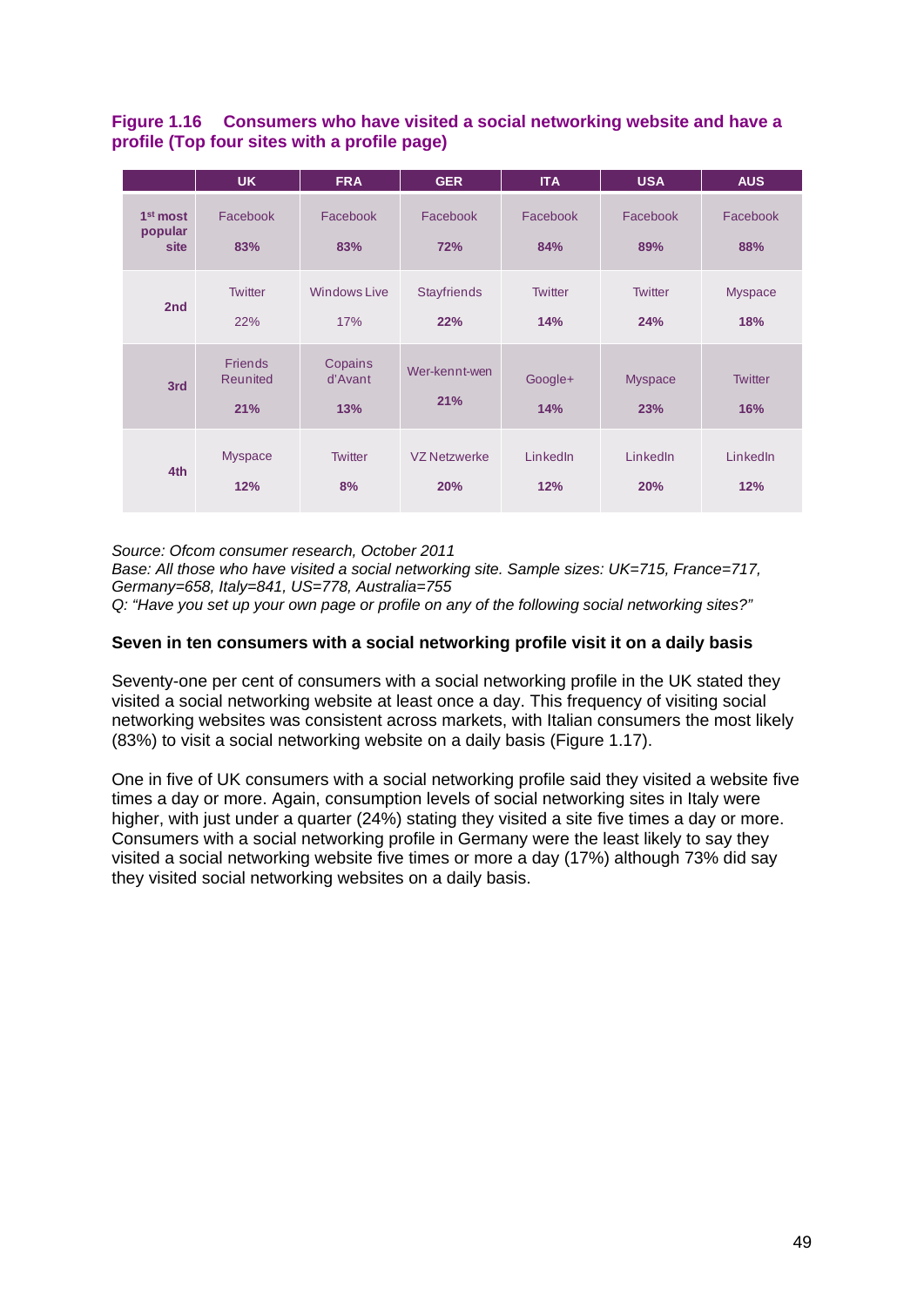## <span id="page-38-0"></span>**Figure 1.17 Frequency of visiting social networking websites, among those with a profile page**



*Source: Ofcom consumer research, October 2011 Base: All those who have ever visited a social networking site. Sample size: UK=802, France=791, Germany=753, Italy=946, US=830, Australia=832 Q: "How often do you visit social networking sites, please think of the site(s) you visit most often?"*

## **Younger consumers visit social networking websites more frequently**

Around eight in ten consumers between the ages of 18 and 24 visit a social networking website on a daily basis [\(Figure 1.18\)](#page-39-0); this compares to just under half of consumers aged between 45 and 64 [\(Figure 1.19\)](#page-39-1).

Thirty-two per cent of 18 to 24 year-olds in the UK visit a social networking website five times a day or more; this frequency of visits reduces with age. Just under one in ten (8%) of those aged between 45 to 64 in the UK claim to visit a social networking site five times a day or more. These patterns of frequency are reflected across all the markets in which we interviewed.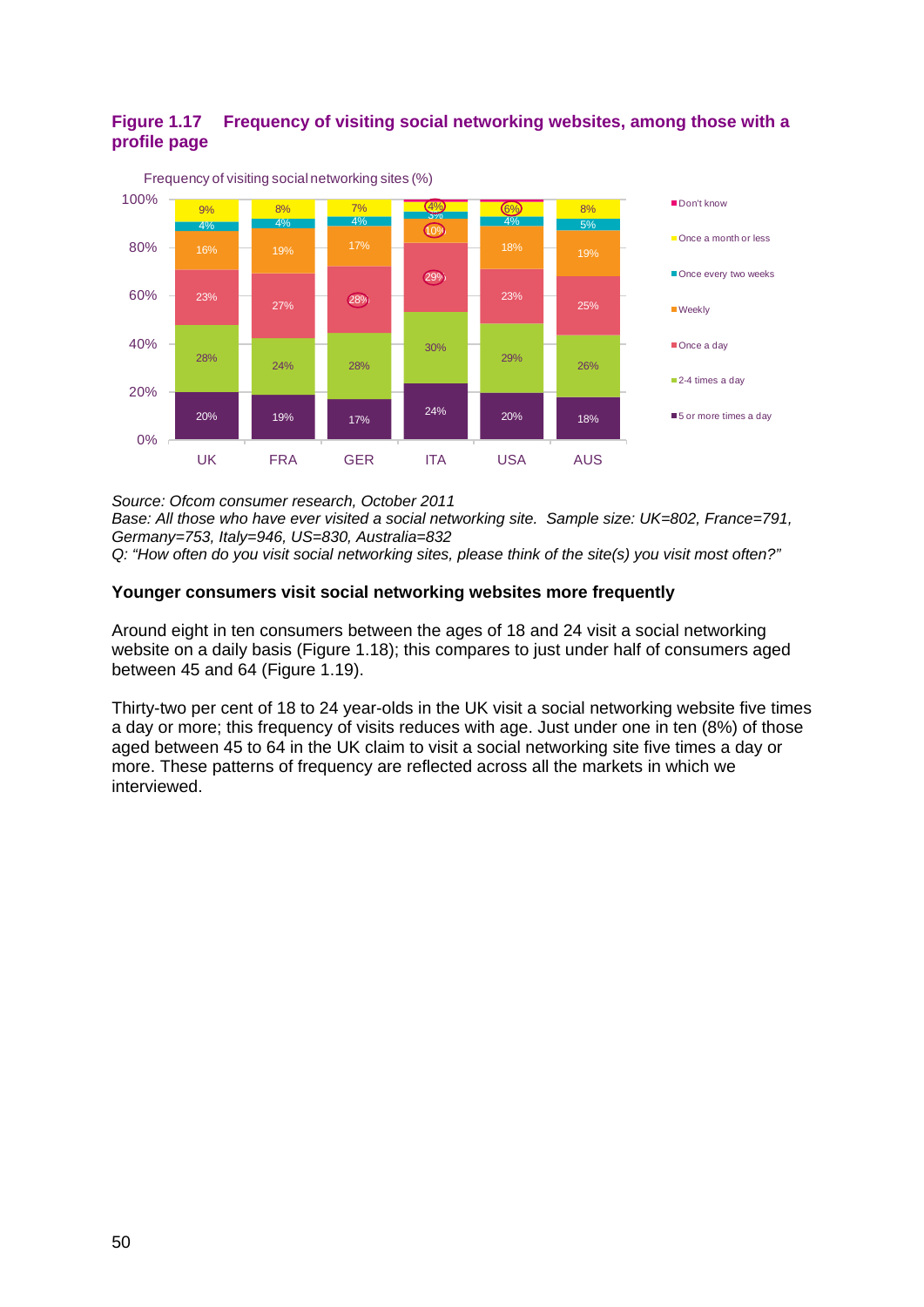

<span id="page-39-0"></span>

*Source: Ofcom consumer research, October 2011.*

*Base: All those who have ever visited a social networking site. Sample size: UK=802, France=791, Germany=753, Italy=946, US=830, Australia=832*

*Q: "How often do you visit social networking sites, please think of the site(s) you visit most often?"*

# <span id="page-39-1"></span>**Figure 1.19 Frequency of visiting social networking websites, by age: 45-64**



Frequency of visiting social networking sites by age, 45-64 (%)

*Source: Ofcom consumer research, October 2011.*

*Base: All those who have ever visited a social networking site. Sample size: UK=802, France=791, Germany=753, Italy=946, US=830, Australia=832*

*Q: "How often do you visit social networking sites, please think of the site(s) you visit most often?"*

## **Between 30% and 40% of consumers use a mobile phone to access their social networking profile page, although laptop and desktop computers remain the most common way of accessing social networking sites**

UK consumers are the most likely to access a social networking website via a mobile phone, with just over four in ten (43%) accessing their profile page via either an app or the web browser on their mobile phone. Just over four in ten (41%) of those interviewed in Australia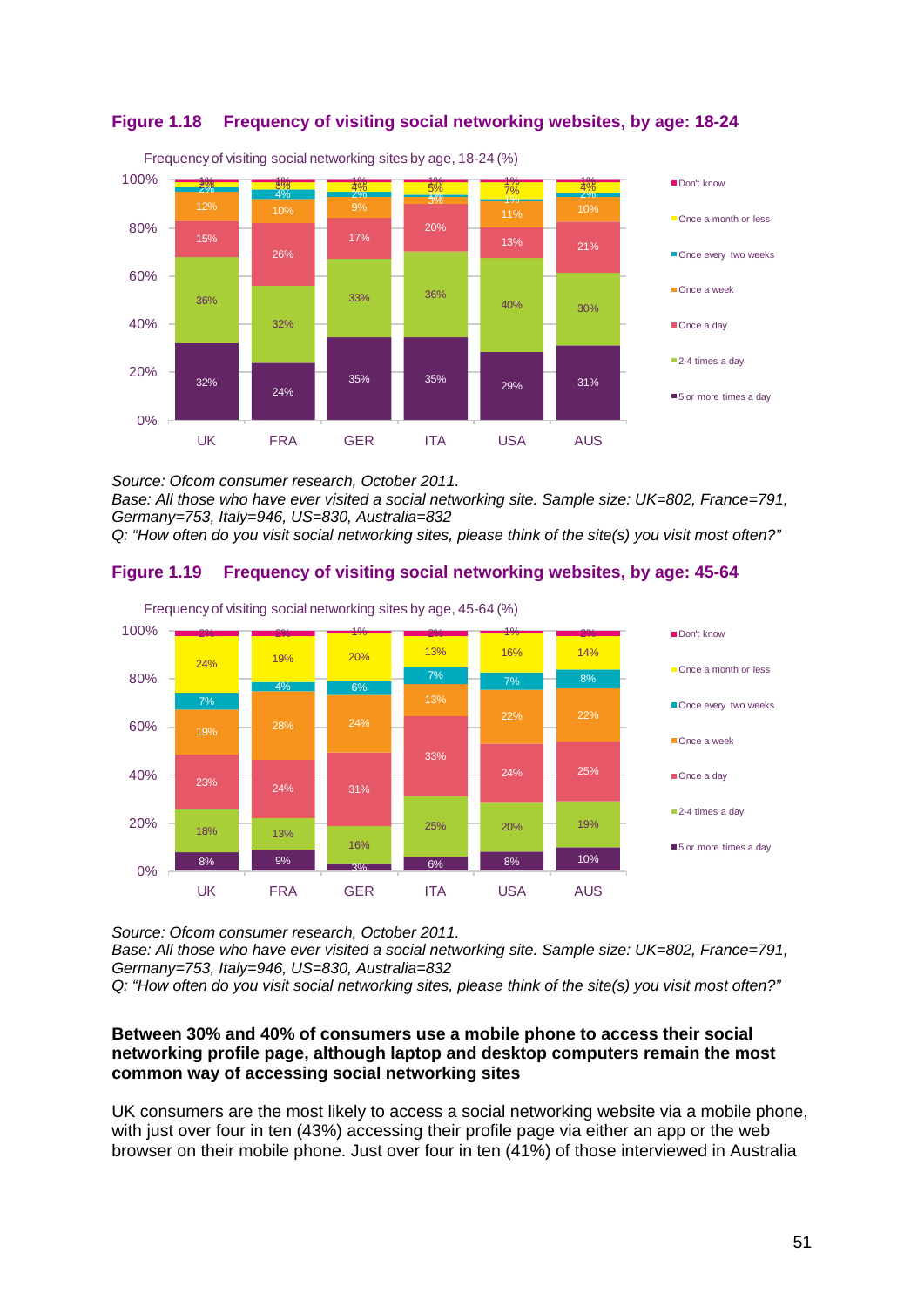also accessed their profile page in this way. The third highest group who accessed their profile page in this way were French consumers (34%) [\(Figure 1.20\)](#page-40-0)

Although there has been growth in the number of consumers accessing their social networking profile page via a mobile phone, laptop and desktop computers are still the devices consumers are most likely use.

Just under seven in ten UK consumers (68%) said they used a laptop to access their social networking profile; this is the second highest score, behind Italy (72%).

However, UK consumers were the least likely to access their profile using a desktop computer. At 48%, this is only just ahead of the proportion using a mobile phone to access a profile page. In Germany, consumers with a social networking profile were most likely to access their profile using a desktop computer, at just under six in ten (58%).

## <span id="page-40-0"></span>**Figure 1.20 Devices used to access social networking profile page**



Devices used to access social networking profile (%)

*Source: Ofcom consumer research, October 2011 Base: All those who have a page or profile on a social networking site. Sample sizes: UK=715, France=717, Germany=658, Italy=841, US=778, Australia=755 Q: "Which of the following do you use to access social networking sites?". Note: Mobile phone includes both "mobile phone via an app" and "Mobile phone via the web browser"*

#### **On average, consumers have over 100 connections / 'friends'**

Just under two in three consumers interviewed in the UK (64%) stated they had 50 or more connections or 'friends', with 27% claiming to have over 200. This distribution is very closely reflected in Australia, and is also shown in the average number of 'friends' / connections claimed by those interviewed in the UK (168) and Australia (160) [\(Figure 1.21](#page-41-0) and [Figure](#page-41-1)  [1.22\)](#page-41-1).

Consumers with a social networking profile, interviewed in France and Germany, are more likely to have fewer 'friends'. For example, in France 29% of those with a profile page have between 10 and 49 connections; this compares to one in five in the UK. And just over one in ten (12%) of those interviewed in France with a social networking profile claim to have over 200 connections on their main social networking profile, compared to 27% in the UK. Again, this distribution is reflected in the average number of connections in France (108) and Germany (137).

The markets in which users are most likely to have the highest number of connection or 'friends' are Italy and the US. One in three in the US, and just under four in ten (38%) in Italy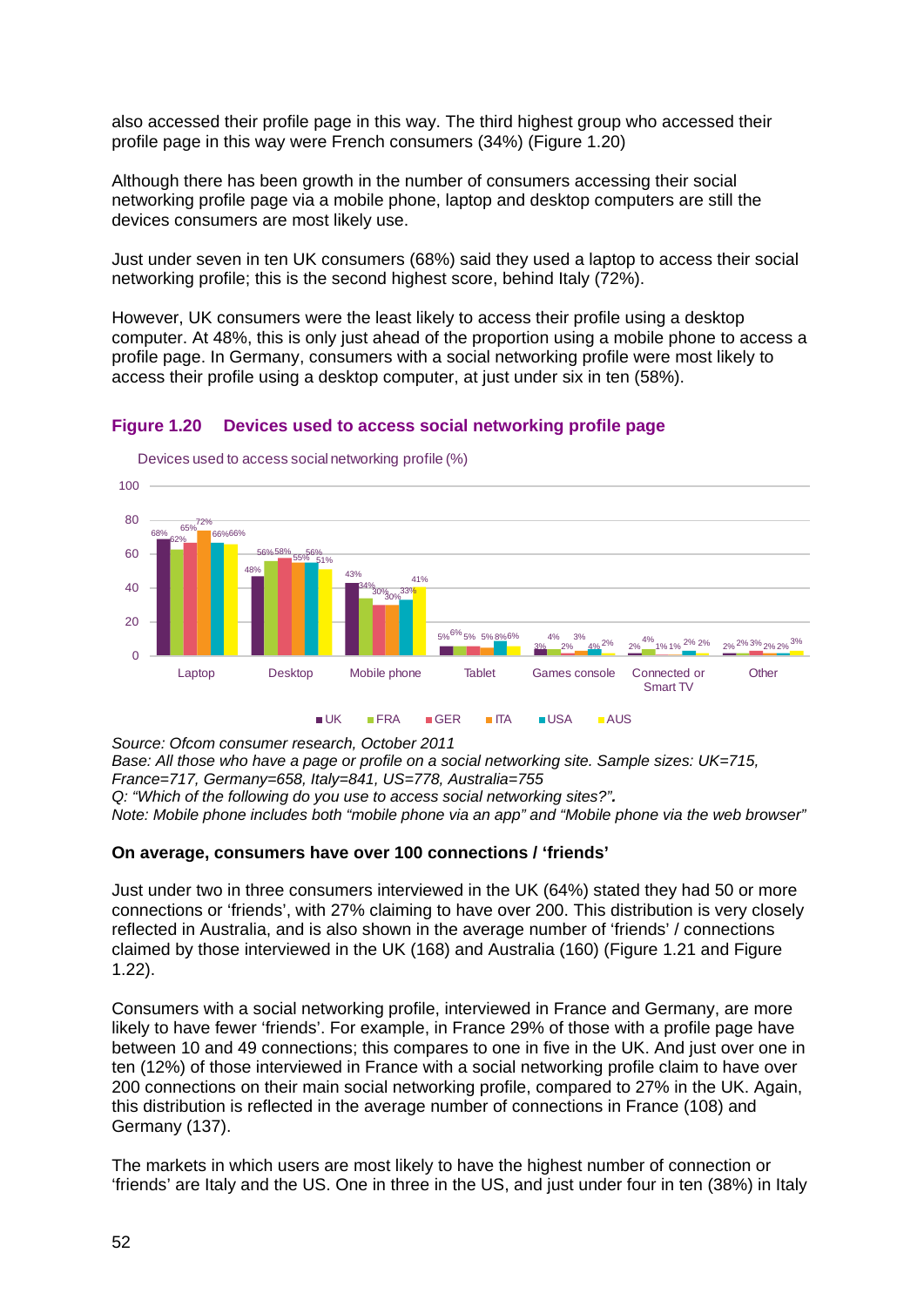with a social networking profile claimed to have 200 or more 'friend's on their main social networking profile page. Only 6% said they had fewer than ten.. Both markets have a higher average number of connections, compared to the UK, with US consumers having just under 200 (198) and those interviewed in Italy claiming to have on average 216 'friends'.



<span id="page-41-0"></span>

*Source: Ofcom consumer research, October 2011*

*Base: (All Adults who have a page or profile on a social networking site): UK=715, France=717, Q: How many connections or "friends" do you have for your social network profile(s) (on average), please use the site you visit most often?*

*Note: Circled data points indicate statistically significant differences to the UK*

## <span id="page-41-1"></span>**Figure 1.22 Average number of connections / 'friends' on main social networking website**



Average number of "friends" / Connections

*Source: Ofcom consumer research, October 2011 Base: (All adults who have a page or profile on a social networking site): UK=715, France=717, Germany=658, Italy=841, US=778, Australia=755 Q: How many connections or "friends" do you have for your social network profile(s) (on average), please use the site you visit most often?*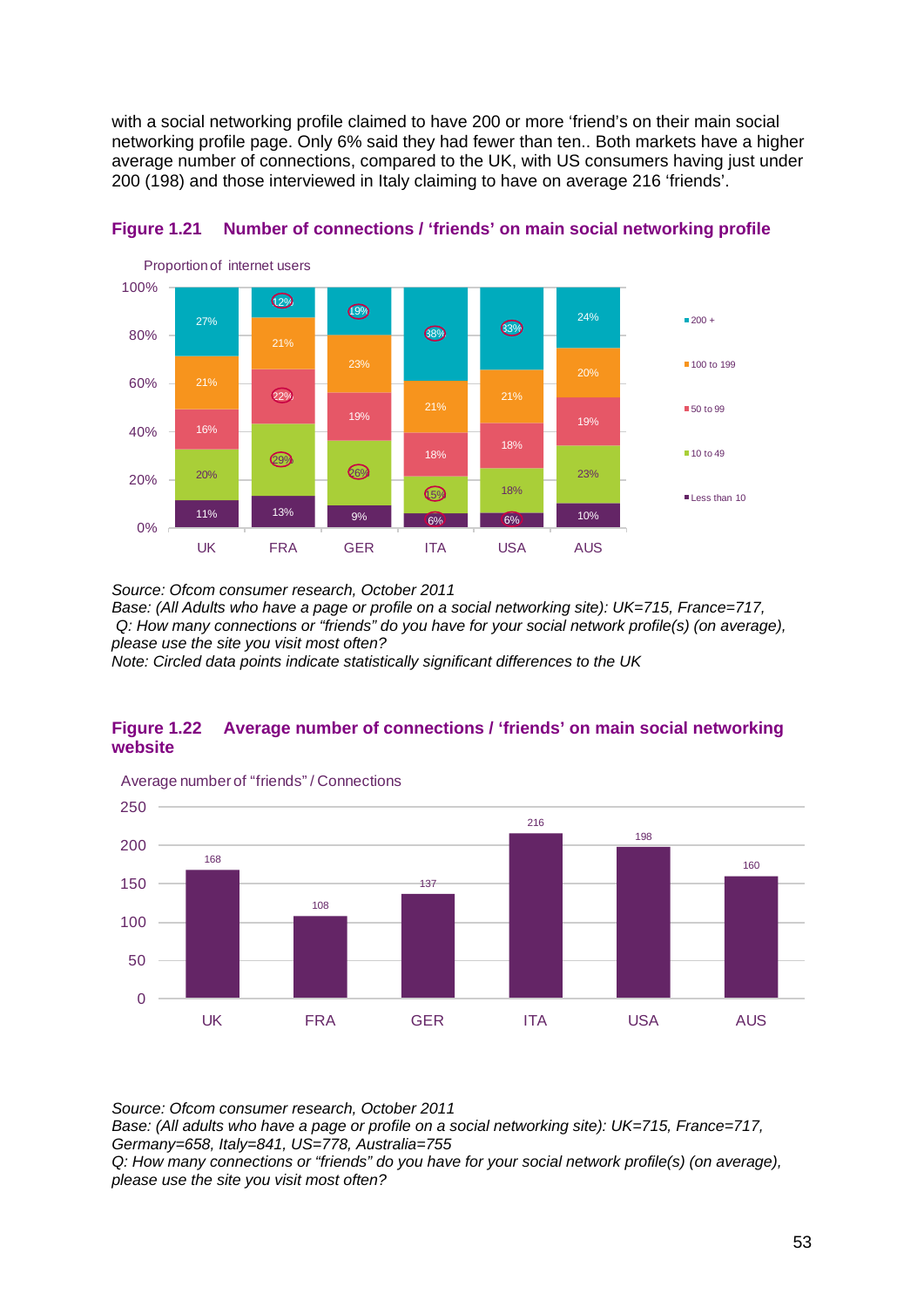# **1.5.5 Activities carried out on social networking sites**

#### <span id="page-42-0"></span>**The most popular function used on social networking sites is communication with friends and family**

Eighty-five per cent of those interviewed in the UK with a social networking profile use it to communicate with existing friends and family. This is also the single highest activity across all the other markets. Around half also use social networking websites to look at comments, photos, other information shared by 'friends/connections' (52%) and to reconnect with people they have lost contact with (49%). The fourth most common activity conducted by those with a social networking profile in the UK is to upload pictures (44%) [\(Figure 1.23\)](#page-42-2)

Among the other markets interviewed, only in Australia do activities appear in the same order of popularity as in the UK. France, Germany, Italy and the US all have "reconnect with people you've lost contact with" as the second most frequent activity, followed by "looking at comments, photos and other information". "Reconnecting with people you've lost contact with" is particularly popular in both Germany (61%) and Italy (58%).

## <span id="page-42-2"></span>**Figure 1.23 Activities carried out on social networking sites**

|                                                                                   | UK. | FR. | <b>GER</b> | <b>ITA</b> | <b>USA</b> | <b>AUS</b> |
|-----------------------------------------------------------------------------------|-----|-----|------------|------------|------------|------------|
| Communicate with existing friends and family                                      | 85% | 84% | 69%        | 84%        | 90%        | 89%        |
| To look at comments, photos, other information shared by<br>'friends/connections' | 52% | 45% | 50%        | 48%        | 59%        | 58%        |
| To reconnect with people lost contact with                                        | 49% | 46% | 61%        | 58%        | 61%        | <b>57%</b> |
| To upload pictures                                                                | 44% | 21% | 32%        | 40%        | 49%        | 40%        |
| Communicate with people with similar interests and hobbies                        | 27% | 25% | 30%        | 44%        | 28%        | 25%        |
| For information on what's happening in my local area                              | 26% | 18% | 38%        | 33%        | 27%        | 19%        |
| For entertainment news and information                                            | 23% | 29% | 23%        | 20%        | 21%        | 21%        |
| To upload videos                                                                  | 17% | 13% | 9%         | 23%        | 18%        | 14%        |
| For information about national and global events                                  | 16% | 13% | 19%        | 30%        | 15%        | 21%        |
| To look at campaigns and petitions                                                | 16% | 10% | 13%        | 26%        | 10%        | 13%        |
| To network with business or professional contacts                                 | 13% | 13% | 24%        | 27%        | 17%        | 14%        |
| <b>Advertise to promote business</b>                                              | 7%  | 5%  | 5%         | 12%        | 8%         | 9%         |

*Source: Ofcom consumer research, October 2011. Base: All those who have a page or profile on a social networking site. Sample sizes: UK=715, France=717, Germany=658, Italy=841, US=778, Australia=755 Q: "Which of the following activities do you use social networking sites for?"*

# <span id="page-42-1"></span>**1.5.6 The impact of social networking on use of other media**

#### **A minority of those visiting social networking sites claim to have reduced the amount of texting, TV viewing and talking on the phone**

Eighteen per cent of those interviewed in the UK claimed that they talk to friends and family on a mobile phone or landline phone less often since using social networking websites. This number is similar across the other markets surveyed [\(Figure 1.24\)](#page-43-0).

UK consumers also claimed to be watching less TV (by 14%) and texting on their mobile less (by 15%) since using social networking websites.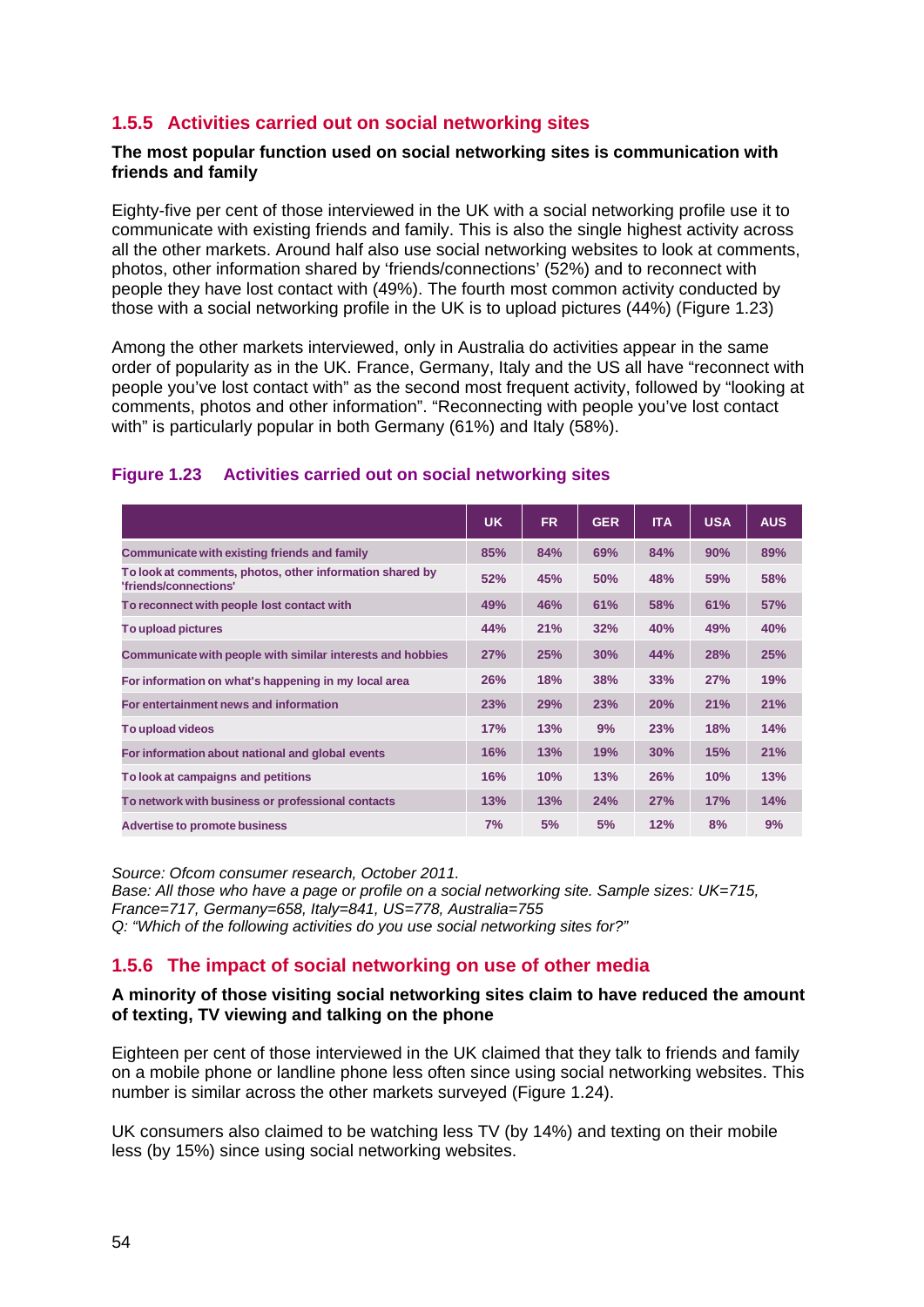Around a quarter of those visiting a social networking website in Italy claimed that they had been texting (23%) and watching TV (25%) less. Consumers in the US were the least likely to claim that they were reducing these activities due to social networking (8% texting less, 10% watching TV less).



#### <span id="page-43-0"></span>**Figure 1.24 Activities do less since using social networking websites**

 $\blacksquare$ UK  $\blacksquare$ FRA  $\blacksquare$ GFR  $\blacksquare$ ITA  $\blacksquare$ USA  $\blacksquare$ AUS

*Source: Ofcom consumer research, October 2011. Base: All those who have visited a social networking site. Sample sizes: UK=804, France=792, Germany=760, Italy=946, US=833, Australia=832 Q: "Since you've used social networking websites, which of the following activities do you now take part in MORE or LESS than you used to?"*

## **Just under one in five UK consumers who have visited a social networking website claim to read printed newspapers less**

Eighteen per cent of UK consumers who have visited a social networking website claimed that they read printed local and national newspapers less often than before they used social networking sites; this claimed behaviour is higher than all other countries, with the exception of Australia (19% local newspaper and 21% national newspaper) [\(Figure 1.25\)](#page-44-0).

Just over one in ten (11%) of those interviewed said they watched less news on TV since using social networking websites; this is slightly lower than the 14% claiming to watch TV less. This is consistent with the results across the other countries surveyed, with the exception of Italy, where just under one in five (19%) claimed that they watch news on TV less since using social networking websites; again, this is lower than those claiming to watch less TV (25%).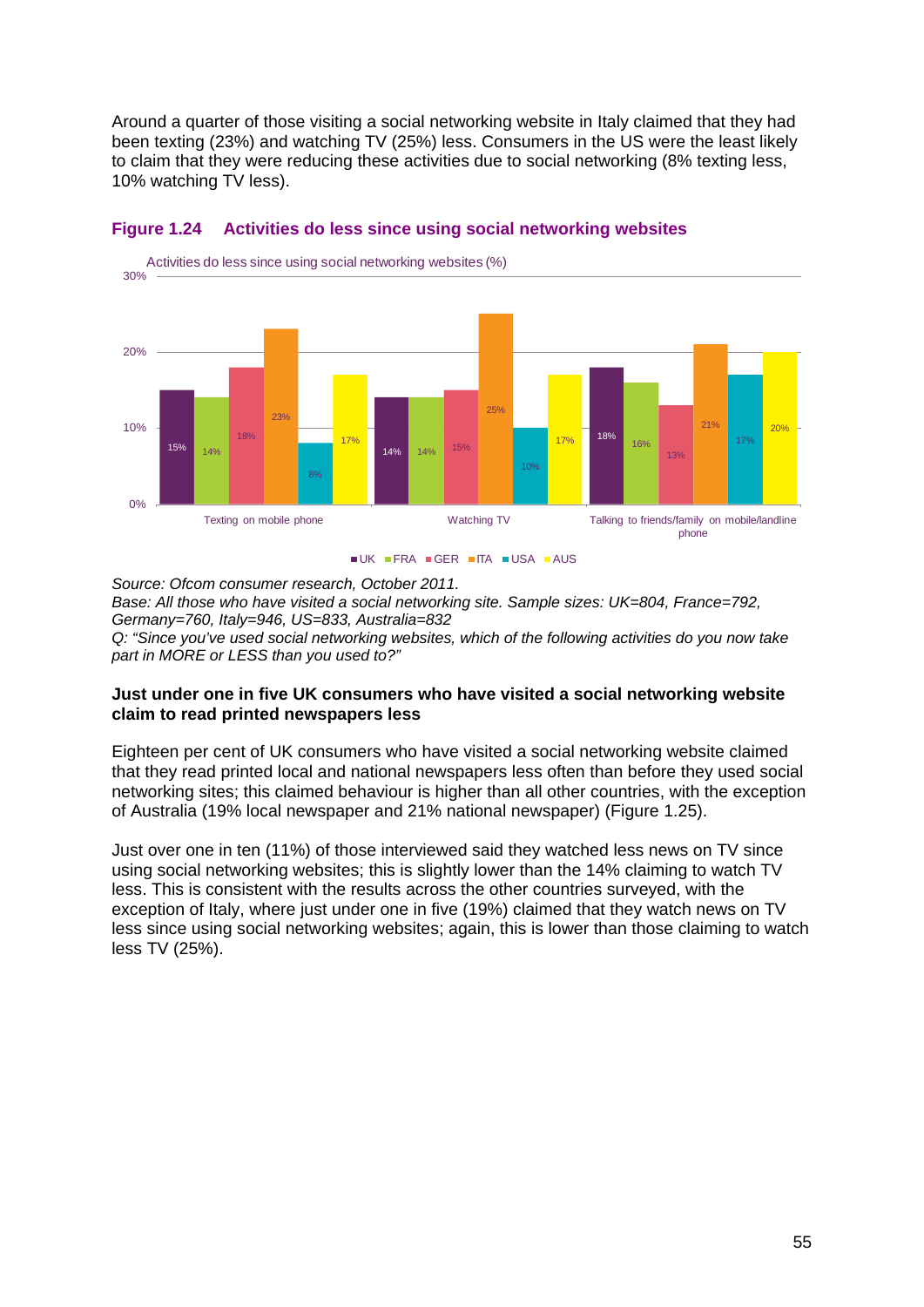

## <span id="page-44-0"></span>**Figure 1.25 Media used less since using social networking websites**

30% Activities do less since using social networking websites (%)

*Source: Ofcom consumer research, October 2011 Base: All those who have visited a social networking site. Sample sizes: UK=804, France=792, Germany=760, Italy=946, US=833, Australia=832 Q: "Since you've used social networking websites, which of the following activities do you now take part in MORE or LESS than you used to?"*

#### **Over three in ten in the UK who have visited a social networking website claim to use a computer more to access the internet**

Thirty-one per cent of those in the UK who have visited a social networking website said they use a computer to access the internet more since using social networking websites. With the exception of Germany, over three in ten said they used a computer to access the internet more than they did previously. The most likely groups to say this were users in Italy and Australia (39% and 37% respectively) [\(Figure 1.26\)](#page-45-1).

Around one in five (19%) of those in the UK who have visited a social networking website also said that they were sending more emails, and using search engines more, than they did before. Among the other markets, those interviewed in Italy were the most likely to do these activities more, with around a quarter claiming to do so.

Another activity that social networkers claimed to do more often was socialising with friends and family. In the UK one in five stated they did this more, and the picture was similar in the other countries surveyed, and highest in Italy, at 32%.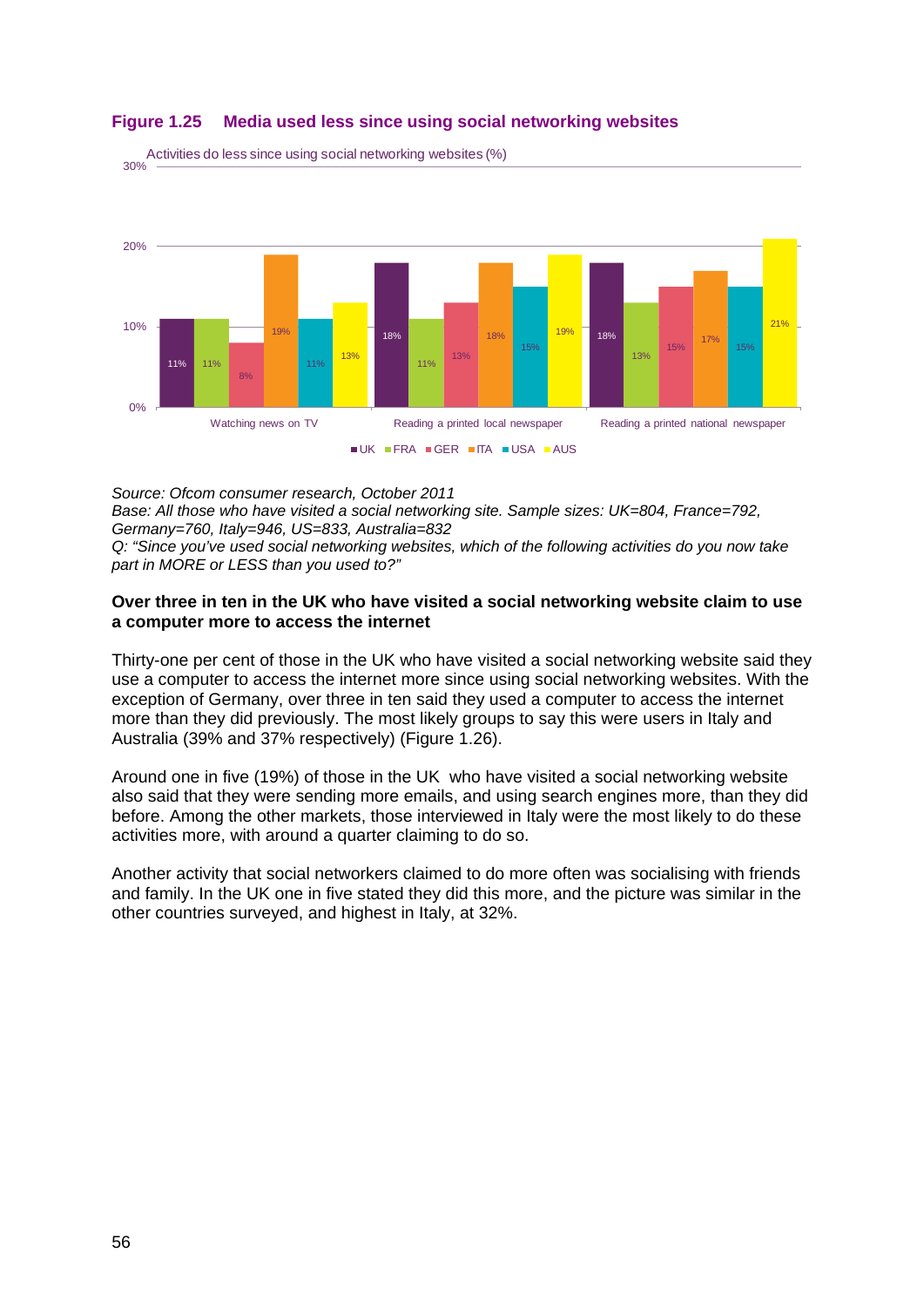

## <span id="page-45-1"></span>**Figure 1.26 Activities done more since using social networking websites**

*Source: Ofcom consumer research, October 2011.* 

*Base: All those who have visited a social networking site. Sample sizes: UK=804, France=792, Germany=760, Italy=946, US=833, Australia=832 Q: "Since you've used social networking websites, which of the following activities do you now take part in MORE or LESS than you used to?"*

# <span id="page-45-0"></span>**1.5.7 Consumers attitudes to privacy when using social networking sites**

# **Privacy in social networking – regulatory context**

Privacy remains a prominent policy issue, including in the area of social networking, and there have been several recent noteworthy developments in this area.

The main piece of European Union legislation governing the conditions for the processing of personal data online and offline is the EU Directive on Data Protection. The European Commission considered the need to review the Directive in 2010, and is planning to present proposals to adapt it in the light of technological changes, and the development of new ways of processing data, including social networking sites. Some issues under consideration are:

• ways to strengthen the principle of data minimisation, the right to access and to correct, the right to be forgotten, and data portability (e.g. when switching to another social network);

• a general obligation to notify adverse personal data breaches to the competent national authority and individuals; and

• clarification and strengthening of conditions to guarantee informed consent.

In June 2011, the Commission published an independent report on the implementation of the Safer Social Networking Principles for the EU, a self-regulatory agreement brokered by the Commission in 2009. The report found that the majority of social networking sites give minors age-appropriate safety information, respond to requests for help and prevent minors' profiles from being searched via external search engines. However, most sites lacked default settings to make minors' profiles accessible only to their approved list of contacts.

Separately, the Commission's 2011 *Protecting Children in the Digital World* report called for 'privacy by default' settings for children (see child protection online in section 1.4.6).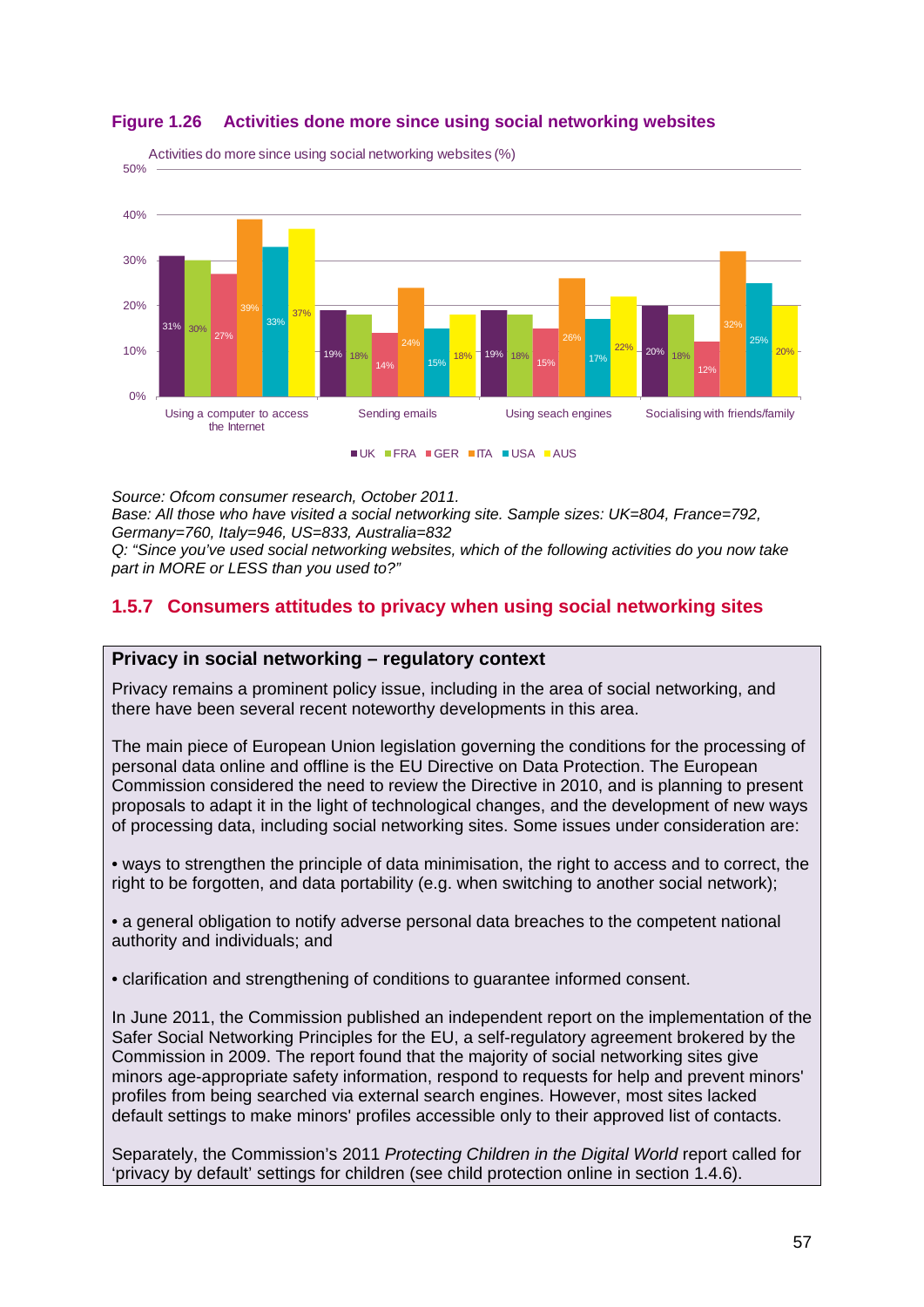In France, a framework law on national security, Loppsi 2, was adopted in 2011. Among other things, the law criminalises the fraudulent use of another person's identity or personal data in electronic communications, disturbing their peace, and harming their honour or reputation, including on social networking sites. And in Germany, the Federal Ministry of the Interior announced in 2011 its intention to develop a self-regulatory code for social networks, with a focus on data security, consumer protection and the protection of minors.

In the United States, a number of Congress and Senate Bills were introduced during 2011, covering areas as diverse as location-based services (The Location Privacy Protection Act 2011), 'Do Not Track' in relation to behavioural advertising, and the gathering and processing of data about minors on social networks. These all combine statutory duties with a prescribed role for self-regulation. In addition, an anticipated White House white paper on consumer protection online is expected to propose a broad, baseline 'bill of rights' for online privacy, based on which companies would develop 'enforceable' codes of conduct.

#### **Over 60% of consumers have concerns about their personal privacy online and how their personal data are used by social networking websites**

Between six and eight in ten of those interviewed agreed that they had some concerns about personal privacy online, and also how their personal data are used by the social networking websites [\(Figure 1.27\)](#page-47-0).

Of those interviewed in the UK, just under seven in ten consumers (69%) agreed with the statement: "I have concerns about how my personal data is being used by social networking sites"; fewer than in any of the other countries surveyed.

Around two in three (64%) of those interviewed in the UK agreed that they had concerns about their personal privacy online; this was the second lowest level of concern among the countries interviewed, behind Germany (59%).

The consumers who were most likely to have concerns around personal privacy online and how social networking sites are using personal data were in the US (76% and 78%) and France (77% and 76%).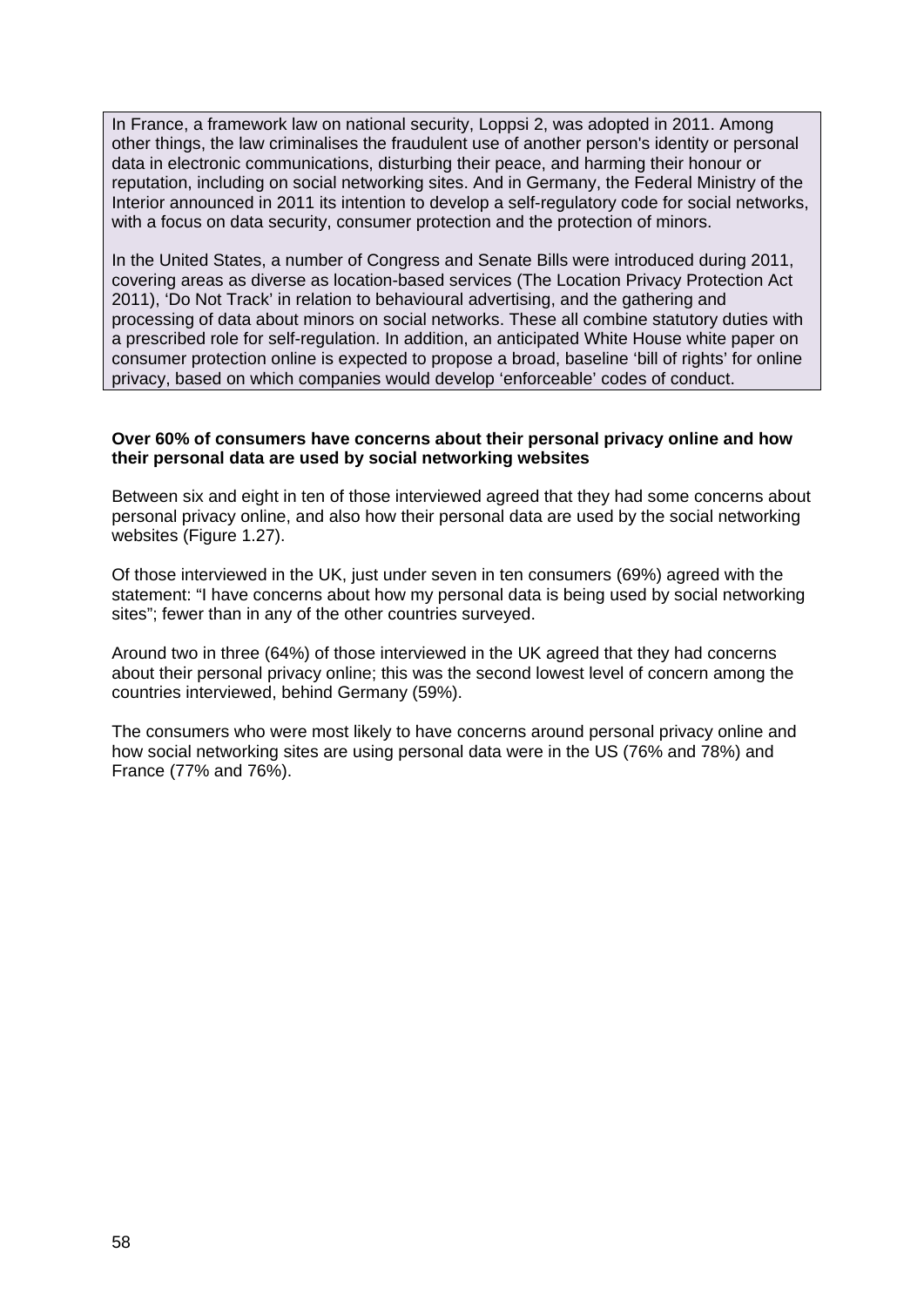

## <span id="page-47-0"></span>**Figure 1.27 Those who agree they have concerns about privacy online and how personal data are used by social networking sites**

*Source: Ofcom consumer research, October 2011. Base: For each country - all those with SNS profiles/Base: Total sample size: UK=715, France=717, Germany=658, Italy=841, US=778, Australia=755*

*Q: "From the statements below can you please confirm how much you agree or disagree with them…. " [Respective statements as charted]*

*Scale of 1-5 used where 1 = Strongly disagree, 3 = neither agree nor disagree, 5 = Strongly agree. Total 'agree charted (all those saying 4 or 5)*

### **Just under a third (30%) of UK consumers do not adjust the privacy settings on social networking sites**

Although just under two-thirds of UK consumers interviewed (63%) said they had changed the privacy settings on their social networking profile page, a sizable minority have kept the default privacy settings (30%) [\(Figure 1.28\)](#page-48-1)

Across the other markets interviewed a similar level have changed their default settings, with between six and seven in ten claiming that they do change them. Those in France are the most likely to do this, with three in four (75%) stating that they adjust the privacy settings. Conversely, those with a profile page in Italy are the most likely to leave the settings unchanged, with just under four in ten (37%) stating they do not adjust them from the default settings.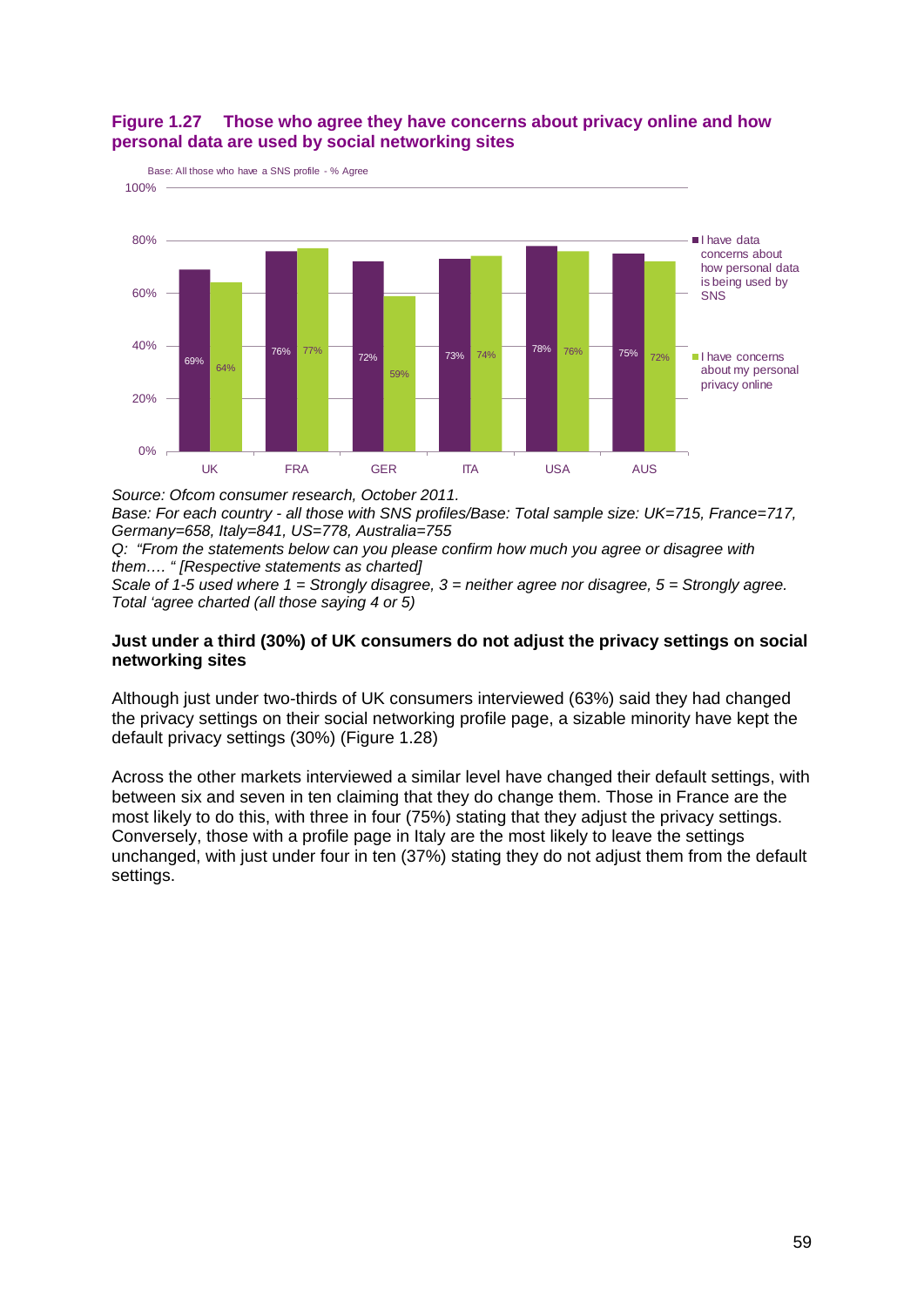

<span id="page-48-1"></span>**Figure 1.28 Privacy settings on social networking websites**

*Source: Ofcom consumer research, October 2011. Base: All those who have a page or profile on a social networking site. Sample size: UK=715, France=717, Germany=658, Italy=841, US=778, Australia=755 Q: "Do you generally amend your privacy settings when using social network sites or do you keep the default settings?"*

# <span id="page-48-0"></span>**1.5.8 Consumers' attitudes towards social networking**

### **Just under half those in the UK with a social networking profile say these sites have significantly changed the way they communicate with people**

Forty-nine per cent of those with a social networking profile in the UK agreed that social networking had significantly changed the way they communicate with people. This rises to over six in ten (62%) among those aged between 18 and 24. This level of agreement is reduced with age, to 35% of those aged between 45 and 64 [\(Figure 1.29\)](#page-49-0).

This pattern of level of agreement with the statement is reflected across all the markets, although there is a greater level of agreement among those interviewed in Italy than the other markets, across all age groups.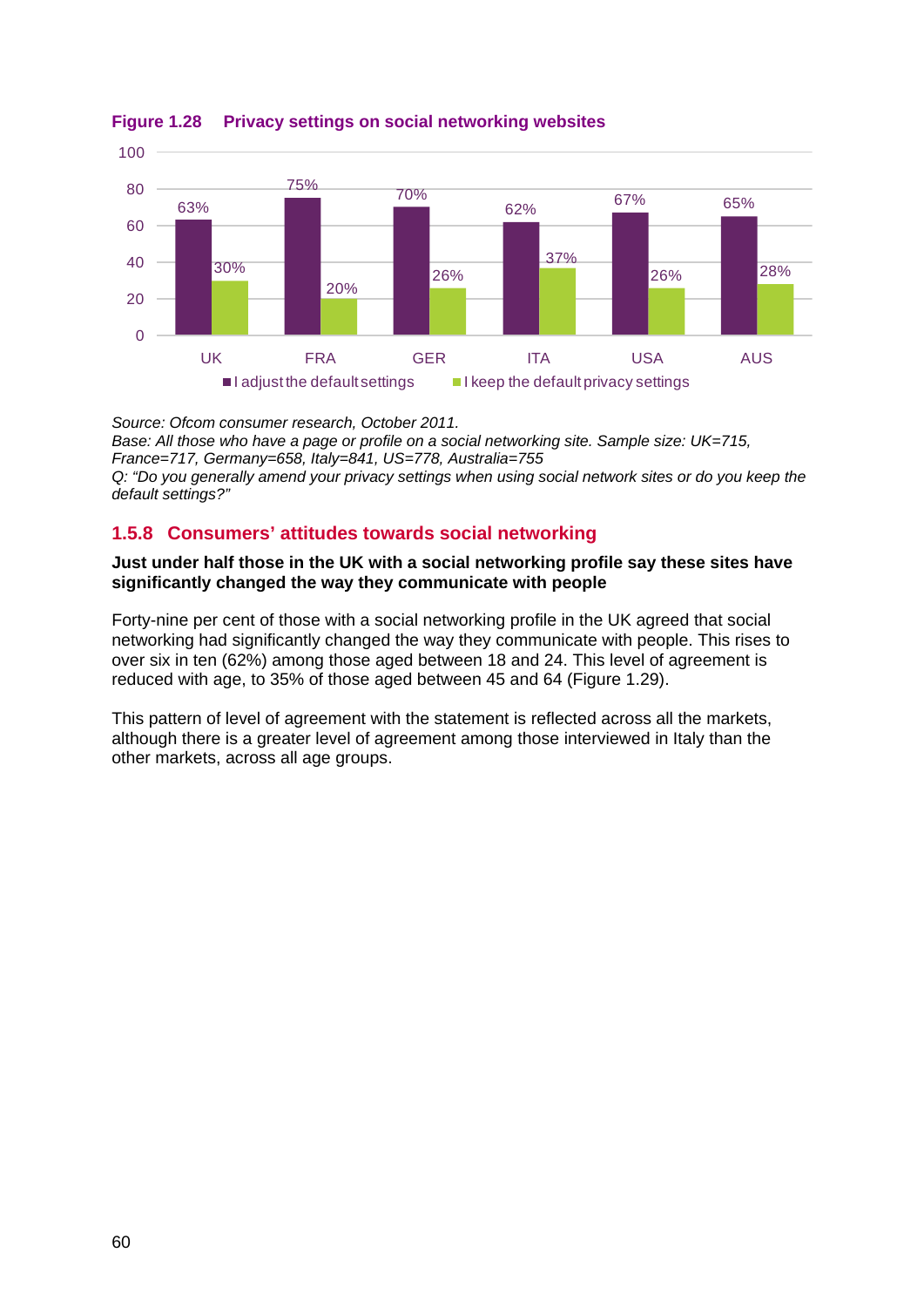<span id="page-49-0"></span>



**All those who agreed with statement (scoring 4 or 5 from a scale of 1-5)**

*Source: Ofcom consumer research, October 2011.*

*Base: For each country - all those with SNS profiles Base: Total sample sizes (All, 18-24s, 25-44s, 45-64s): UK=715,130,361,224; France=717,175,370,172; Germany= 658,151,334,173; Italy=841,180,431,230; US=778,130,410,238; Australia=755,136,379,240.*

*Q: "From the statements below can you please confirm how much you agree or disagree with them: Social networking has significantly changed the way I communicate with people". Scale of 1-5 used where 1 = Strongly disagree, 3 = neither agree nor disagree, 5 = Strongly agree. Total 'agree charted (all those saying 4 or 5)*

#### **Over half of 18-24 year olds in the UK would feel out of touch without social networking sites**

Fifty-three per cent of those aged between 18 and 24 in the UK with a social networking profile agreed that they would feel out of touch without social networking sites. The number of those with a profile in the UK that agree with this statement reduces with age; just under one in four (24%) of those interviewed between the ages of 45 and 64 agreed that they would feel out of touch without social networking sites [\(Figure 1.30\)](#page-50-0).

Alongside the UK, over half of those aged between 18 and 24 in the US (55%) and Australia (54%) said they would feel out of touch without social networking websites.

In the US just under half (46%) of those with a social networking profile between the ages of 25 and 44 agreed with this statement, compared to 39% in this age group in the UK (the second highest level of agreement among the other markets).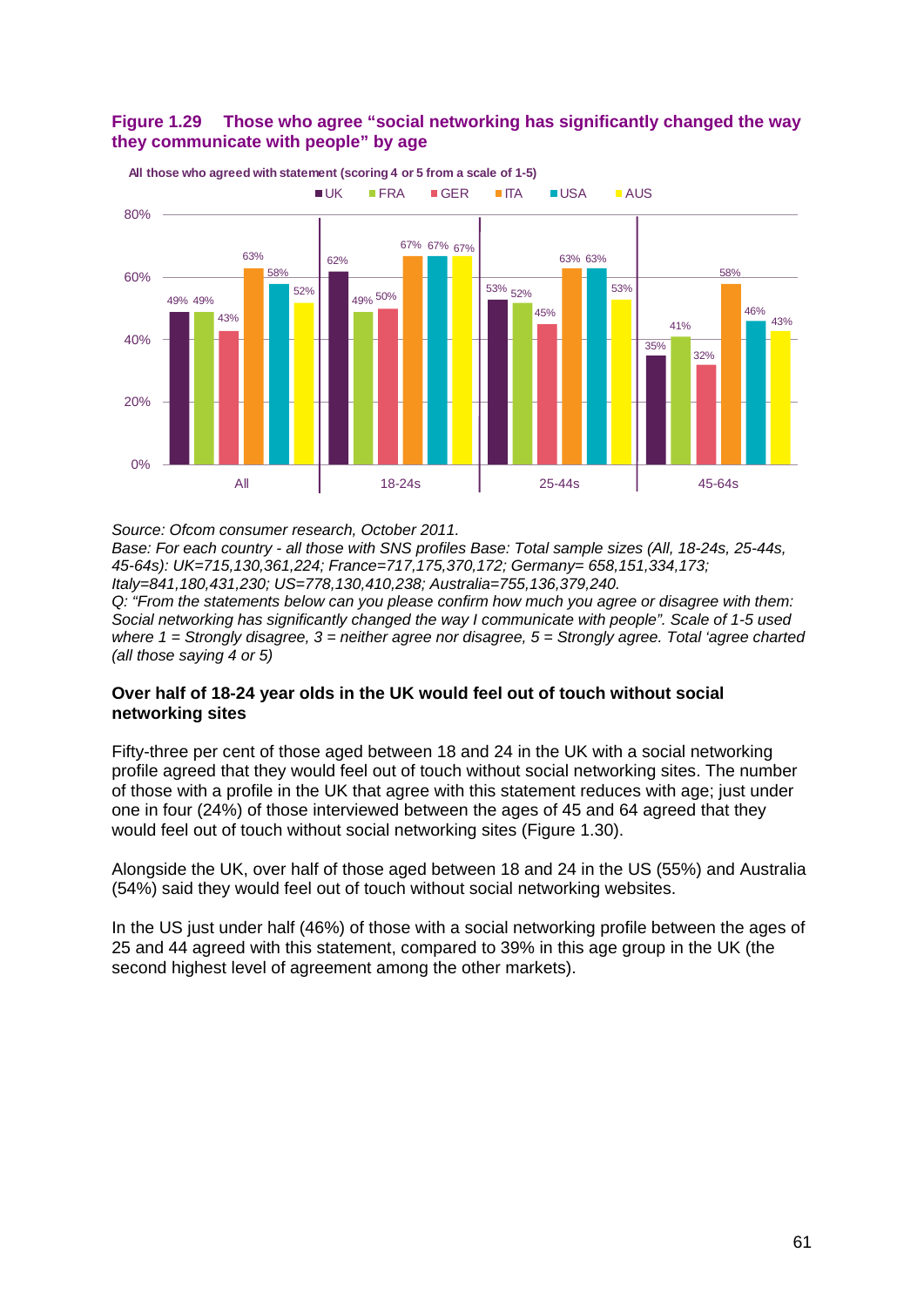

## <span id="page-50-0"></span>**Figure 1.30 Those who agree "I would feel out of touch without social networking sites", by age**

*Source: Ofcom consumer research, October 2011.* 

*Base: For each country - all those with SNS profiles. Base: Total sample sizes (All, 18-24s, 25-44s, 45-64s): UK=715,130,361,224; France=717,175,370,172; Germany= 658,151,334,173; Italy=841,180,431,230; US=778,130,410,238; Australia=755,136,379,240. Q: "From the statements below can you please confirm how much you agree or disagree with them: I would feel out of touch without social networking sites". Scale of 1-5 used where 1 = Strongly disagree, 3 = neither agree nor disagree, 5 = Strongly agree. Total 'agree charted (all those saying 4 or 5)*

## **Around half of all women regularly update their social networking profile page, compared to just under a third of men**

Forty-nine per cent of women in the UK with a social networking profile agreed that they update it on a regular basis. This compares to just under one in three (32%) men who agreed with this statement [\(Figure 1.31\)](#page-51-0).

Across the other markets there is the same pattern; women are more likely than men to update their status, although the difference in level of agreement between genders in the UK is the largest among the markets surveyed.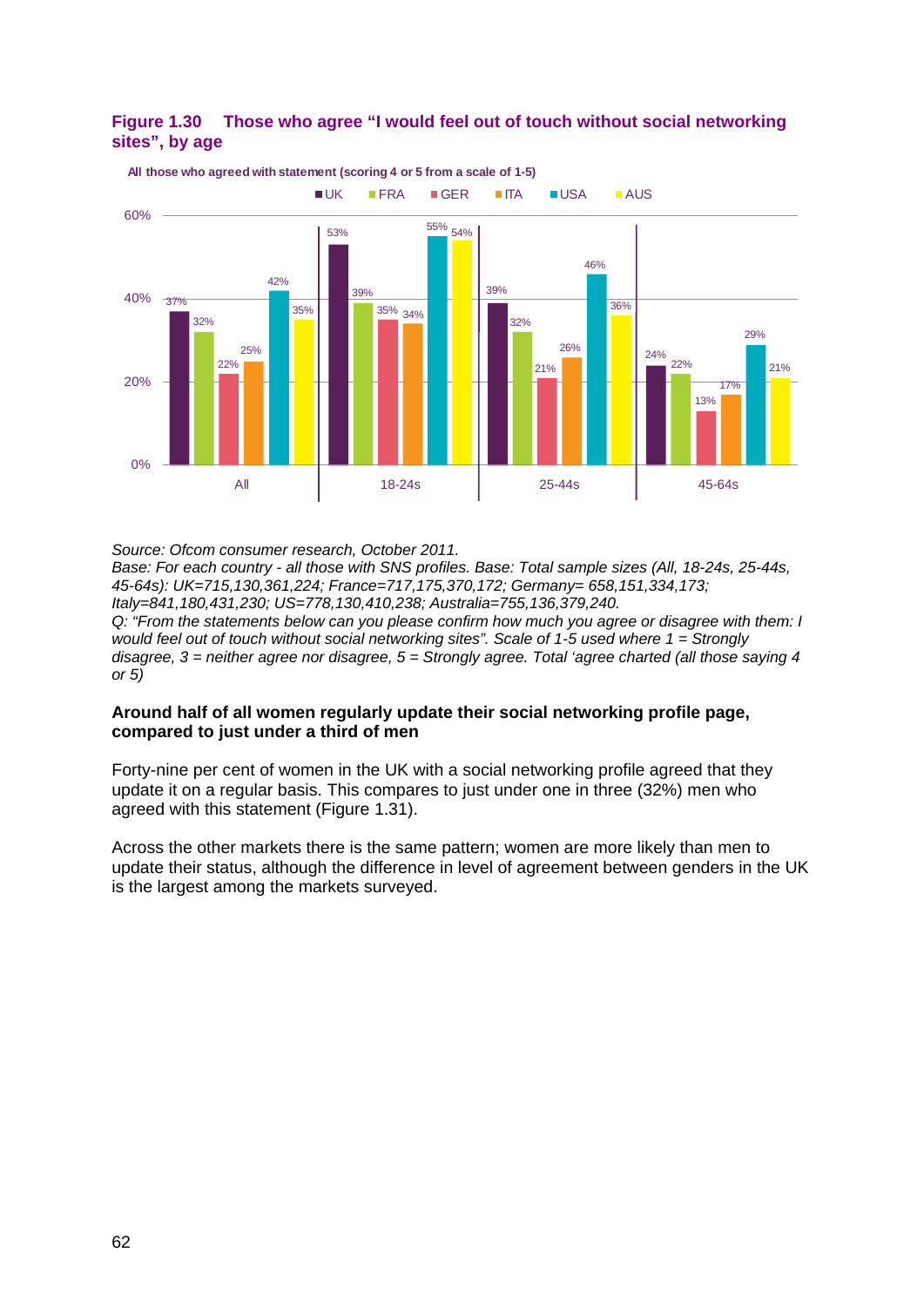

### <span id="page-51-0"></span>**Figure 1.31 Those who regularly update social networking profile, by gender**

*Source: Ofcom consumer research, October 2011.* 

*Base: For each country - all those with SNS profiles. Base: Total sample size (Male, Female): UK=345, 370; France=369,348; Germany= 353,304; Italy=426,415, USA=357,421, Australia=365,390.*

*Q: "From the statements below can you please confirm how much you agree or disagree with them: I regularly update my Social networking site(s)". Scale of 1-5 used where 1 = Strongly disagree, 3 = neither agree nor disagree, 5 = Strongly agree. Total 'agree charted (all those saying 4 or 5)*

#### **Almost two in three women use social networking sites to see what other people are saying and doing**

Sixty-three per cent of female social networkers in the UK agreed that they use social networking sites to see what other people are saying and doing. This compares to just over half (51%) of males who agreed with this statement. The pattern is repeated across the other countries surveyed [\(Figure 1.32\)](#page-52-0); the greatest difference by gender is in the US, where just over seven in ten (71%) women agreed with this statement, compared to 57% of men.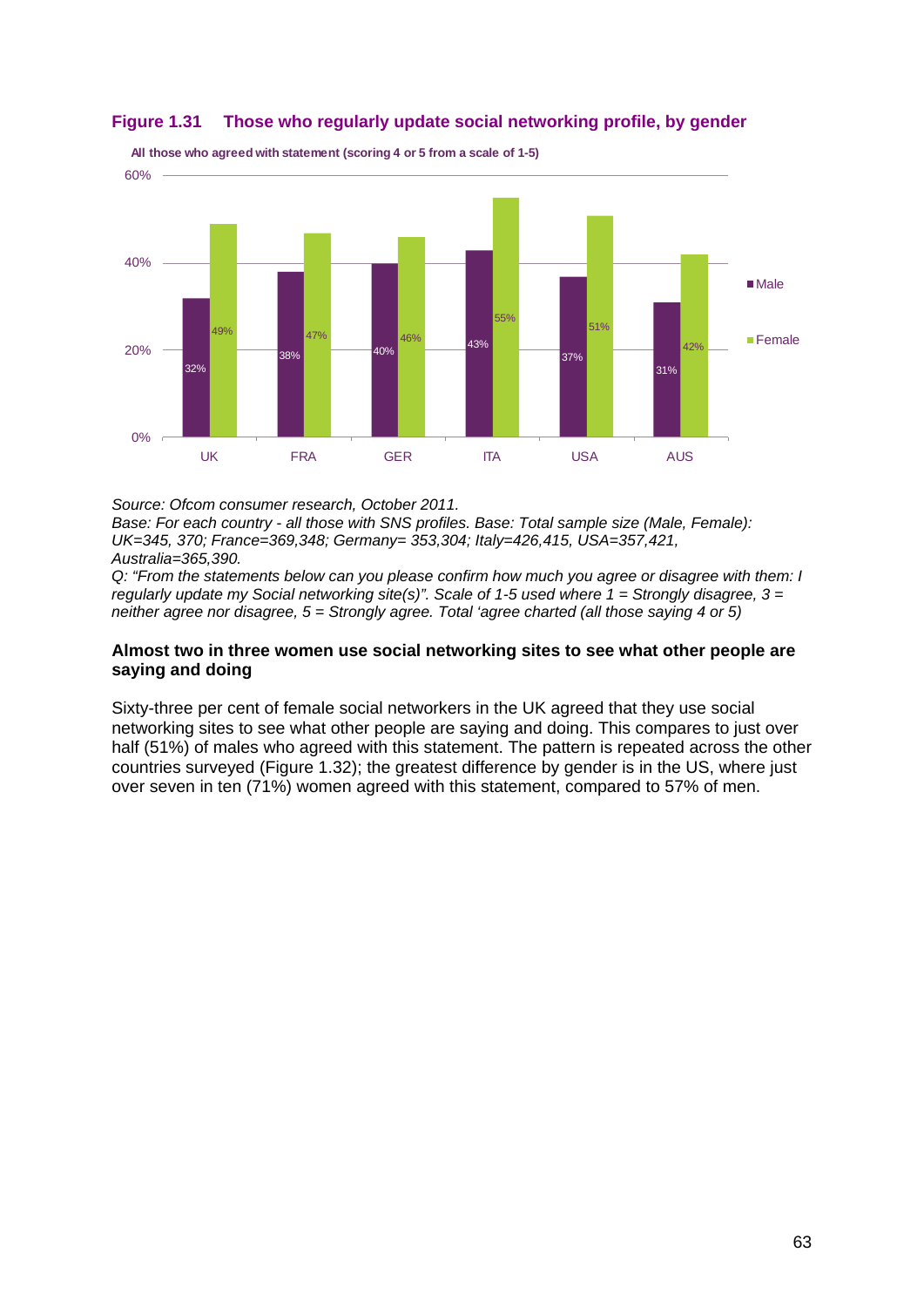### <span id="page-52-0"></span>**Figure 1.32 Those who mainly use social networking sites to see what other people are saying and doing, by gender**



**All those who agreed with statement (scoring 4 or 5 from a scale of 1-5)**

*Source: Ofcom consumer research October 2011.* 

*Base: For each country - all those with SNS profiles. Base: Total sample size (male, female): UK=345, 370; France=369,348; Germany= 353,304; Italy=426,415, USA=357,421, Australia=365,390.*

*Q: "From the statements below can you please confirm how much you agree or disagree with them: I mainly use Social networking sites to see what other people are saying and doing". Scale of 1-5 used where 1 = Strongly disagree, 3 = neither agree nor disagree, 5 = Strongly agree. Total 'agree charted (all those saying 4 or 5)*

#### **Just over half of 18-24 year olds find out breaking news stories first via social networking websites**

Fifty-one per cent of 18 to 24 year olds in the UK with a social networking profile agreed that they often find out about breaking news stories first via a social networking website. This compares to just under a quarter (23%) of those aged between 45 and 64 [\(Figure 1.33\)](#page-53-0).

The highest levels of agreement with this statement were in France and Italy, where just over six in ten (61%) of 18 to 24 year olds agreed. The figure was lowest in Germany, where 30% in this age group agreed with this statement. And Germany had the lowest levels of agreement with this statement across all age groups.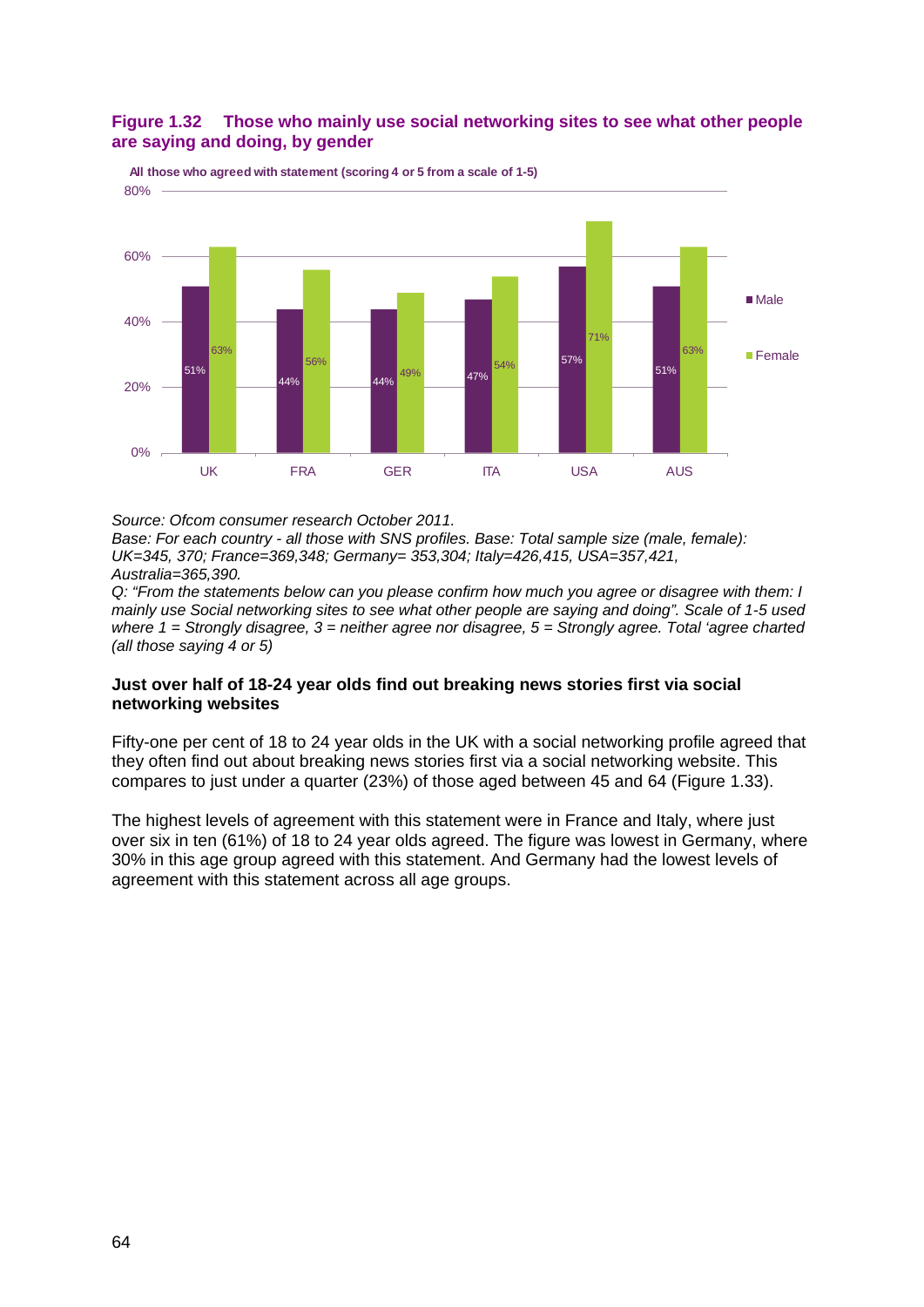

## <span id="page-53-0"></span>**Figure 1.33 Use of social networking sites for breaking news by age**

*Source: Ofcom consumer research, October 2011.* 

*Base: For each country - all those with SNS profiles. Base: Total sample sizes (All, 18-24s, 25-44s, 45-64s): UK=715,130,361,224; France=717,175,370,172; Germany= 658,151,334,173; Italy=841,180,431,230; US=778,130,410,238; Australia=755,136,379,240. Q: "From the statements below can you please confirm how much you agree or disagree with them: I* 

*often find out about new breaking stories first via social networking sites". Scale of 1-5 used where 1 = Strongly disagree, 3 = neither agree nor disagree, 5 = Strongly agree. Total 'agree charted (all those saying 4 or 5)*

#### **Women are more likely than men to discover breaking news stories via a social networking site**

Just over four in ten women with a social networking profile (43%) in the UK agreed that they often find out about breaking stories first via social networking sites. This compares to just over a quarter of men (27%) who agreed with this statement [\(Figure 1.34\)](#page-54-0).

With the exception of France (54% female versus 37% male) this is the largest difference in agreement by gender for this statement among the countries surveyed.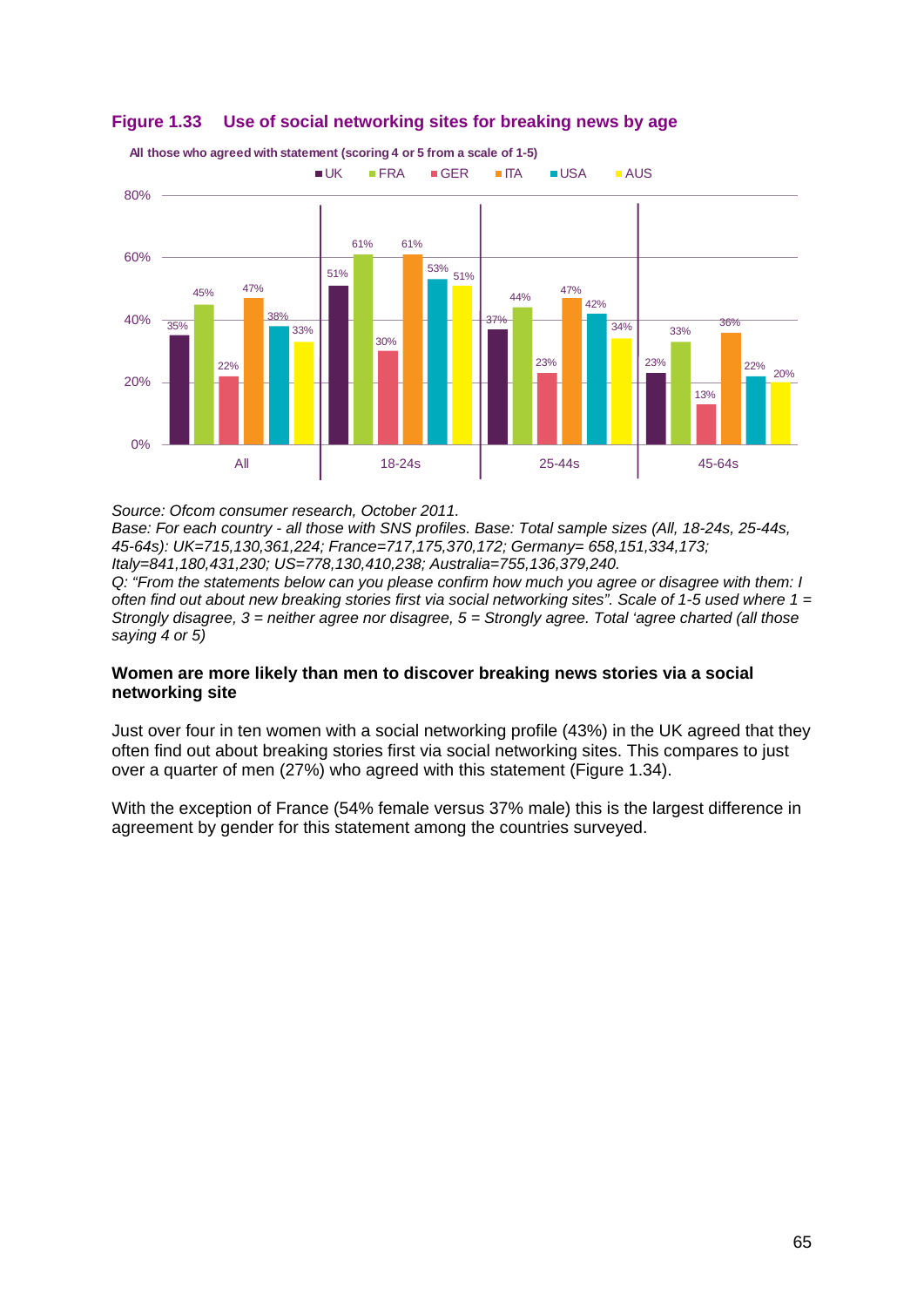

#### <span id="page-54-0"></span>**Figure 1.34 Use of social networking sites for breaking news, by gender**

**All those who agreed with statement (scoring 4 or 5 from a scale of 1-5)**

*Source: Ofcom consumer research, October 2011.* 

*Base: For each country - all those with SNS profiles. Base: Total sample size (Male, Female): UK=345, 370; France=369,348; Germany= 353,304; Italy=426,415, USA=357,421, Australia=365,390.*

*Q: "From the statements below can you please confirm how much you agree or disagree with them: I often find out about new breaking stories first via Social networking sites". Scale of 1-5 used where 1 = Strongly disagree, 3 = neither agree nor disagree, 5 = Strongly agree. Total 'agree charted (all those saying 4 or 5)*

#### **Just under a quarter of those with a social networking profile engage more with their community since using a social networking site**

Twenty-three per cent of those interviewed in the UK with a social networking profile agreed with the statement that they engage more with their local community as a result of social networking sites. Younger age groups are the most likely to agree; over one in three (34%) of 18 to 24 year-olds agreed with this statement. Consumers aged between 45 and 64 were the least likely, at 15%, to agree [\(Figure 1.35\)](#page-55-0).

This pattern of engagement across the age groups is reflected across the other markets interviewed. In both the German and Italian markets it is more prevalent among the18 to 24 year-olds, with 46% and 45% respectively agreeing, higher than any of the other countries surveyed.

Over one in four of those with a social networking profile in both Germany (27%) and Italy (28%) between the ages of 45 and 64 agreed that they engaged more with their local community, this compares to 15% of those in this age group in the UK.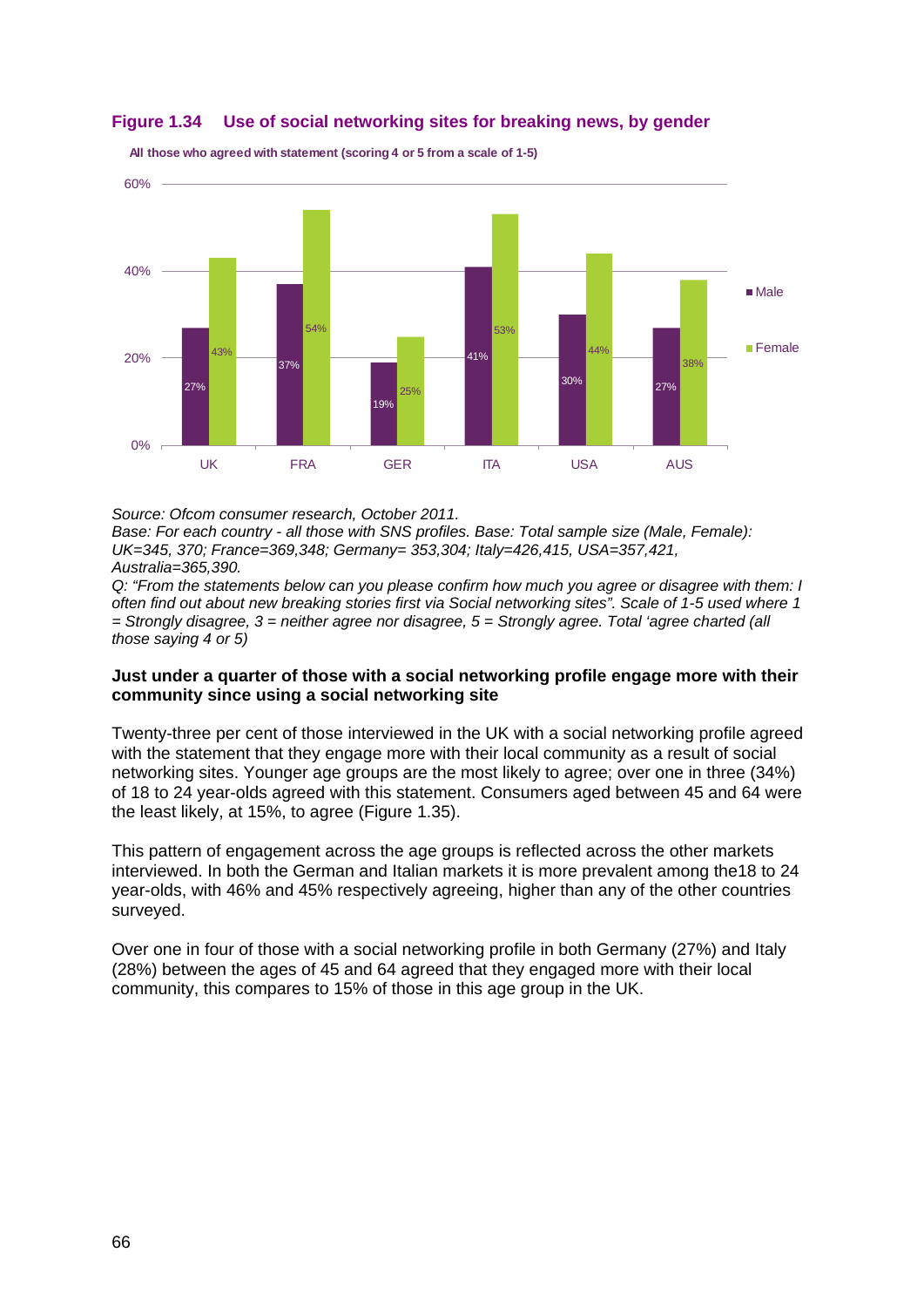

## <span id="page-55-0"></span>**Figure 1.35 Those who agree "I engage more with my local community as a result of social networking sites", by age**

*Source: Ofcom consumer research, October 2011.* 

*Base: For each country - all those with SNS profiles. Base: Total sample sizes (All, 18-24s, 25-44s, 45-64s): UK=715,130,361,224; France=717,175,370,172; Germany= 658,151,334,173; Italy=841,180,431,230; US=778,130,410,238; Australia=755,136,379,240. Q: "From the statements below can you please confirm how much you agree or disagree with them: I* 

*engage more with my local community as a result of social networking sites". Scale of 1-5 used where 1 = Strongly disagree, 3 = neither agree nor disagree, 5 = Strongly agree. Total 'agree charted (all those saying 4 or 5)*

#### **One in five UK consumers trust the information they see on social networking websites**

Twenty per cent of consumers in the UK with a social networking profile agreed that they trust the information on social networking websites. This compares to just under two in five (37%) who disagree with this statement [\(Figure 1.36\)](#page-56-0).

Within the other markets interviewed there is a similar level of agreement with this statement, although just under half (49%) of those with a social networking profile in France disagreed with this statement.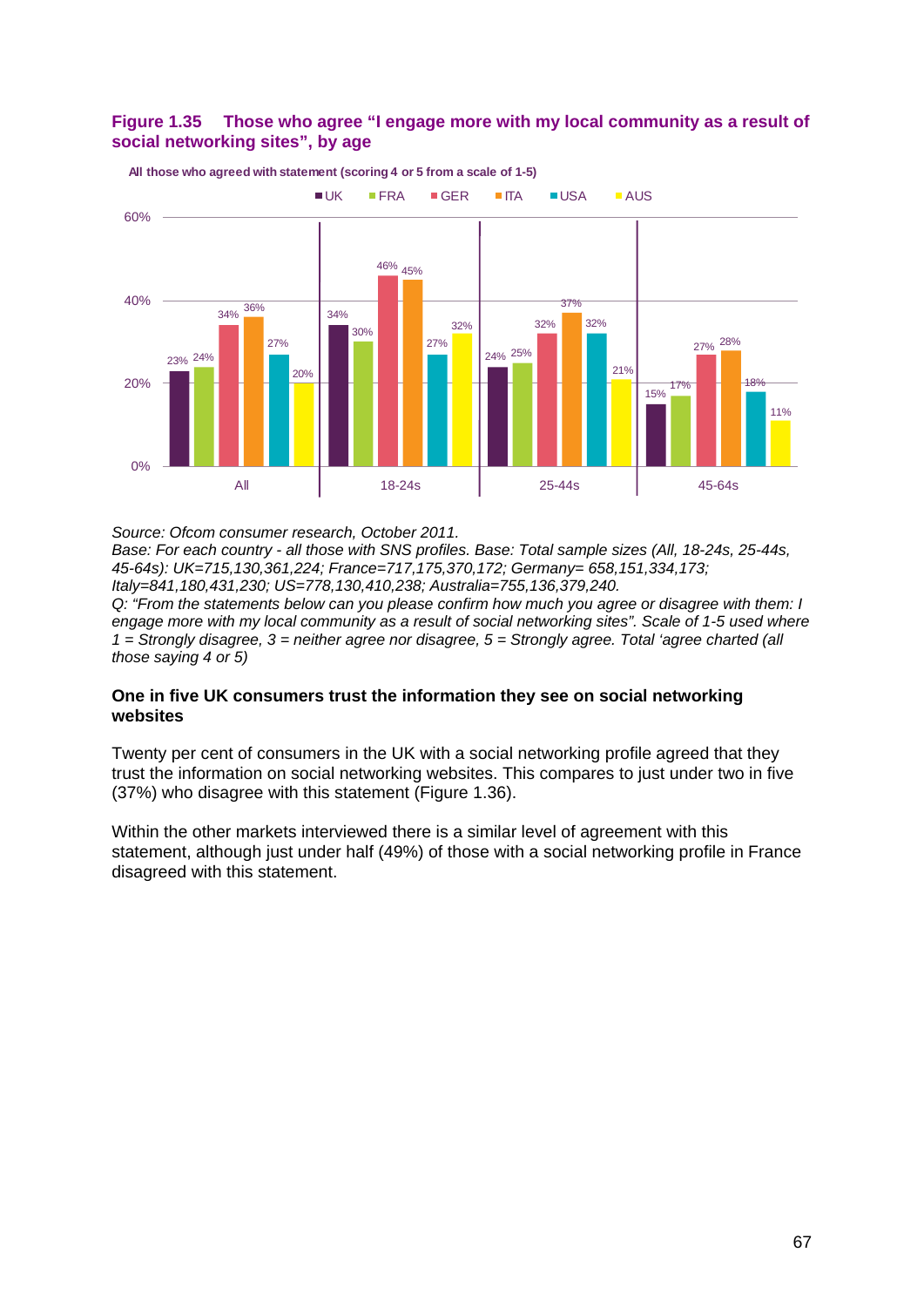

## <span id="page-56-0"></span>**Figure 1.36 Those who agree / disagree "I trust the information on social networking sites"**

*Source: Ofcom consumer research, October 2011.* 

*Base: All those with SNS profiles : UK=715, France=717, Germany=658, Italy=841, US=778, Australia=755* 

*Q: "From the statements below can you please confirm how much you agree or disagree with them…. "I trust the information on social networking sites"* 

*Scale of 1-5 used where 1 = Strongly disagree, 3 = neither agree nor disagree, 5 = Strongly agree. Total 'agree' (all those saying 4 or 5) and 'disagree' (all those saying 1 or 2)*

#### **Younger consumers are more likely to trust the information they see on social networking websites**

One in four of those aged between 18 and 24 years old with a social networking profile in the UK agreed that they trusted the information they see on social networking sites, compared to just over one in ten (11%) of those aged between 45 and 64 [\(Figure 1.37\)](#page-57-0).

Among those aged 25 to 44, the number of consumers who agree with the statement "I trust the information on social networking sites" is consistent with the 18 to 24 age group; for example, 24% of those aged 25 to 44 with a profile page in the UK agreed with this statement, compared to 25% of 18 to 24 year-olds.

This pattern of reduced trust in the information on social networking sites in the 45 - 64 age group is shown across all the markets interviewed. But consumers in France with a social networking profile were slightly more likely to agree with the statement if they were aged between 25 and 44 (27%) than if they were aged 18 to 24 (23%). Consumers interviewed in the US with a social networking profile were also as likely to agree with the statement if they were either 18 to 24 or 25 to 44 years old (24%).

With these levels of trust in the information that is shown on social networking websites there still appears to be a potential role for mainstream media sources to act as trusted sources of information.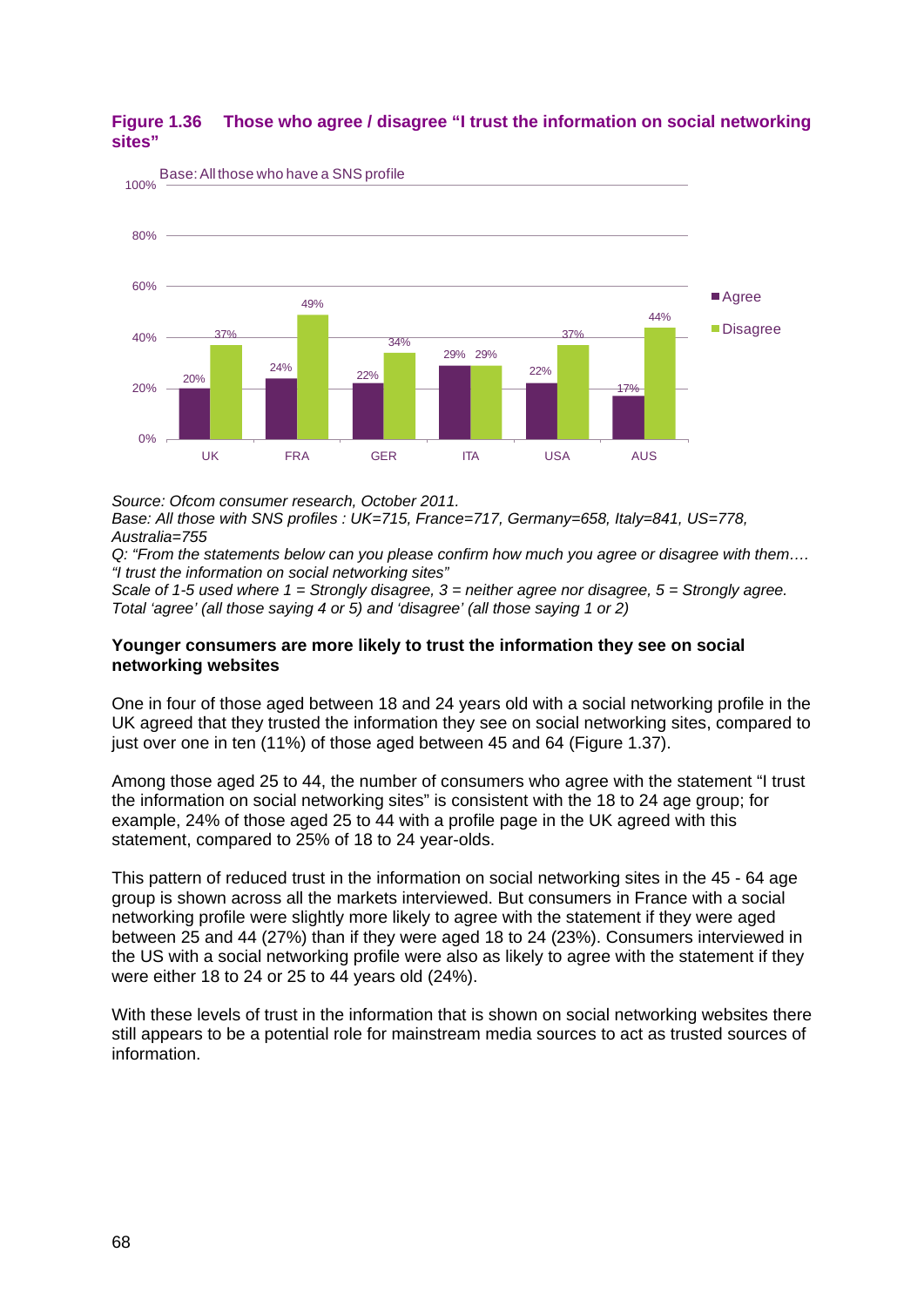

<span id="page-57-0"></span>

*Source: Ofcom consumer research, October 2011.* 

*Base: For each country - all those with SNS profiles. Base: Total sample sizes (All, 18-24s, 25-44s, 45-64s): UK=715,130,361,224; France=717,175,370,172; Germany= 658,151,334,173; Italy=841,180,431,230; US=778,130,410,238; Australia=755,136,379,240.*

*Q: "From the statements below can you please confirm how much you agree or disagree with them: I trust the information on Social networking sites".* 

*Scale of 1-5 used where 1 = Strongly disagree, 3 = neither agree nor disagree, 5 = Strongly agree. Total 'agree charted (all those saying 4 or 5)*

#### **Three-quarters of those who have not visited a social networking website, or do not have a profile, are not interested in social networking websites**

Seventy-four per cent of those in the UK either without a social networking profile, or who have not visited a social networking website, agreed that they are not interested in social networking websites. Seven per cent disagreed with this statement [\(Figure 1.38\)](#page-58-0).

Although this pattern is repeated in the French, US and Australian markets, there is some variation in both Germany and Italy, where 13% and 15% respectively disagree with the statement that they are not interested in social networking websites.